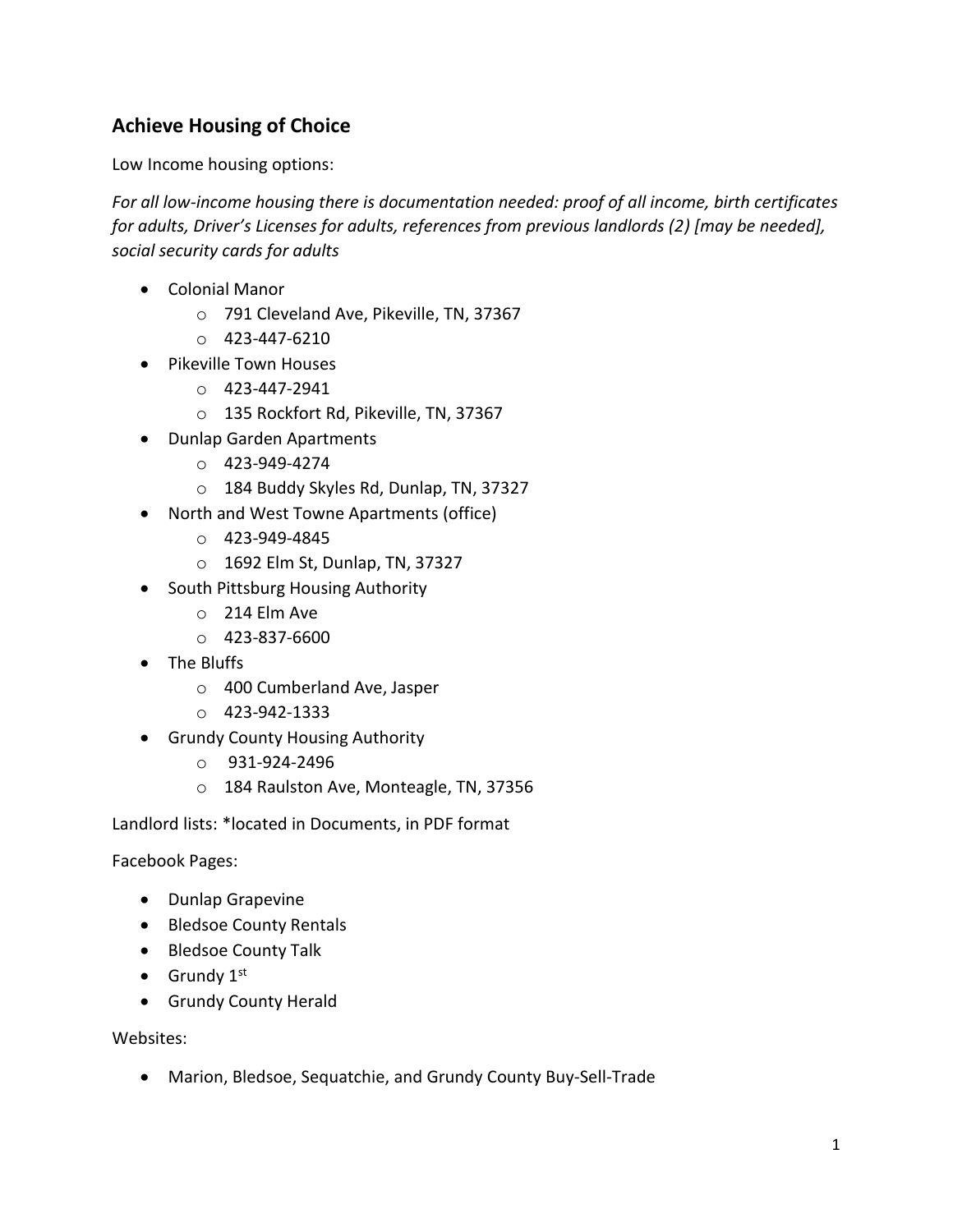Housing programs for Veterans:

- M.A.S.H.: Mission Accomplished Stable Housing
	- o 1-877-567-6051
	- o [ssvf@vbhcs.org](mailto:ssvf@vbhcs.org)
- VASH: Veterans Affairs Supportive Housing
	- o 1-877-4AID-VET

#### Homeless Coalition

- Contact person:dgreen@homelesscoalition.org
- If someone asks you how to get connected with PSH, they can call our **Homeless Helpline at 423-326-4234** and get the information needed to be connected with an assessment point. From there, they will have an assessment conducted to determine their eligibility and can follow-up at that line once a month to check for any updates on their status.

#### **Good Will Furniture bank**

- Danny Ayala [<danny.ayala@goodwillchatt.org>](mailto:danny.ayala@goodwillchatt.org)
- INITIAL REFERRAL Goodwill Furniture Bank PDF for application

#### **Attend Job Skills training/Soft Skills Training**

• Will have to coordinate with American Job Centers

#### **Buy a House**

The best local resource for clients is Rural Home Development through the USDA. They provide home loans for low income populations.

- <https://www.rd.usda.gov/about-rd/agencies/rural-housing-service>
- Flyers located in Documents, PDF format
- Credit Score needs to be 640 or higher.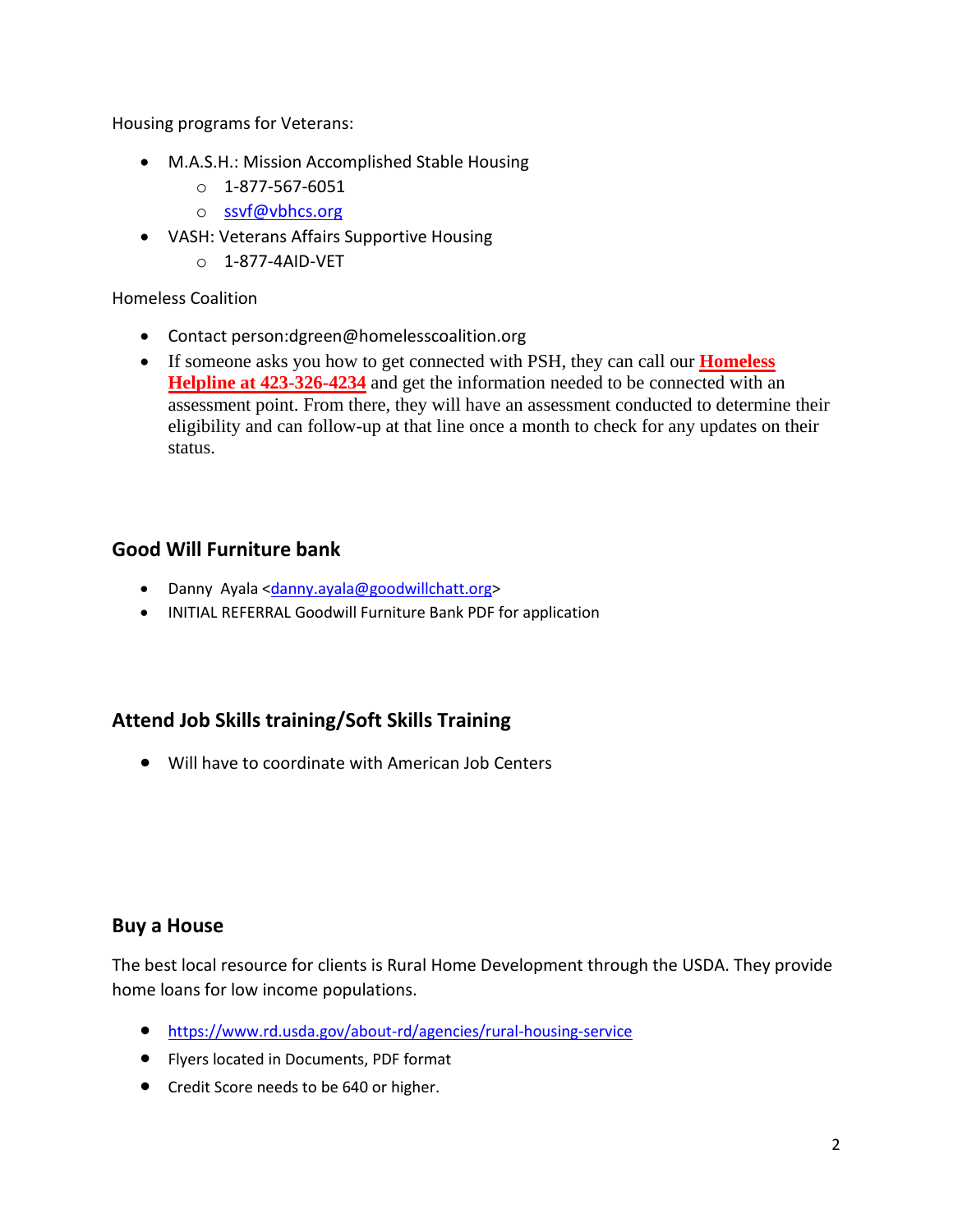## **Home repairs:**

<https://tnmha.org/foundation>

• For repairs to mobile/modular homes

Mountain TOP (Grundy only)

- Address: 480 Old State Hwy 56, Coalmont, TN 37313
- Hours:
- Monday Thru Friday 9AM-5PM
- Phone: (931) 692-3999
- Help with home repairs, there is an application call the number to get one.
- <https://www.mountain-top.org/>

Weatherization program (SETHRA)/Emergency Repair Program

- Contact person is David Johnson or Annabell Webb
- 423-949-2191 EXT. 321
- •

## **Complete Rehab/IOP/Probation/ETC**

Probation and Corrections via SETHRA

- Felisha Snyder 423-949-2191 ext. 143, probation: Sequatchie, Bledsoe, and Marion
- Dana Morrison 931-692-5014, probation: Grundy
- Courtney Shelor 423-949-2191 ext. 136, Corrections: Sequatchie, Marion, and Grundy
- Mona Masters 423-715-0316, Corrections: Rhea and Bledsoe

Mental Health and Rehab Services

- Omni Community Health-Behavioral Health Services
	- o 423-207-4712
	- o Fax:423-822-5710
	- o Referral form saved to documents: "Omni Referral Form"
- Crisis Line for Southeast-Volunteer Mental Health
	- $0423 634 8995$
	- $\circ$  This is the number to call if you think that a client is going to harm themselves/suicide.
- Bradford Health Services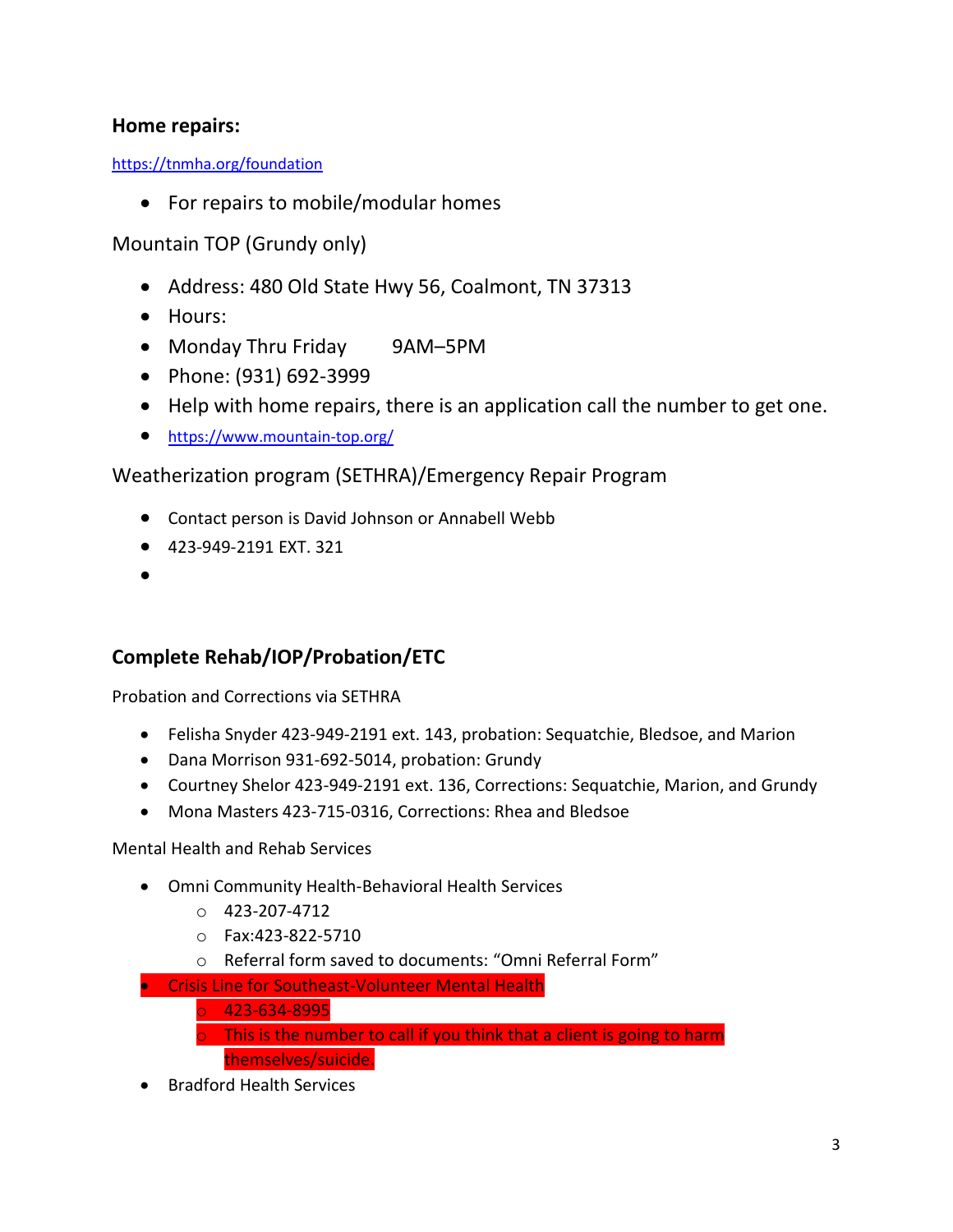- o 800-879-7272
- o [www.bradfordhealth.com](http://www.bradfordhealth.com/)
- o Alcohol and drug treatment
- o Offices in Chattanooga and Cookeville
- Women Helping Women
	- o Cornerstone Ministry Center, 300 Cornerstone Drive, Jasper
	- o Alyson Riley 423-664-3288, [Alysonr.ministry@gmail.com](mailto:Alysonr.ministry@gmail.com)
	- o Addiction, abandonment, poverty, and hopelessness
- The Next Door
	- o Chattanooga 855-202-4784
	- o Services: addiction treatment, recovery services, re-entry services
- CADAS
	- o Located in Chattanooga
	- $O$  423-756-7644
- SOCAT, System of Care Across TN
	- o Volunteer Behavior Mental Health
	- o Referral Form needed \*in documents
	- o Tonya Moran 423-368-2125, fax: 423-744-7064
- Mental Health Cooperative
	- o Can take adults without insurance, but must meet income guidelines, meds for \$3-\$4.
	- $O$  423-697-5953
	- o 801 North Holtzclaw Ave, Suite 101, Chattanooga, TN 37404
	- o [www.mhc-tn.org](http://www.mhc-tn.org/)
	- o Serves: Hamilton, Bledsoe, Bradley, Marion, Rhea and Sequatchie
- Centerstone
	- o 888-291-4357
	- o [www.centerstone.org](http://www.centerstone.org/)
- Mountain Valley Mental Health Center
	- o 215 Hickman Road, Jasper, TN 37347
	- o 423-942-3961
	- o Fax: 423-942-6895
	- $\circ$  Accepts: TennCare, Medicare, private insurance, and private payment plans.
	- $\circ$  1<sup>st</sup> time appointments call: 1-877-567-6051
- Loss to Found- Grieving Support Group
	- o Meetings held at Signurature Health Care in South Pittsburg
	- $\circ$  201 East 10<sup>th</sup> St
	- o Donna Adams 423-837-7981 or
	- o Ronnie 423-837-7981
	- o Last Thursday of each month 4:30-5:30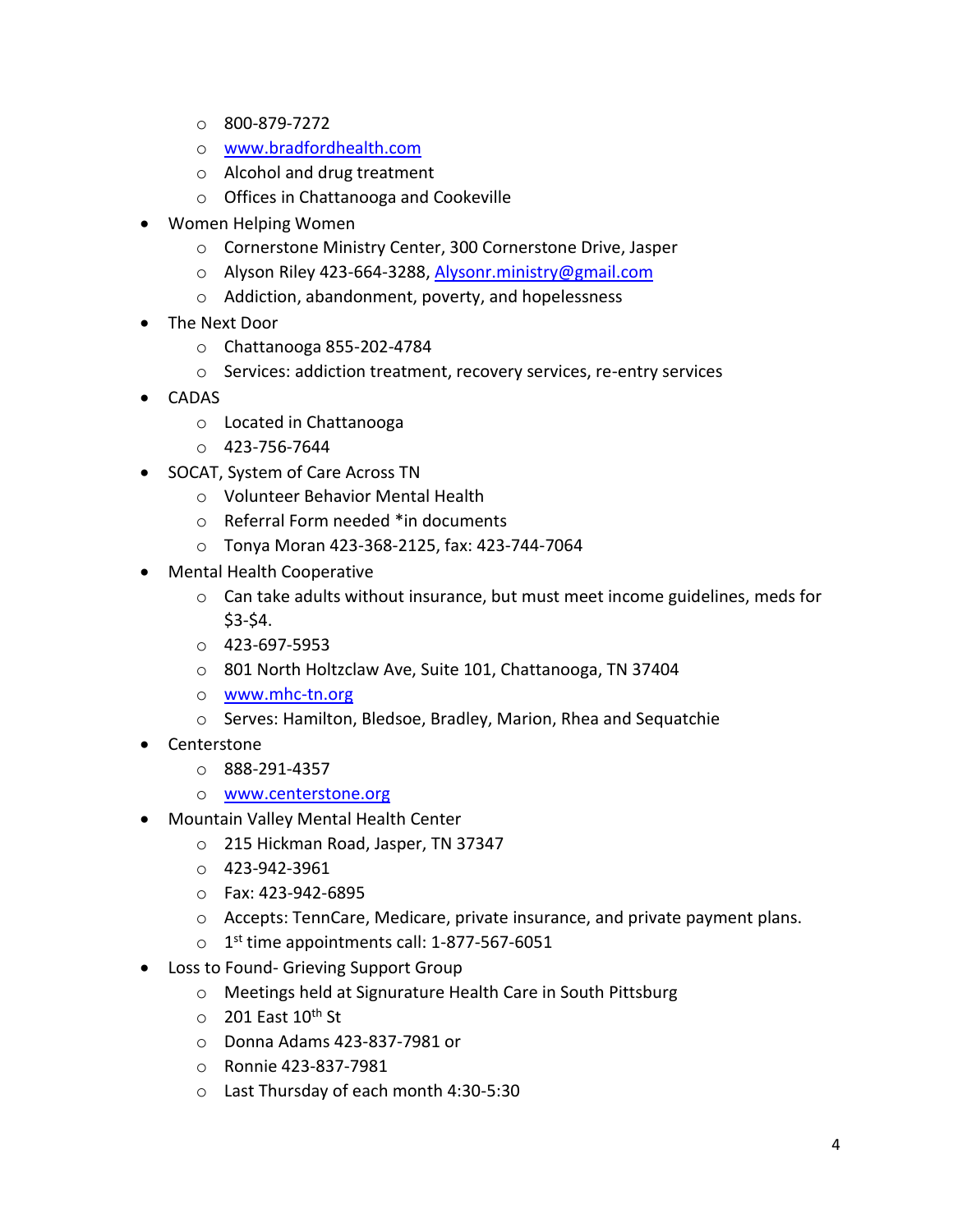## **Create a Budget**

- <https://edu.gcfglobal.org/en/moneybasics/creating-a-budget/1/>
- <https://credit.org/courses/budgeting101/>
- Your Money Your Goals PDF in Resources file on Desktop (whole manual)

## **Pay Off Debts/Set Up Repayment Plan**

Money Management Classes:

- <https://www.coursera.org/learn/family-planning>
- <https://alison.com/course/financial-literacy>
- BETTERFI
	- o TENNESSEE 56, COALMONT, TN, UNITED STATES
	- o (931) 313 9942
	- o [REACH@BETTERFI.CO](mailto:REACH@BETTERFI.CO)
- Foreclosure Prevention-THDA-HUD
	- o 1-888-483-8432
	- o 615-815-2238
	- o hudcounceling@thda.org
- Next Step in Dunlap may office financial education classes
	- o Address: 1817 Old York Hwy E, Dunlap, TN 37327
	- o Monday-Thursday 12–5PM
	- o Phone: (423) 949-9190
- First Horizon Bank
	- $\circ$  Has a learning center for budgeting, learning the different types of accounts, credit, ETC.
	- o <https://www.firsthorizon.com/Personal-Learning-Center/Saving-and-Budgeting>
- <https://www.consumerfinance.gov/ask-cfpb/what-is-credit-counseling-en-1451/>

## How do I improve my credit?

Look at your free credit report. The report will tell you how to improve your credit history. Only you can improve your credit. No one else can fix information in your credit report that is not good, but is correct.

It takes time to improve your credit history. Here are some ways to help rebuild your credit.

- Pay your bills by the date they are due. This is the most important thing you can do.
- Lower the amount you owe, especially on your credit cards. Owing a lot of money hurts your credit history.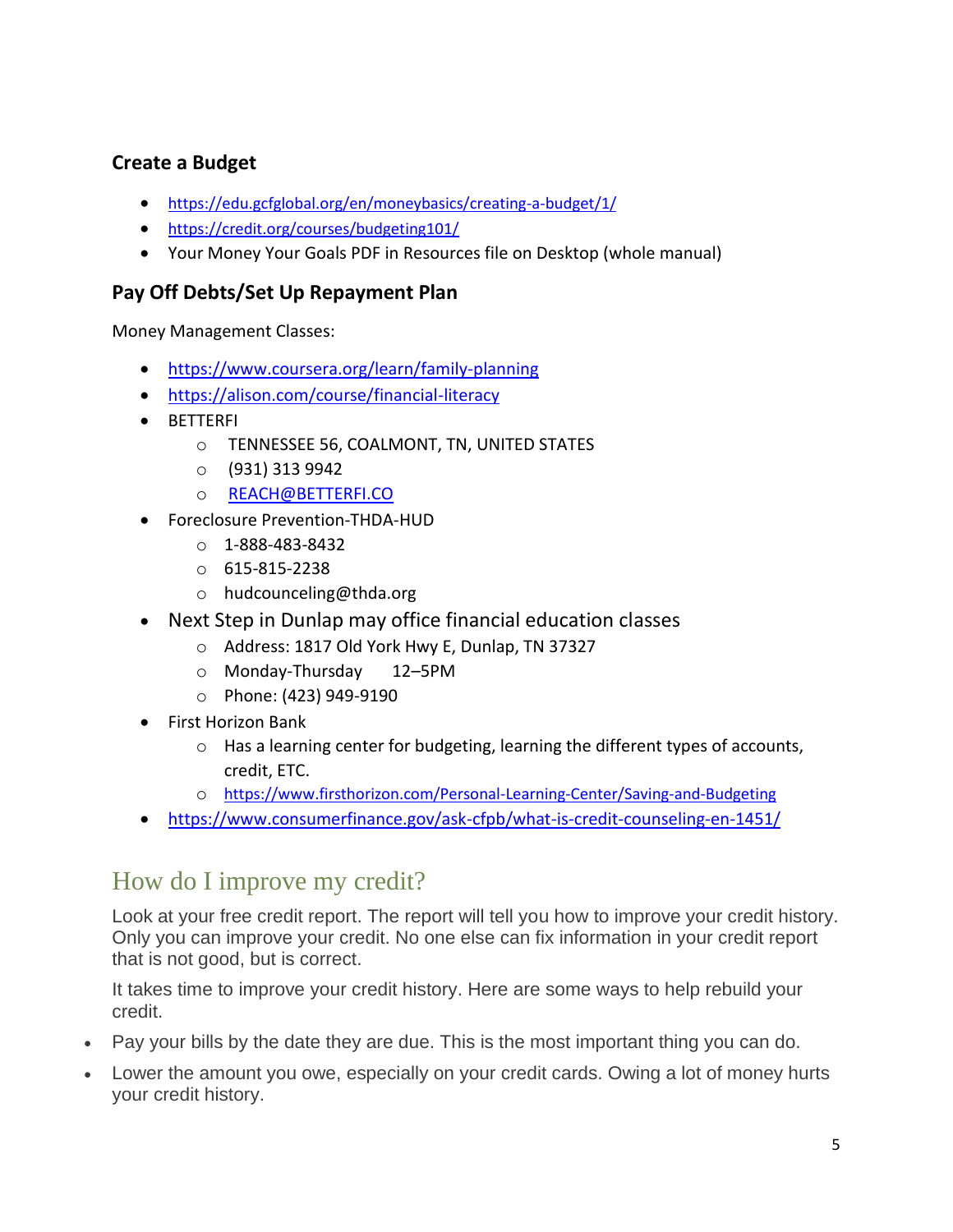- Do not get new credit cards if you do not need them. A lot of new credit hurts your credit history.
- Do not close older credit cards. Having credit for a longer time helps your rating.

After six to nine months of this, check your credit report again. You can use one of your free reports from Annual Credit Report.

#### **Create Resume**

- Work sheet/information for resumes located in "Job Hunting Handbook" pages 12-17
- Word Document, saved to Desktop, Resume Templet

Clients that have a resume information but just need a place to type it up can go to their local public library to type it.

Bledsoe County

• Address: 478 Cumberland Ave, Pikeville, TN 37367

```
• Hours: 
Tuesday 10AM–6PM
Wednesday 10AM–6PM
Thursday 10AM–6PM
Friday 10AM–5PM
Saturday 9AM–2PM
SundayClosed
Monday 10AM–6PM
```
• Phone: (423) 447-2817

Sequatchie County

- Address: 227 Cherry St, Dunlap, TN 37327
- Hours:

Tuesday 8AM–5PM Wednesday 8AM–5PM Thursday Closed Friday 8AM–4:30PM Saturday 8AM–12PM Sunday Closed Monday 8AM–5:30PM

• Phone: (423) 949-2357

Marion County

*Whitwell*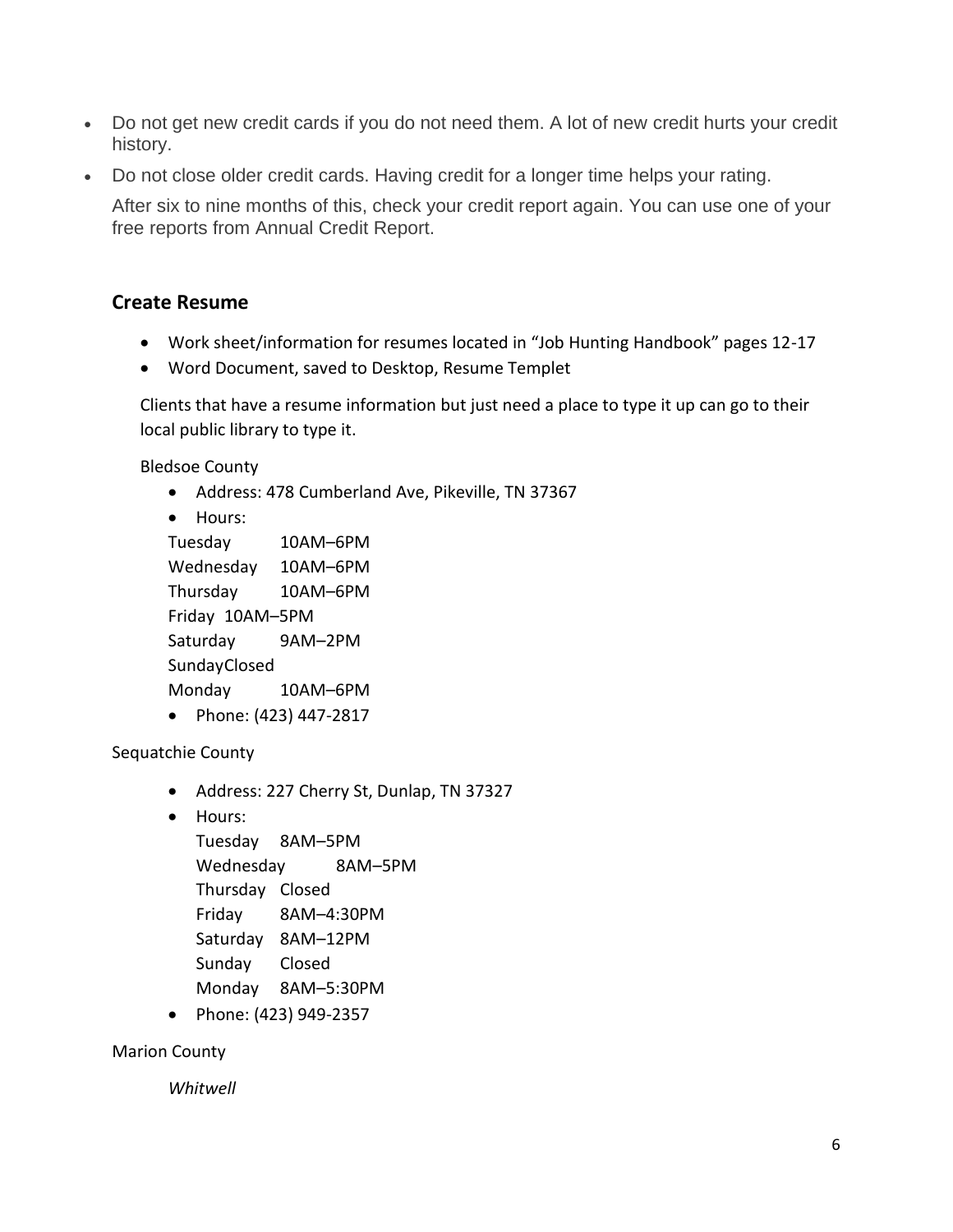- Address: 1130 Main St, Whitwell, TN 37397
- Hours:

Tuesday 8:30AM–5PM Wednesday 8:30AM–5PM Thursday Closed Friday 8:30AM–4:30PM Saturday 8:30AM–1:30PM Sunday Closed Monday 8:30AM–6:30PM

• Phone: (423) 658-6134

#### *South Pittsburg*

- Address: 208 Elm Ave, South Pittsburg, TN 37380
- Hours:

Tuesday 8AM–6PM Wednesday 8:30AM–5PM Thursday Closed Friday 8:30AM–5PM Saturday 9AM–2PM Sunday Closed Monday 8:30AM–5PM

• Phone: (423) 837-6513

#### *Jasper*

- Address: 14 W 2nd St, Jasper, TN 37347
- Hours:

Tuesday 8AM–5PM Wednesday 8AM–5PM Thursday Closed Friday 8AM–5PM Saturday 8AM–2PM Sunday Closed Monday 8AM–8PM

• Phone: (423) 942-3369

#### Grundy County

- Address: 1433 Main St, Altamont, TN 37301
- Hours:

Tuesday 12–4PM Wednesday Closed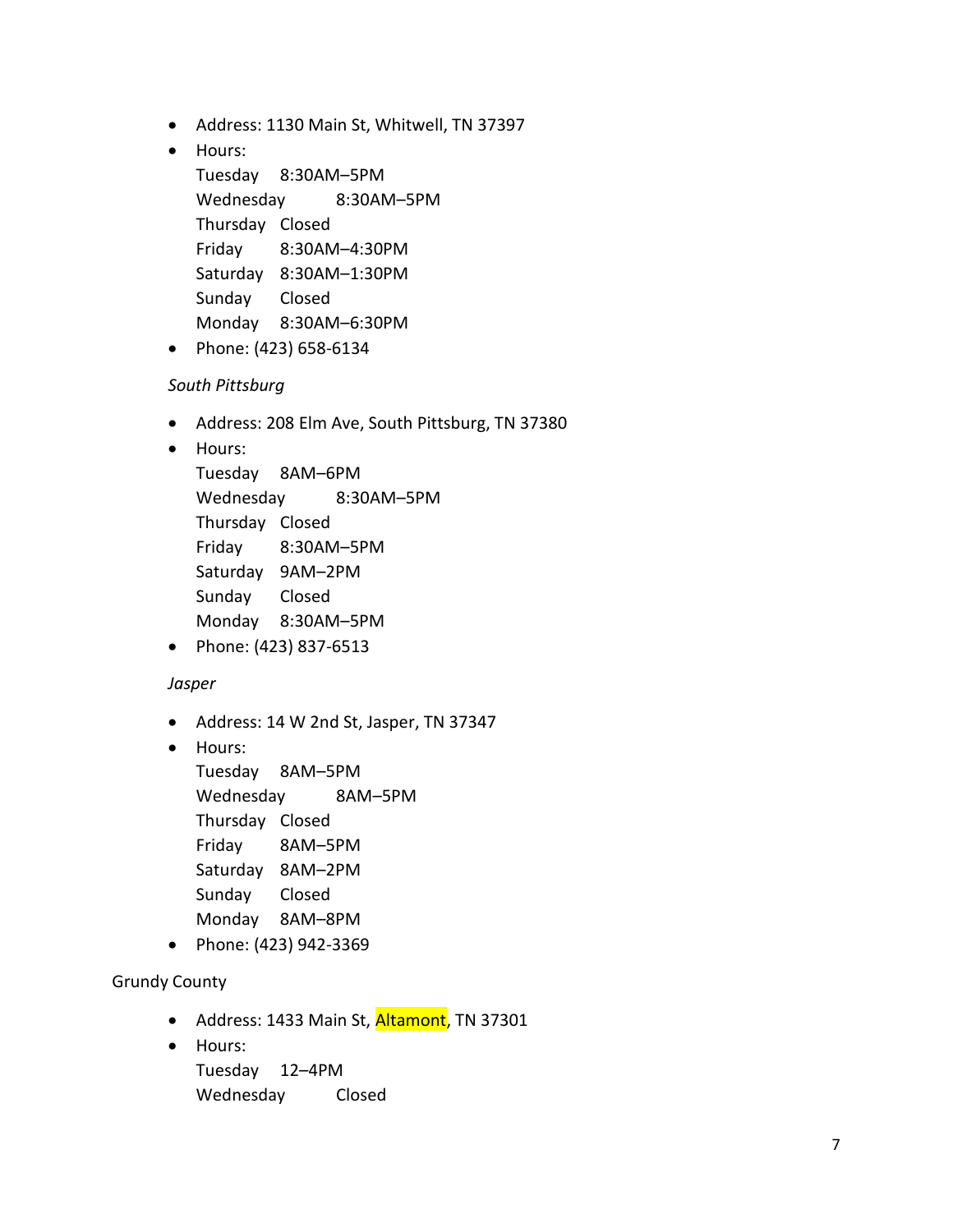Thursday 9:30AM–12PM Friday 12–4PM Saturday Closed Sunday Closed Monday 9:30AM–12PM

- Phone: (931) 692-2457
- Address: 7426 TN-56, Coalmont, TN 37313
- Hours:

Tuesday Closed Wednesday 10AM–5PM Thursday 10AM–5PM Friday Closed Saturday Closed Sunday Closed Monday 11AM–5PM

- Phone: (931) 592-9373
- Address: 19683 TN-56, Beersheba Springs, TN 37305
- Hours:

Tuesday Closed Wednesday10AM–5PM Thursday Closed Friday 10AM–4PM Saturday Closed Sunday Closed Monday 10AM–5PM

- Phone: (931) 692-3029
- Address: 2115 Main St, Palmer, TN 37365
- Hours:

Tuesday 10AM–5PM Wednesday Closed Thursday 10AM–5PM Friday Closed Saturday Closed Sunday Closed Monday 10AM–5PM

• Phone: (931) 779-5292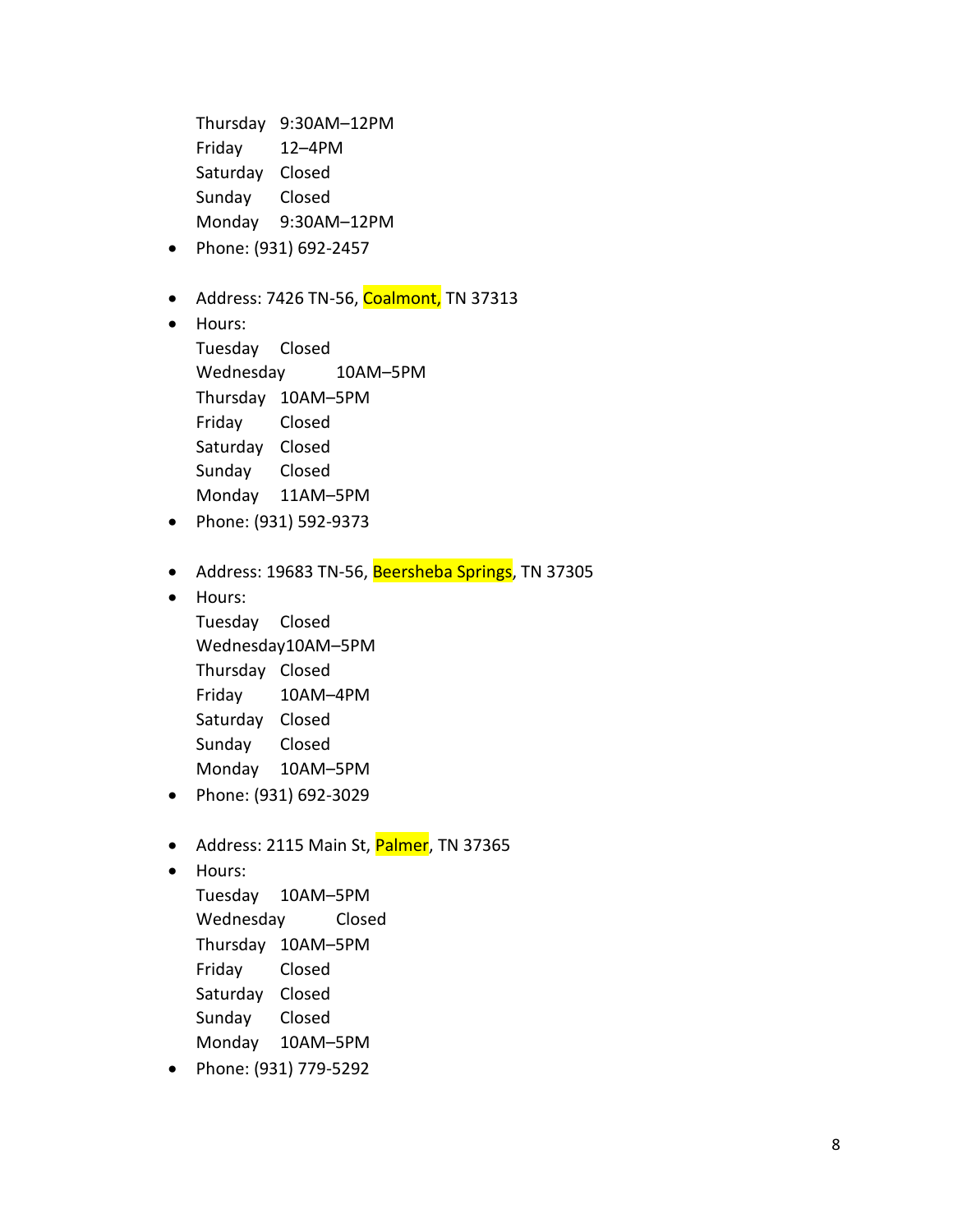- Address: 50 Main St, Tracy City, TN 37387
- Phone: (931) 592-9714
- Hours were not listed online
- Address: 24 Dixie Lee Ave, Monteagle, TN 37356
- Hours:

Tuesday 8AM–4PM Wednesday8AM–4PM Thursday 8AM–4PM Friday 8AM–4PM Saturday Closed Sunday Closed Monday 9AM–5PM

• Phone: (931) 924-2638

## **American Job Centers**

If FDS is unable to meet with clients to work on Resume, then clients will need to try American Job Center.

*Marion, Grundy, and Sequatchie:*

- Address: 5510 US-41, Jasper, TN 37347
- Hours:

Tuesday 8AM–4:30PM Wednesday 8AM–4:30PM Thursday 8AM–4:30PM Friday 8AM–4:30PM Saturday Closed Sunday Closed Monday 8AM–4:30PM

• Phone: (423) 837-9103

*Bledsoe:*

- Address: 200 4th Ave # 108, Dayton, TN 37321
- Hours:

Tuesday 8AM–4:30PM Wednesday8AM–4:30PM Thursday 8AM–4:30PM Friday 8AM–4:30PM Saturday Closed Sunday Closed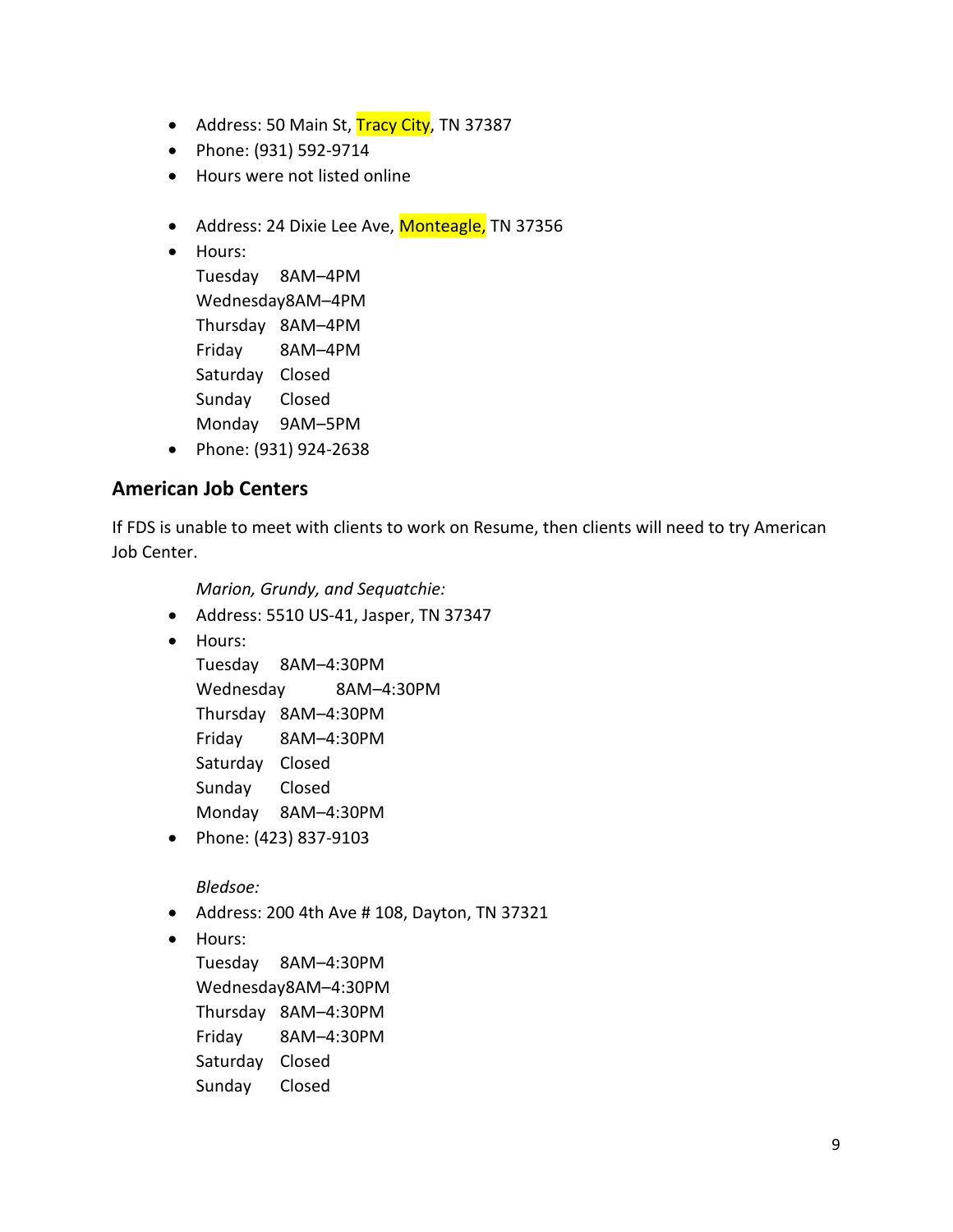Monday -8AM–4:30PM

• Phone: (423) 570-1107

*Grundy:* 

- Address: Grundy County Courthouse, Altamont
- Hours: every Thursday 9-2
- Phone: (423) 837-9103

## **Earn GED/HS Diploma**

*All counties can call 1-844-688-7944.*

• Statewide Hotline

## **Earn Higher Education Certificate or Degree**

Clients that are unsure of what program to take or what school to go to (and those that need help applying for school or FAFSA) will need to contact the Educational Opportunity Center.

- Address: 744 McCallie Ave #516, Chattanooga, TN 37403
- Hours:

| Tuesday   | 8:30AM-5PM |
|-----------|------------|
| Wednesday | 8:30AM-5PM |
| Thursday  | 8:30AM-5PM |
| Friday    | 8:30AM-5PM |
| Saturday  | Closed     |
| Sunday    | Closed     |
| Monday    | 8:30AM-5PM |
|           |            |

• Phone: (423) 425-1702

Local Colleges/Degree Programs:

- Chattanooga College Medical, Dental & Technical Careers, Inc. Satellite Building
	- o Address: 248 Northgate Mall Dr, Chattanooga, TN 37415
	- o Phone: (423) 624-0078
- Bethel University
	- o Address: 200 W M.L.K. Blvd Suite 1032, Chattanooga, TN 37402
	- o Phone: (615) 277-8962
- Miller-Motte Technical College
	- o Address: 6397 Lee Hwy, Chattanooga, TN 37421
	- o Phone: (423) 414-3247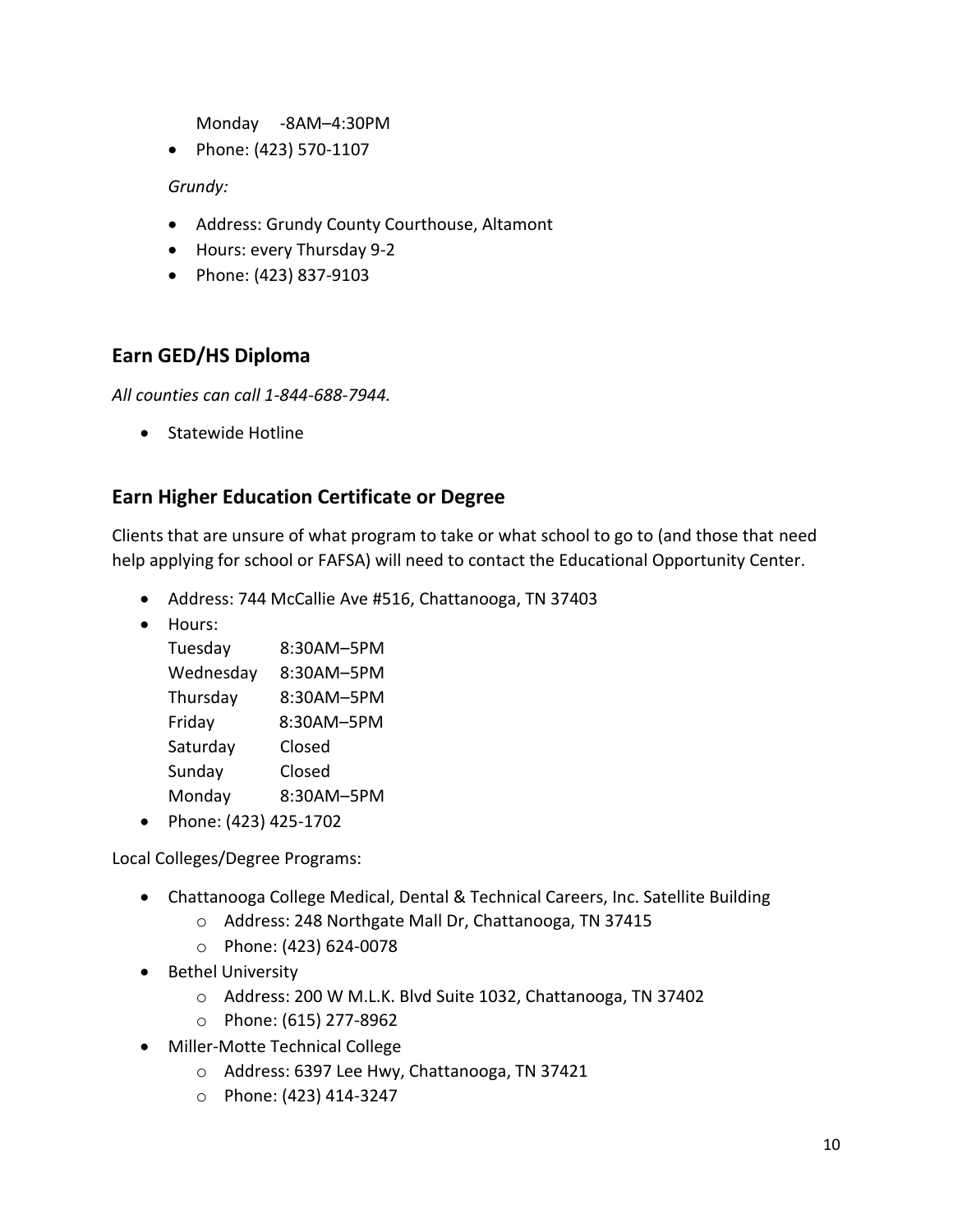- Cleveland State Community College
	- o Address: 3535 Adkisson Dr, Cleveland, TN 37312
	- o Phone: (423) 472-7141
- Motlow State Community College McMinnville Campus
	- o Address: 225 Cadillac Ln, McMinnville, TN 37110
	- o Phone: (931) 668-7010
- Bryan College
	- o Address: 721 Bryan Dr, Dayton, TN 37321
	- o (423) 775-2041
- Tennessee College of Applied Technology
	- o Address: 910 Miller Ave, Crossville, TN 38555
	- o (931) 484-7502
- Chattanooga State Community College
	- o Address: 4501 Amnicola Hwy, Chattanooga, TN 37406
	- o Phone: (423) 697-4400
- Roane State Community College
	- o Address: 2567 Cook Rd, Crossville, TN 38571
	- o Phone: (931) 456-9880

Other programs that could potentially help with education:

- Skills Up, check your local extension offices
	- o <http://skillup.tennessee.edu/about-us/>
	- $\circ$  Skill Up Tennessee is UT Extension's SNAP Employment and Training program. Supplemental Nutrition Assistance Program Employment & Training (SNAP E&T) is a partnership between the United States Department of Agriculture (USDA) and states to provide training and employment services to eligible SNAP participants. The purpose of the program is to assist eligible SNAP participants in gaining skills, training, work or experience that will increase their ability to obtain regular employment. The ultimate goal is self-sufficiency. In Tennessee, the program is administered by the Tennessee Department of Labor and Workforce Development through a partnership with the Tennessee Department of Human Services. UT Extension provides Skill Up Tennessee as a SNAP E&T partner.
- American Job Centers
	- o Information is listed under resume
- Educational Opportunity Center
	- o Located in: The University of Tennessee at Chattanooga
	- o Address: 540 McCallie Ave 4th Fl, Chattanooga, TN 37402
	- o Hours:
	- o Monday-Firday 8:30AM–5PM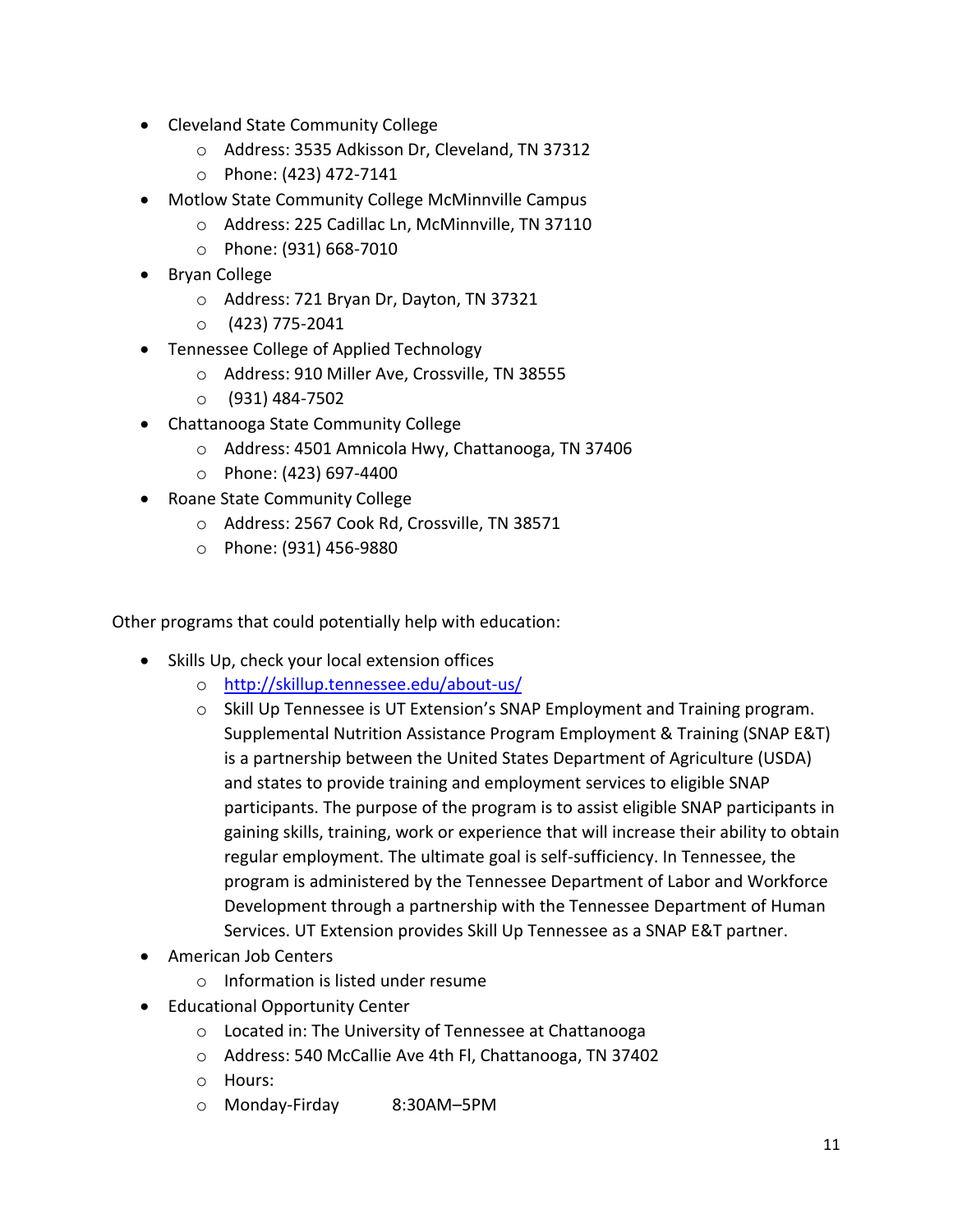o Phone: (423) 425-1702

## **Gain Employment**

Clients need to apply for employment and with such they will need to complete a work search log. FDS has this form saved on computers desk top and in her cart printed.

Clients can ask friends/family members/old employers/acquaintances/attend job fairs/meet with the American Job Centers to get leads on possible employment.

There are several websites that will have regular up-to-date job postings:

- <https://www.indeed.com/>
- <https://www.jobs4tn.gov/vosnet/Default.aspx>
- <https://www.monster.com/>
- <https://www.linkedin.com/>
- 2020census.gov.jobs

Review Interview Questions

• Page 44-45 of the "Job Hunting Handbook"

Mock Interviews

- Can be done as a part of Soft Skills Training
- Clients will need to be referred to American Job Center \*see page 6 & 7 for contact information

Thank you letter:

• Sample Thank You letter saved on Desktop "Thank you Letter"

Interview Clothing

- Goodwill Industries
	- o Dunlap nest to Dollar General and Ace Hardware Store
	- o Kimball in strip mall next to Wal-Mart
- Check local Clothing Banks and Churches \*see obtain work clothing/clothing assistance

Tennessee Mental Health Consumers' association-IPS Employment

- Referral Forms saved in documents-"IPS referral Form"
- Philip Phillips II
	- o 1031 Sparta St, McMinnville, TN 37110
	- o 615-504-7097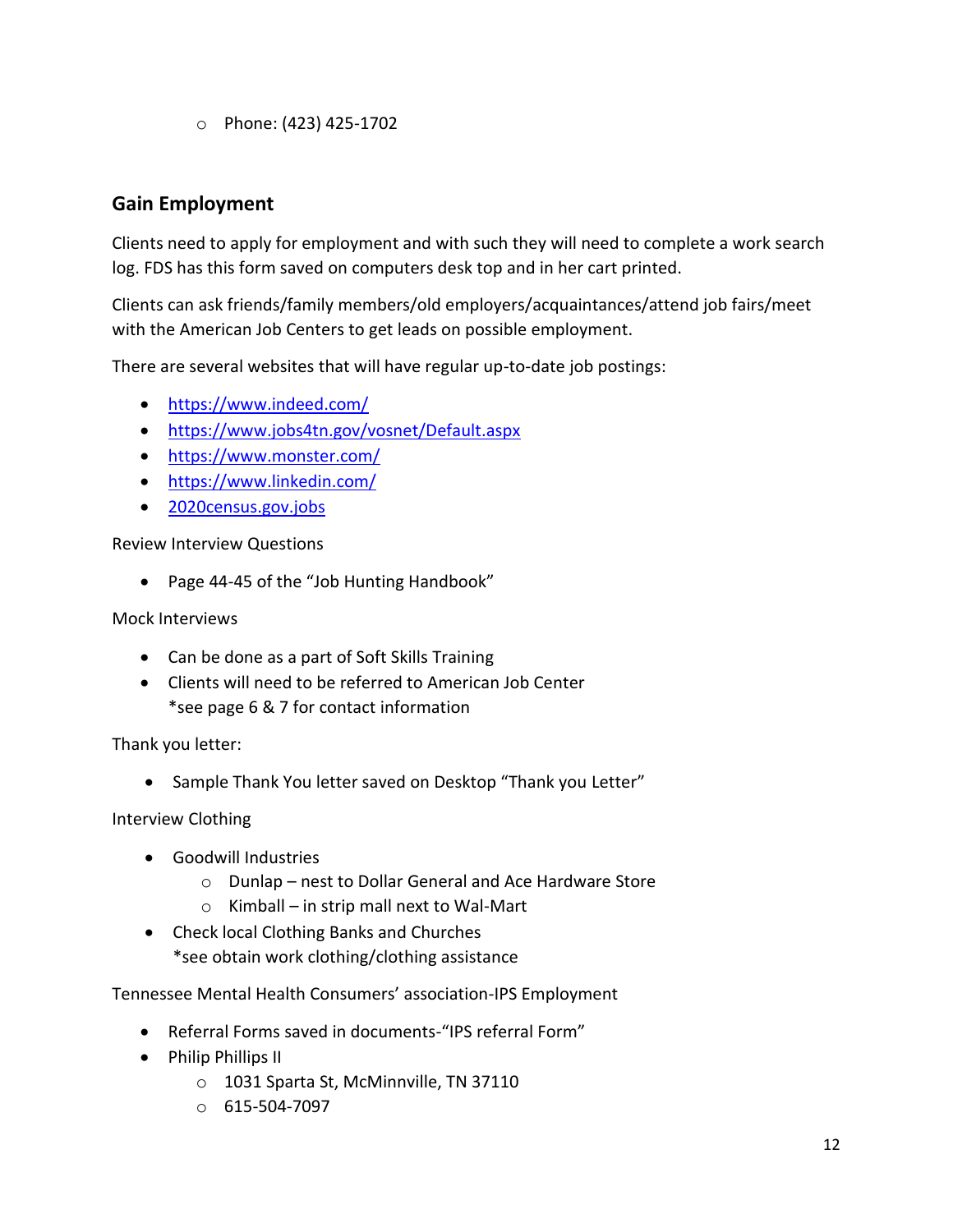- o [pphillips@tmhca-tn.org](mailto:pphillips@tmhca-tn.org)
- Skill Up Tennessee Program
	- o Through extension offices
	- o You must receive SNAP but not TANF
	- o Jobs skills and training program
	- o Tiny.utk.edu/skilluptn
- WIOA youth program
	- o information scanned into documents, "WIOA youth"
	- o Through American Job Center
	- o Their information is located under the Resume heading

## **Join Armed Forces**

Contact Recruiter:

- US Air Force Recruiting
	- o Address: 6219 Lee Hwy #3B, Chattanooga, TN 37421
	- o Phone: (423) 899-2292
- Army National Guard
	- o Address: 1801 S Holtzclaw Ave, Chattanooga, TN 37404
	- o Phone: (423) 634-3883
- Army Recruiting Chattanooga, TN
	- o Address: 6219 Lee Hwy, Chattanooga, TN 37421
	- o Phone: (423) 894-9228
- US Marine Corps Recruiting
	- o Address: 6219 Lee Hwy #121, Chattanooga, TN 37421
	- o Phone: (423) 653-1962
- US Naval Recruiting
	- o Address: 6219 Lee Hwy # 117, Chattanooga, TN 37421
	- o Phone: (423) 894-8204

## **Obtain Car Repairs**

Bledsoe:

- Mag's Auto Sales & Service
	- o Address: 39233 TN-30, Pikeville, TN 37367
	- o 423-447-7253
	- o Contact person: Marsha Gould
- J&S Tire and Automotive
	- o Address: 3781 Main St, Pikeville, TN 37367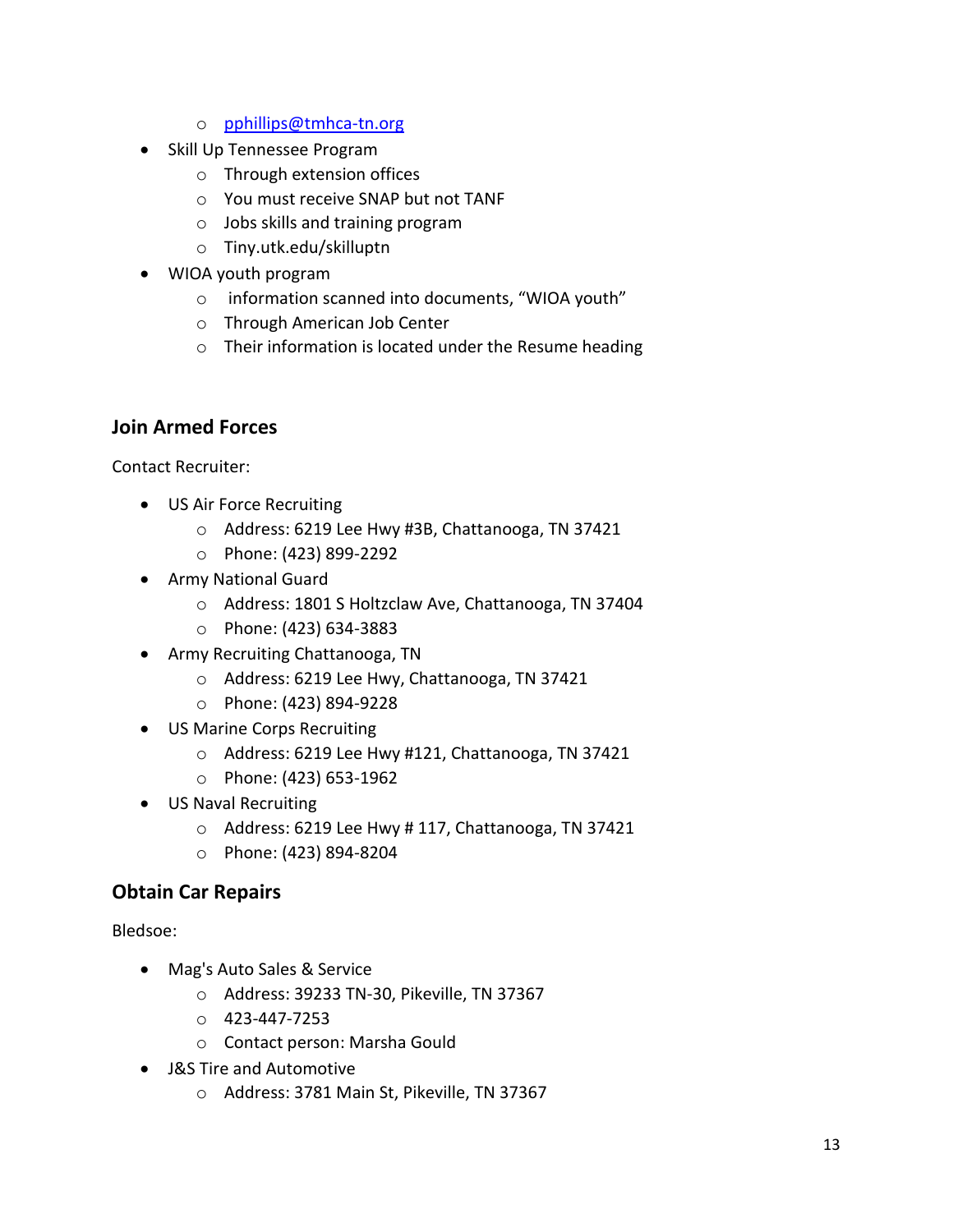- o Hours:
- o Monday-Friday 8AM–5PM
- o Saturday & Sunday Closed
- o Phone: (423) 447-2900
- o Contact person: Jimmie Boggs

#### Grundy:

- Dixieland Auto
	- o Address: 9941 TN-56, Coalmont, TN 37313
	- o Contact person: Stan Brown
	- o 931-779-2886
- Grundy County Tire & Auto
	- o 8012 SR 56, Coalmont
	- o 423-592-8012

#### Marion:

- Jasper Auto Repair
	- o 404 Betsy Pack Drive, Jasper
	- o 423-939-4004
	- o Contact person: Mr. Ed
- Jasper Service Center
	- o 15 Cannon St, Jasper
	- o Contact person: Dale
- Dempsey's Service Center
	- o 14194 HWY 28, Whitwell
	- o 423-658-2298
	- o Contact person: Mark Dempsey or Keith
- CARS Automotive
	- o 203 Elm St, South Pittsburg
	- o 423-837-8207
	- o Contact person: Stanley

#### Sequatchie:

- Cars Complete Auto Repair Service, LLC
	- o Address: 15423 Rankin Ave, Dunlap, TN 37327
	- o Hours:
	- o Monday-Friday 7:30AM–5PM
	- o Saturday 7:30AM–12PM
	- o Sunday Closed
	- o Phone: (423) 949-6611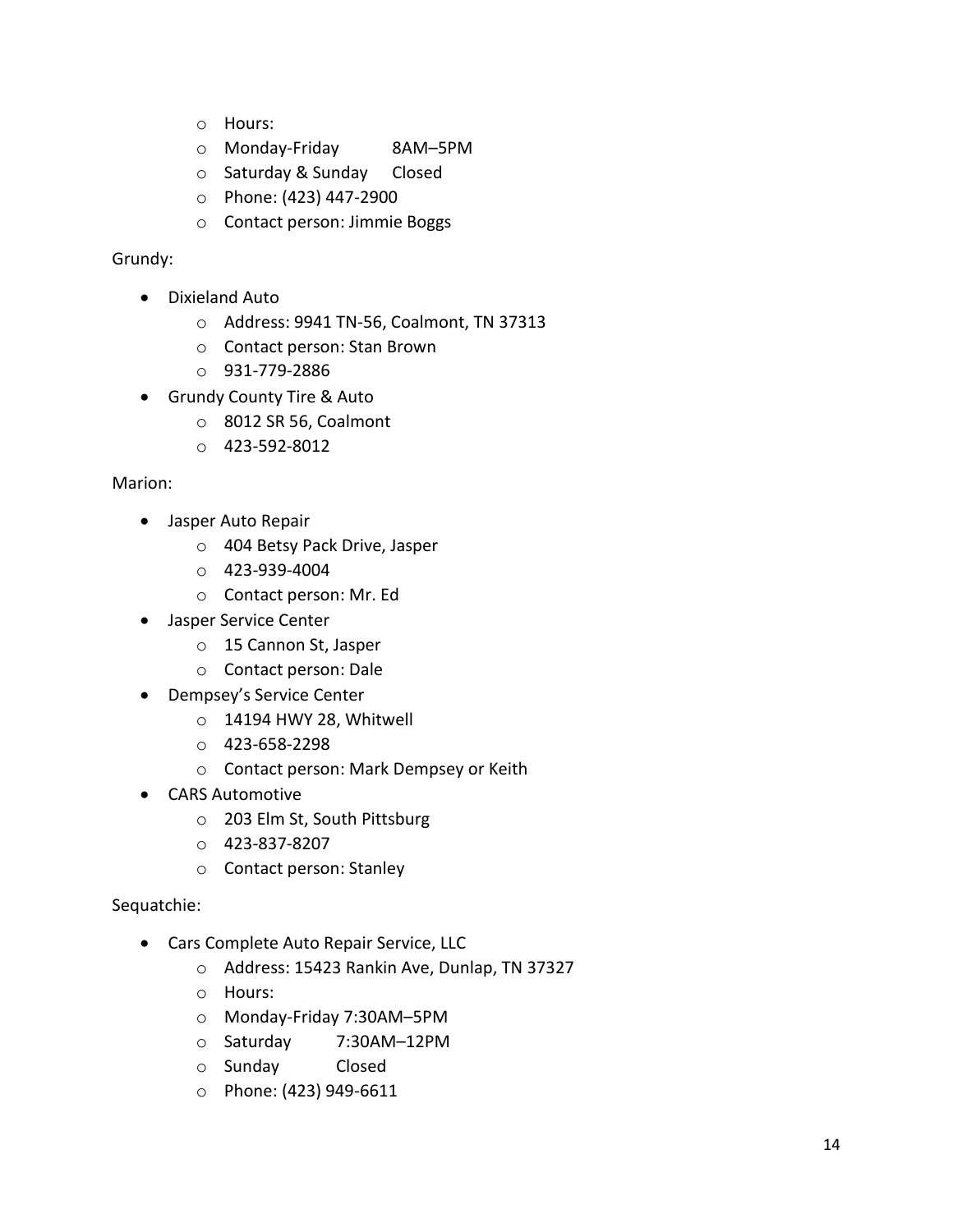- J & J Complete Car Care
	- o Address: 16898 Rankin Ave, Dunlap, TN 37327
	- o Phone: (423) 949-4088
- Black Cat Tire Exchange
	- o Address: 15698 Rankin Ave, Dunlap, TN 37327
	- o Hours:
	- o Monday-Wednesday &Friday 7:30AM–5PM
	- o Thursday & Saturday 7:30AM–12PM
	- o Sunday Closed
	- o Phone: (423) 949-2152
- Stocker Tire & Services Center
	- o Address: 6100 TN-28, Dunlap, TN 37327
	- o Phone: (423) 949-5681
- Victory Pre-Owned of Dunlap
	- o Address: 15480 Rankin Ave, Dunlap, TN 37327
	- o Hours:
	- o Monday & Friday 9AM–7PM
	- o Saturday 9AM–8PM
	- o Sunday Closed
	- o Phone: (423) 949-6691

Wrecker Services:

#### Bledsoe

- Walker Body Shop/Collision & Wrecker Services
	- $O$  423-447-2901
	- o 181 Foothills Road, Pikeville, TN 37367
	- $O$  Open 24/7
	- o Contact Person:
- Angel's Wrecker & Construction
	- $O$  423-447-2461

## **Obtain Child Support or Alimony**

*For those clients who are receiving or applying for TANF, the state will help file for Child Support.*

Child Support: From TN.gov:

• If you are having difficulty obtaining child support for your child(ren) or wish to establish paternity of your child(ren), the Department of Human Services can help. The Child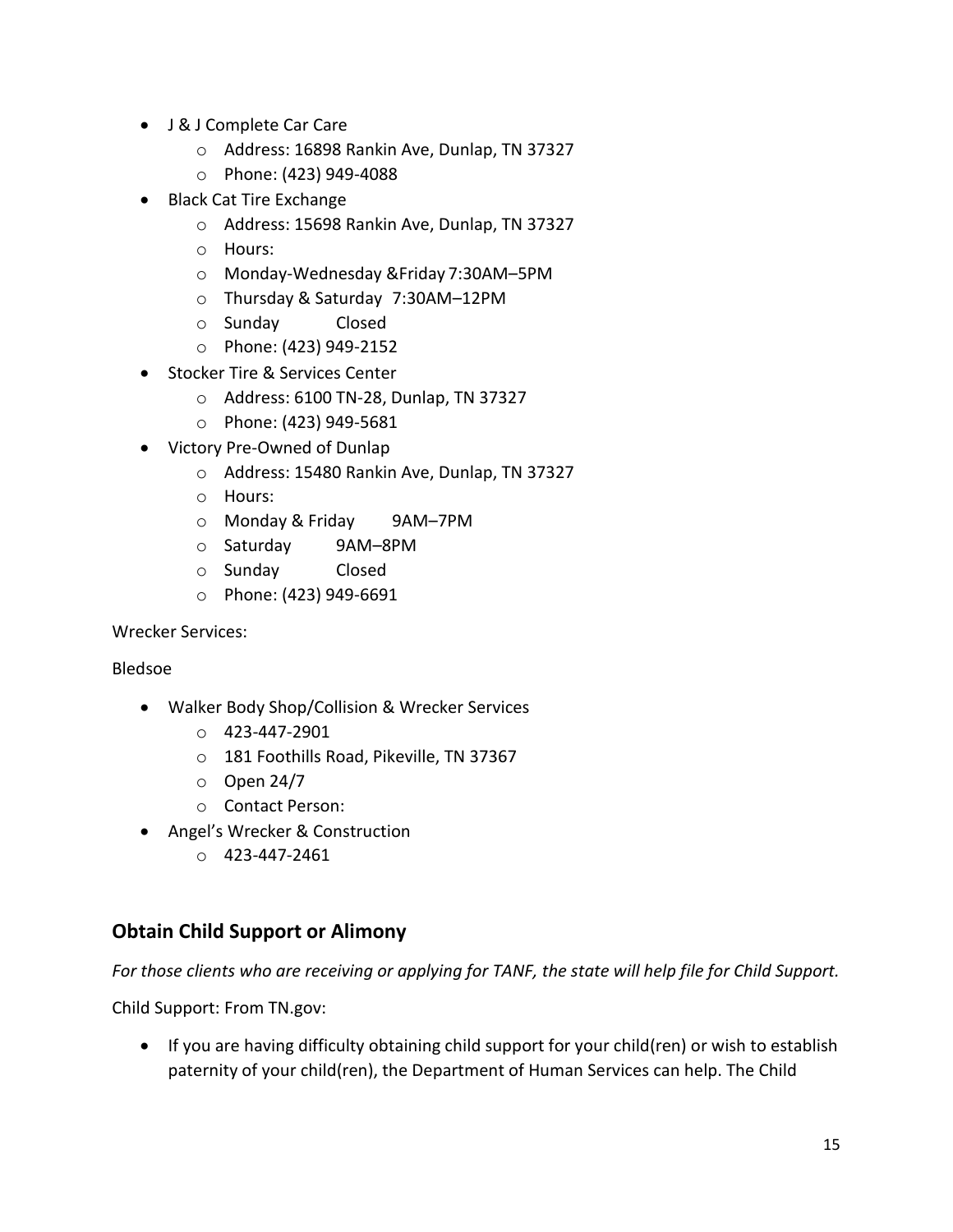Support Program provides services that promote parental responsibility to meet the financial needs of children and their families.

- o The following services are available through the Child Support Program:
	- Location of a child's parent(s) for the purpose of obtaining support or establishing paternity,
	- Establishment of paternity,
	- Establishment and enforcement of child support orders,
	- Establishment and enforcement of medical support,
	- Collection and distribution of payments,
	- Modification of child support orders, and
	- Enforcement of spousal support orders, if child support is involved.
- o <https://www.tn.gov/humanservices/for-families/child-support-services.html>
- o [https://www.tn.gov/content/tn/humanservices/for-families/child-support](https://www.tn.gov/content/tn/humanservices/for-families/child-support-services/child-support-office-locator.html)[services/child-support-office-locator.html](https://www.tn.gov/content/tn/humanservices/for-families/child-support-services/child-support-office-locator.html) list of Child support offices
- o Application saved to Documents, "Child Support Application" and clients can also apply on line.

## **Obtain Dental Work**

Clients should try their local Health Department-Bledsoe and Sequatchie

- Address: 1185 Alvin C York Hwy, Pikeville, TN 37367
- Phone: (423) 447-2149
- Clients will need to show proof of Residency and Income

Marion and Grundy County will need to try Smiles Inc.

- Smiles Free Dental
	- o Address: 107 E 10th St, South Pittsburg, TN 37380
	- o Phone: (423) 228-3077
	- o <http://www.smilesfreedental.com/Application.html>

Clients in Marion and Grundy will need to try their local Health Departments in October:

- Address: 7th St E, Jasper, TN 37347
- Hours:
- Monday thru Friday 8AM–4:30PM
- Phone: (423) 942-2238
- Address: 1372 Main St, Altamont, TN 37301
- Hours:
- Monday thru Friday 8-4F
- Phone: (931) 692-3641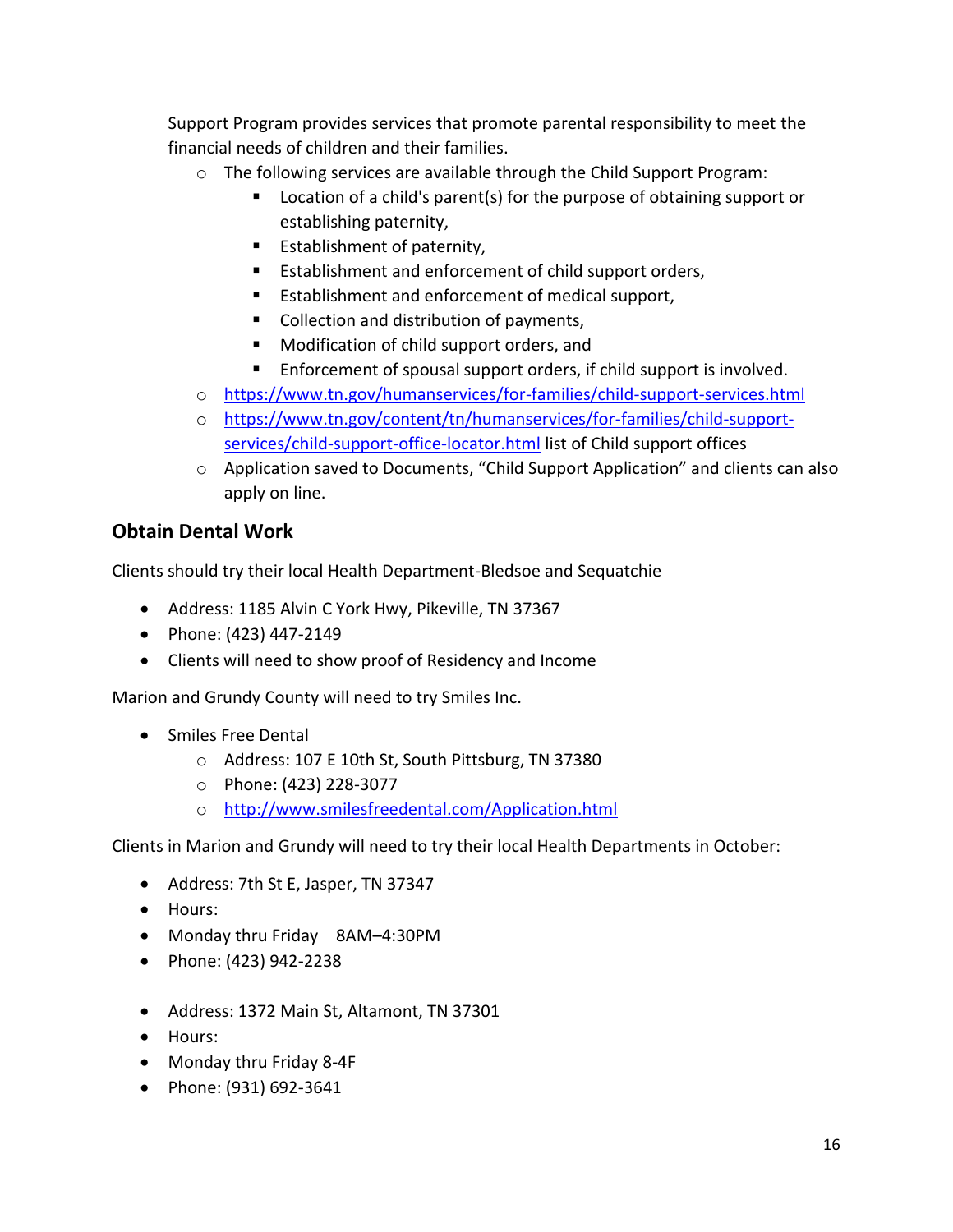If children are in need of Dental Assistance contact:

• 1-855-418-1622

## **Obtain Driver License or Endorsement**

If clients need to study for their driver's exam they will need to use the link below:

- <https://www.tn.gov/safety/driver-services.html>
	- o At bottom of page under "Forms and Publication," click "Driver's License Manual"
- If link does not work, go to Tn.gov
	- o Click residents→Cars&Drivers→Driver Services→Forms and Publication→DL Manual

If clients need to take their exam or get a new license, they will need to go to a DMV.

Locations:

Hamilton County, Bonny Oaks Driver License, **Reinstatement Center**

- 6502 Bonny Oaks Drive Chattanooga, TN 37416
- 423-634-3127
- Reinstatements have to go to this office
- Monday thru Friday
- 8:30 a.m. to 5:00 p.m. (Eastern Time)

#### Grundy- **Duplicates and Renewals only**

- 68 Cumberland Street Altamont, TN 37301
- Phone: (931) 692-3622
- Fax: (931) 692-3659
- Monday Thursday 8:00 a.m.- 3:30 p.m.
- Friday 8:00 a.m.- 4:00 p.m.

#### Sequatchie- **Duplicates and Renewals only**

- 22 Cherry Street P.O. Box 248 Dunlap, TN 37327
- Phone: (423) 949-2522
- Fax: (423) 949-6316
- Monday Friday 8:00 a.m. - 4:00 p.m.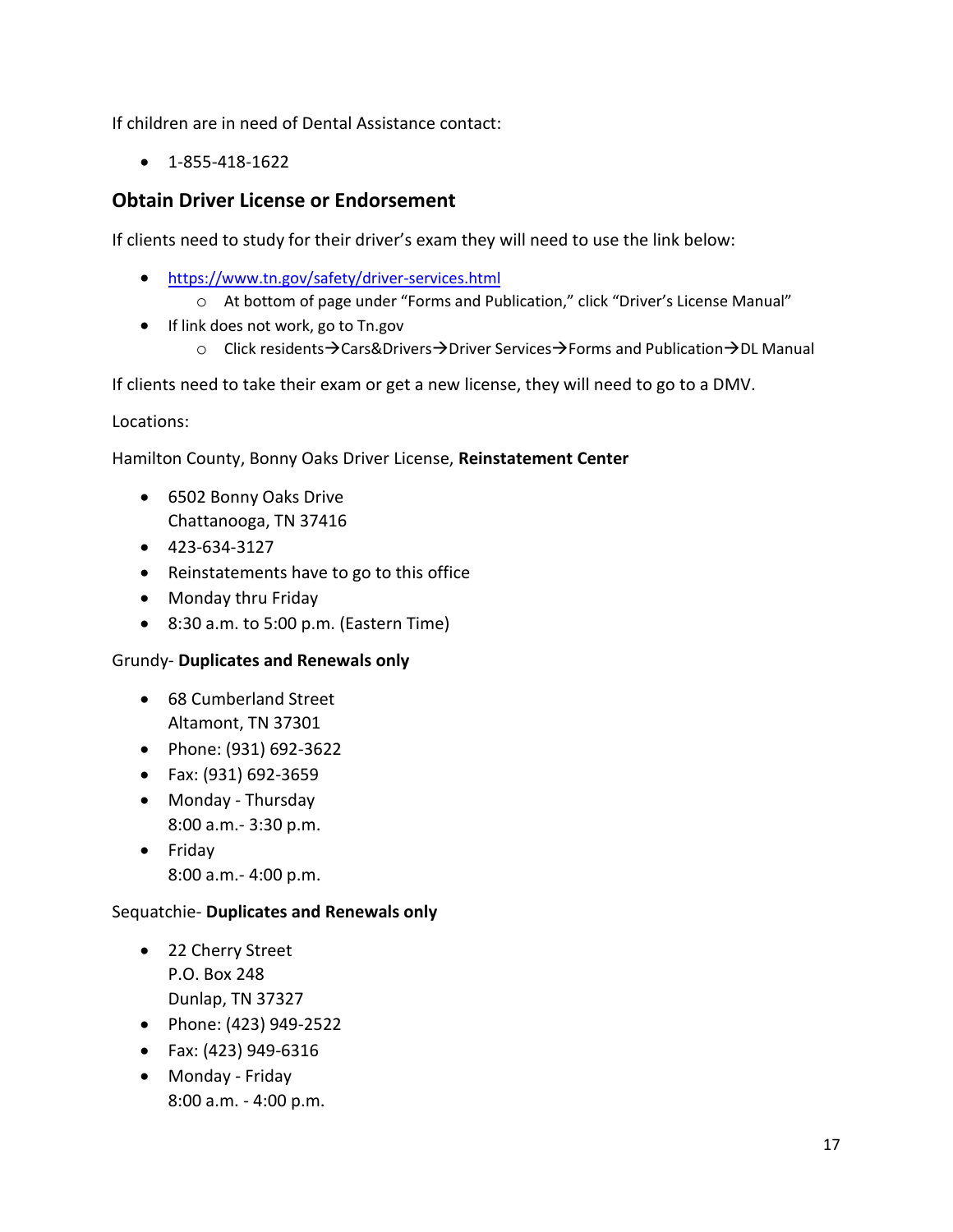#### Crossville- **Full Service**

- 136 Dooley St Crossville, TN 38555
- Phone: (931) 484-1360
- Fax: (931) 456-9039
- Monday-Friday 8:00-5:00

#### Jasper-**Full Service**

- 4905 Main St., Building D Jasper, TN 37347
- Phone: (423) 634-2180
- Fax: (423) 942-0150
- Monday-Friday  $8:30 - 5:00$

For those clients that have fines and fees related to their DL, they will need to check the reinstatement requirements on the state's website:

- TN.gov→Residents→Cars & Driving→Driver's Services Online→Click "here'" to enter
- Client will need to input: last name, Social Security Number, Date of Birth, and Driver's License Number
- Then click "reinstatement requirements"
- <https://www.tn.gov/safety/driver-services/online.html>

Clients who have moved here from out of state may or may not have to take a new test:

• <https://www.tn.gov/safety/driver-services/classd/dlnew.html>

Clients whose DL has been suspended may qualify for a One year restricted license.

• <https://www.tn.gov/safety/driver-services/reinstatements/frfailureco.html>

# Failure to Satisfy Fines, Costs, and Litigation Taxes on a Criminal Offense (T.C.A. 40-24-105(h))

#### **Effective January 1, 2018**

The statute allows a person to obtain a one-year restricted license to drive for the following purposes:

**Employment**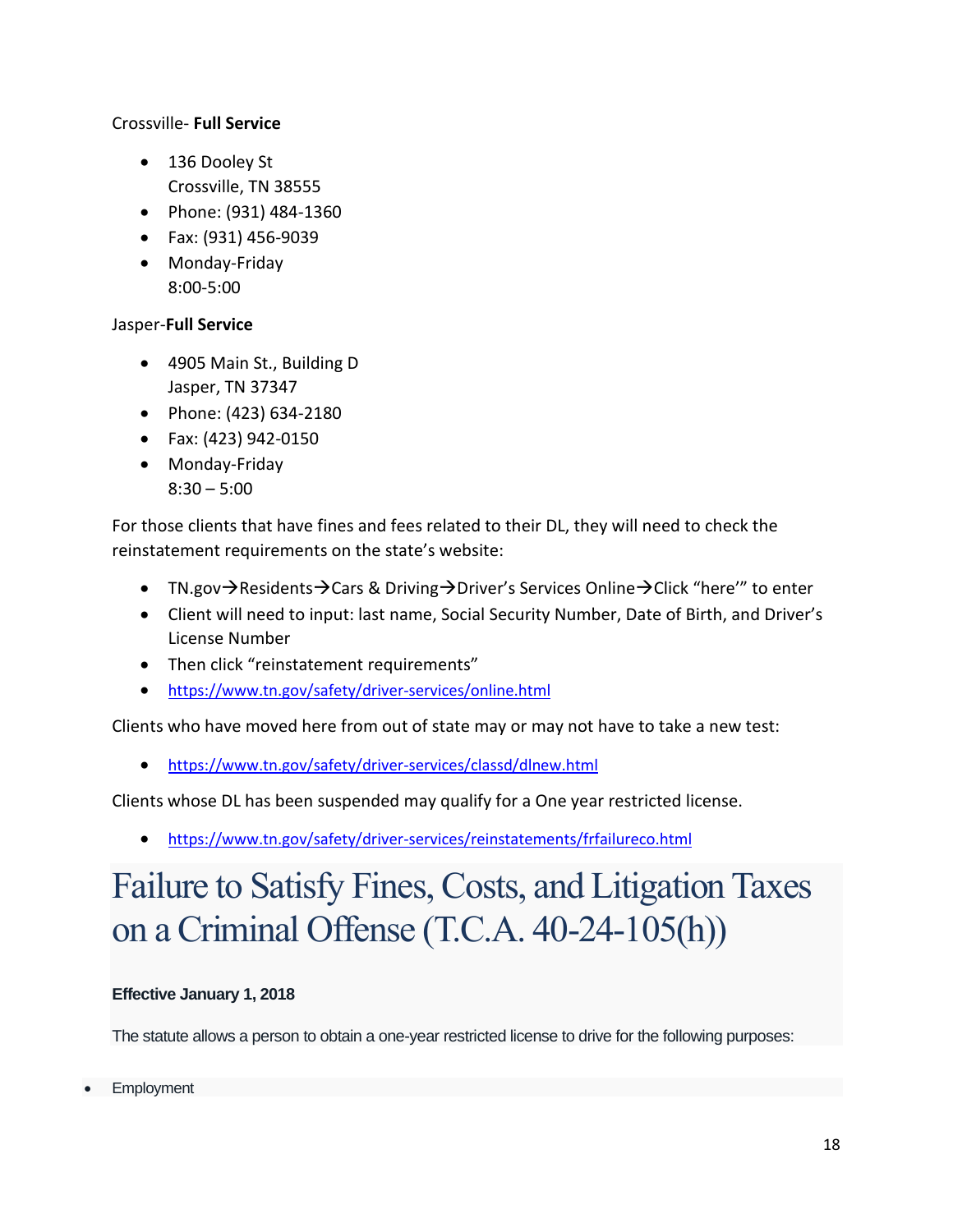- **School**
- Religious worship
- Participation in a recovery court, which includes drug courts, DUI courts, mental health courts, and veterans treatment courts
- Serious illness of the person or an immediate family member
- Other reasons or destinations as determined by the court

Individual must not have been convicted of a prior vehicular homicide as the proximate result of intoxication, aggravated vehicular homicide, or vehicular assault.

- Obtain a certified order signed by Judge from any court in the county where failed to satisfy resulted in suspension action being taken against driver license (may have multiple courts even in different counties).
- Take the original certified Court Order to a Driver Services Center within ten (10) days of the date of the Court Order along with any other required documentation.
- Pay a \$65 driver license fee and a \$2 application fee.

#### **Obtain Food Assistance**

SNAP/Food Stamps:

- If you are applying for SNAP (food stamp) benefits, the documents listed below may be needed to complete the application process.
- YOU MAY NEED PAPERS THAT SHOW:
	- o Social Security Number
	- o Your Identification (Example: driver's license, school ID with photo, Passport, Resident Alien Card, I-94 card, voter's registration card)
	- o Where you live (Example: lease agreement, utility bill, phone bill, or driver's license with your address on it)
	- o Income (Example: check stubs, employer statement, award letters)
	- $\circ$  Shelter costs (Example: mortgage payments, property tax, homeowner's insurance, rent receipt, lease agreement)
	- o Costs of utilities (Example: electric bill, water bill, gas bill)

Department of Human Services Offices;

- Bledsoe
	- o Address: 323 Rockfort Rd, Pikeville, TN 37367
	- o Phone: (423) 447-2193
	- o Hours: Monday- Friday 8-4:30
- Sequatchie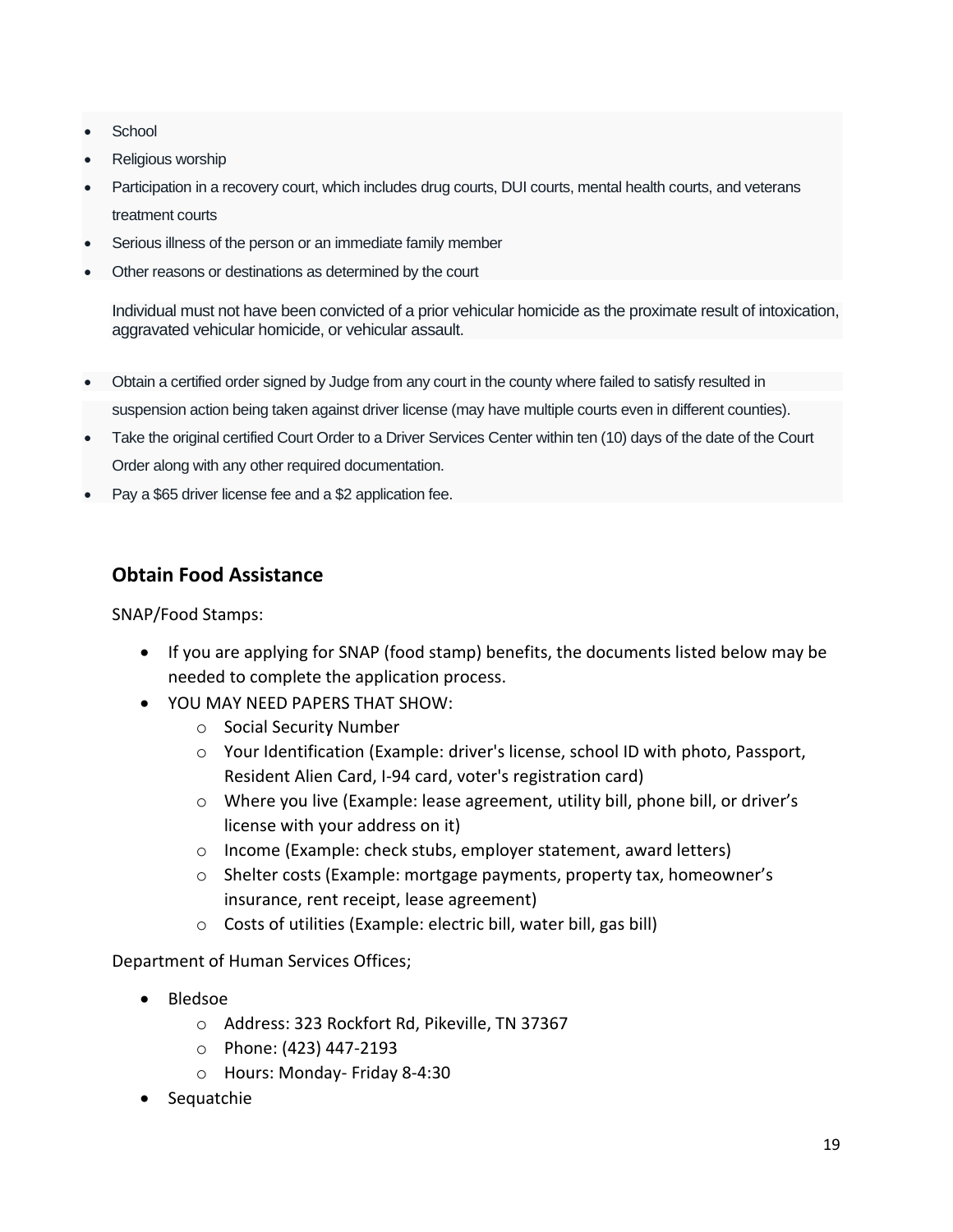- o Address: 1845 Old York Hwy E, Dunlap, TN 37327
- o Hours:
- o Monday-Friday 8AM–4:30PM
- o Saturday Closed
- o Sunday Closed
- o Phone: (423) 949-4621
- Marion:
	- o Address: 4926 Main St, Jasper, TN 37347
	- o Hours:
	- o Monday-Friday 8AM–4:30PM
	- o Phone: (423) 634-2880
- Grundy
	- o Address: 13153 US-41, Tracy City, TN 37387
	- o Phone: (931) 592-9231
	- o Hours: Monday-Friday 8-4:30
- <https://www.momsmeals.com/our-programs/ltss-hcbs/>

Chattanooga Area Food Bank can also help people apply.

- Contact person: Letisia Garcia-Sanchez **Isanchez@chattfoodbank.org**
- 706-330-4562 Hotline Number

#### **Food Bank/Pantries: <http://www.chattfoodbank.org/hungry>**

Bledsoe:

• Bledsoe County Community Food Bank

*[384 Cumberland Street](https://www.google.com/maps/place/384+Cumberland+Street,Pikeville,TN+37367)*

*[Pikeville, TN 37367](https://www.google.com/maps/place/384+Cumberland+Street,Pikeville,TN+37367)*

Temporarily closed, call (423) 447-3325 for more information on how to get help [423-447-3325](tel:423-447-3325)

• First Southern Baptist Church

*[2827 Main Street](https://www.google.com/maps/place/2827+Main+Street,Pikeville,TN+37367)*

*[Pikeville, TN 37367](https://www.google.com/maps/place/2827+Main+Street,Pikeville,TN+37367)*

Monday - Friday: 9AM - 2PM; sack packs for children will be delivered to fire stations in outlying mountain communities on Fridays

[423-447-2849](tel:423-447-2849)

• Webb Chapel Church of God *[8676 Shut in Gap Rd](https://www.google.com/maps/place/8676+Shut+in+Gap+Rd,Spring+City,TN+37381) [Spring City, TN 37381](https://www.google.com/maps/place/8676+Shut+in+Gap+Rd,Spring+City,TN+37381)*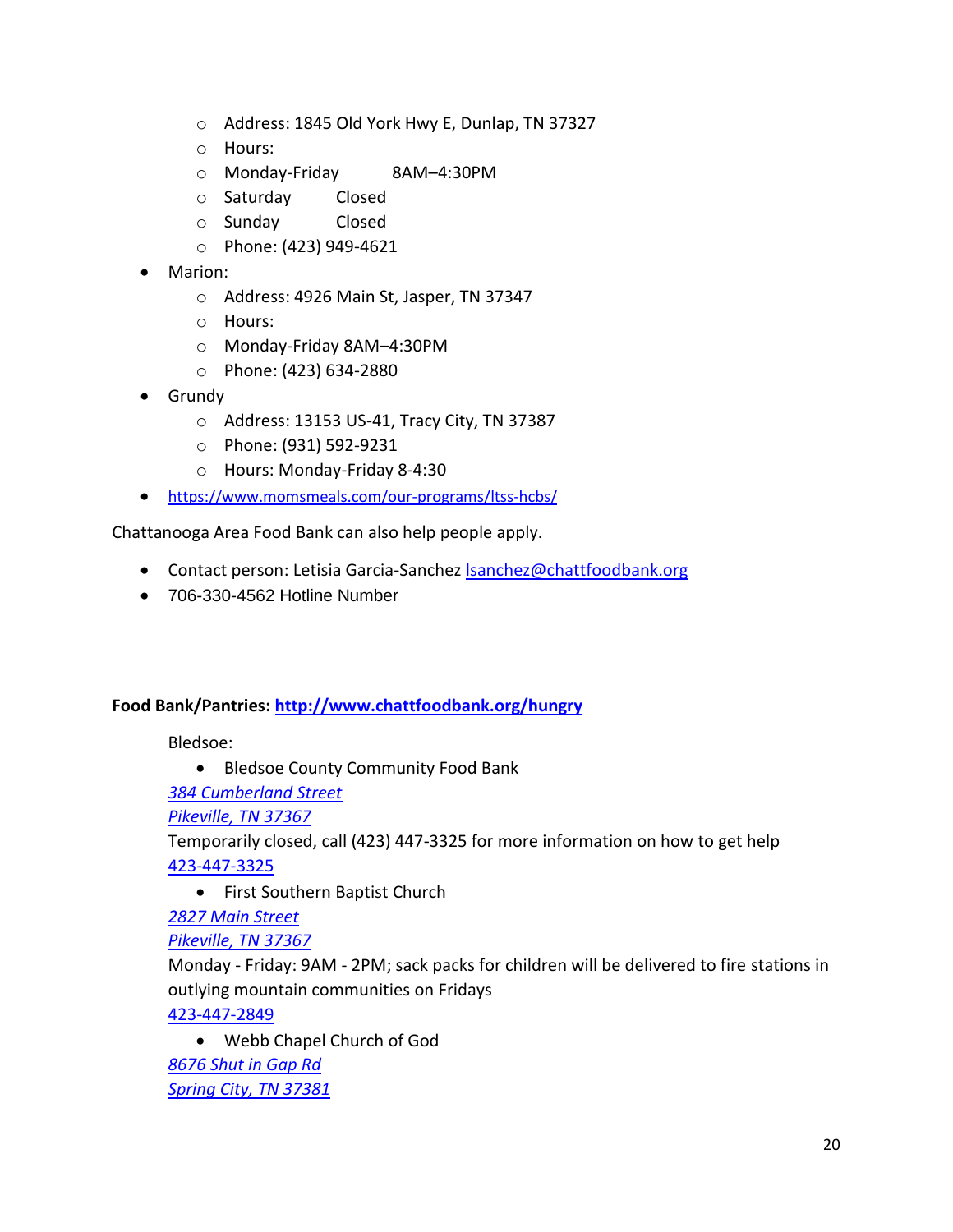Temporarily Closed [423-605-1044](tel:423-605-1044)

Grundy:

• Cumberland Heights Community Center

123 Old Hwy 56

Coalmont, TN 37313

Every 3rd Tuesday of the Month: 9AM - 2PM

931-779-3515, 931-692-3493

• Grundy County Food Bank

861 Main Street

Tracy City, TN 37387

Tuesday: 8AM - 10AM

931-592-3631

#### Marion:

- First United Methodist Church of Whitwell
	- o 11625 Highway 28
	- o Whitwell, TN 37397
	- o First Thursday of every month from 1:00-4:00 p.m.
	- o 423-596-1181
- Helping Hands Food Pantry at Jasper Seventh Day Adventist Church
	- o 888 Hwy 150
	- o Jasper, TN 37347
	- o 3rd Wednesday of the Month: 1PM 3PM CST
	- o 423-942-3868
- Holly Ave Food Pantry
	- o 206 Fifth Street
	- o South Pittsburg, TN 37380
	- o By appointment only Call first
	- o 423-747-6057
- Marion County Community Ministires
	- o 141 Alabama Ave.
	- o Sequatchie , TN 37374
	- o Temporarily closed. Food pick up available at Sequatchie Valley Baptist Association 10AM - 12PM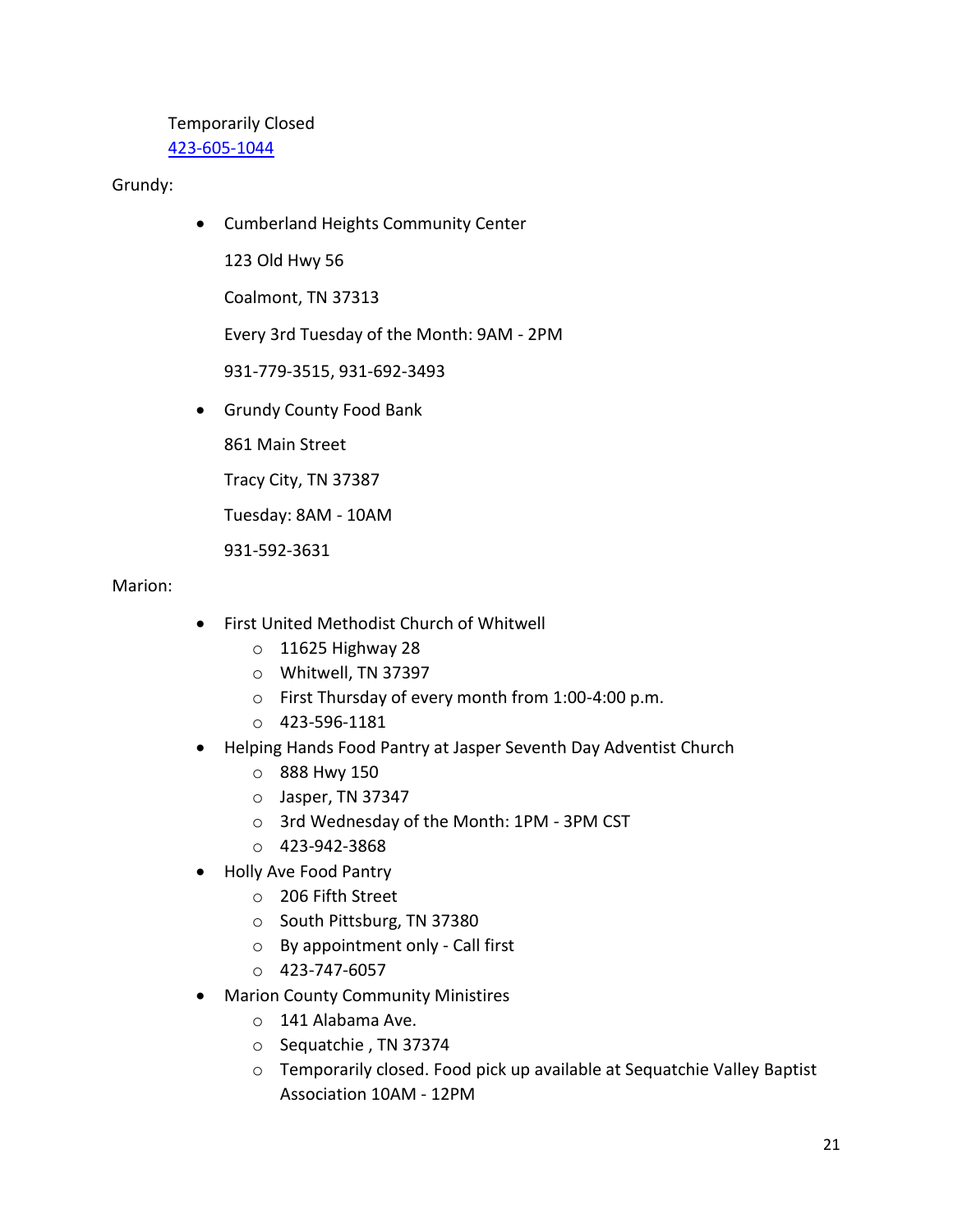- $O$  423-942-9556
- Morton Memorial United Methodist Church Food Ministry
	- o 322 West Main Street
	- o Monteagle, TN 37356
	- o Every 2nd Saturday of the Month: 8AM 10AM
	- o 931-808-7016
- Sequatchie Valley Baptist Association
	- o 300 Cornerstone Dr
	- o Jasper, TN 37347
	- o 4th Saturday of the month 12PM 4PM onsite meals and food box distribution
	- o 423-942-1019

#### Sequatchie:

- Sequatchie County Fellowship Of Churches Food Bank
	- o 103 Heard Street
	- o Dunlap, TN 37327
	- o Monday and Friday: 9AM 12PM, Wednesday: 1PM 4PM
	- o 423-949-7716
- Grace Bible Baptist Food Bank
	- o 1061 Main Street
	- o Dunlap, TN 37327
	- o 4th Saturday of the month 12PM 1:30PM
	- o 423-949-4097

#### **Obtain Health Insurance**

- For state or income based insurance:
	- o <https://tenncareconnect.tn.gov/services/homepage>
	- o Or apply at Department of Human Services (food stamp office)
	- o <https://www.healthcare.gov/>
	- o [https://www.hhs.gov/answers/medicare-and-medicaid/who-is-eligible-for](https://www.hhs.gov/answers/medicare-and-medicaid/who-is-eligible-for-medicaid/index.html)[medicaid/index.html](https://www.hhs.gov/answers/medicare-and-medicaid/who-is-eligible-for-medicaid/index.html)
- For direct purchase check with local insurance agencies/brokers.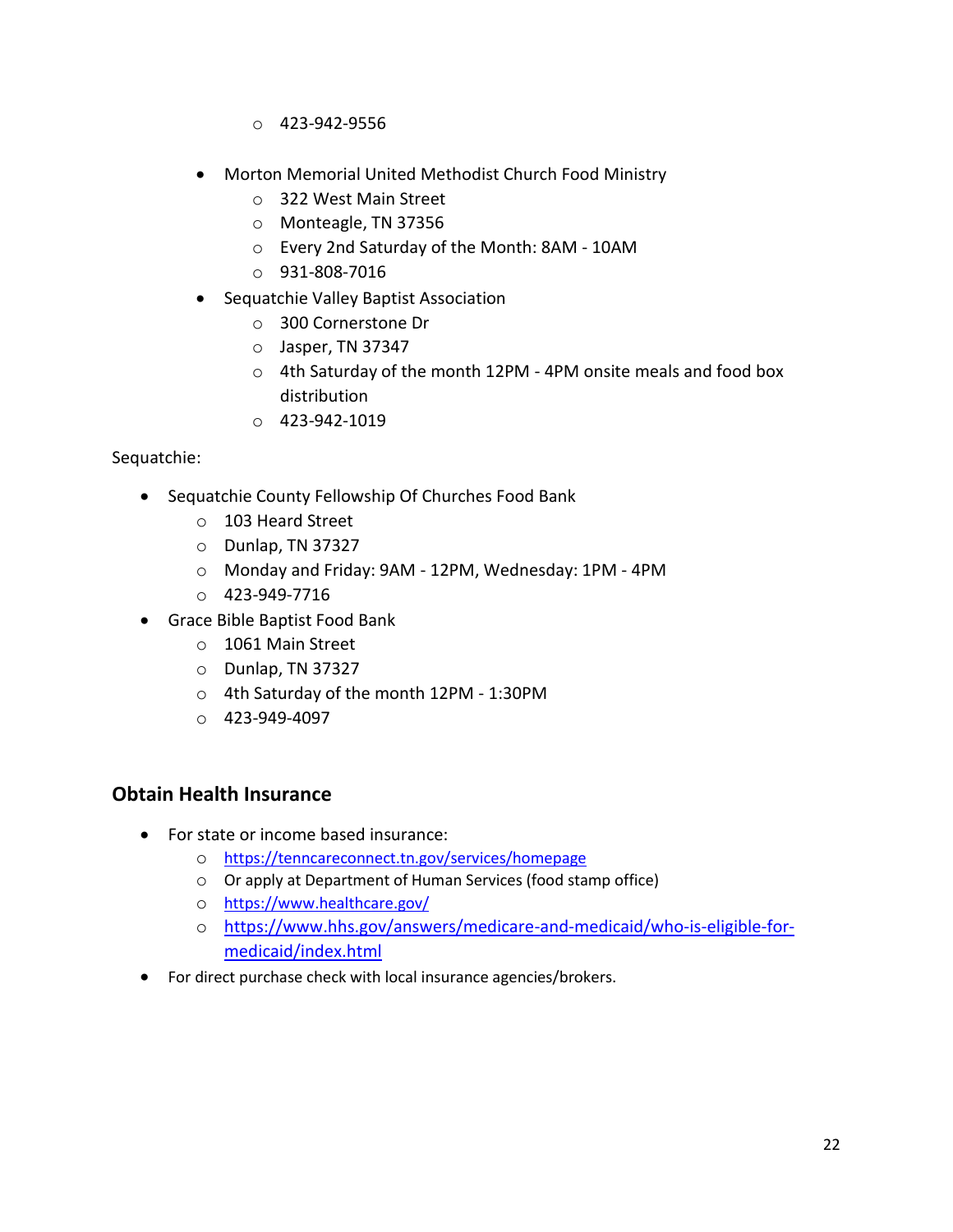## **Obtain ID/Social Security Card/Birth Certificate**

- Obtaining an ID only:
	- o <https://www.tn.gov/safety/driver-services/idonly.html>
	- o Documents needed:
		- No photocopies will be accepted!
		- Proof of U.S. Citizenship, Lawful Permanent Resident Status or Proof of authorized stay in the United States
		- Proof of any Name Changes if Different than name on Primary ID
		- Two Proofs of Tennessee Residency with your name and resident address - NO P.O. BOXES (Documents must be current. Must be dated within last 4 months.)
		- A Social Security Number or sworn affidavit if no Social Security number has been issued.
	- $\circ$  Cost is \$12
- Obtaining Driver's License:
	- o <https://www.tn.gov/content/tn/safety/driver-services.html#documents>
	- o Documents needed:
		- No photocopies will be accepted!
		- ▪
		- Proof of U.S. Citizenship, Lawful Permanent Resident Status or Proof of authorized stay in the United States
		- Proof of any Name Changes if Different than name on Primary ID
		- Two Proofs of Tennessee Residency with your name and resident address - NO P.O. BOXES (Documents must be current. Must be dated within last 4 months.)
		- A Social Security Number or sworn affidavit if no Social Security number has been issued.
	- o Cost should be \$28
- Applying for a new/copy of Social Security Card:
	- o <https://faq.ssa.gov/en-us/Topic/article/KA-02017>
	- o What original documents do I need?
	- o Citizenship:
	- $\circ$  If you have not already established your U.S. citizenship with us, we need to see proof of U.S. citizenship. We can accept only certain documents as proof of U.S. citizenship. These include a U.S. birth certificate or U.S. passport.
	- o Identity:
	- $\circ$  We can accept only certain documents as proof of identity. An acceptable document must be current (not expired) and show your name, identifying information (date of birth or age) and preferably a recent photograph. For example, as proof of identity Social Security must see your: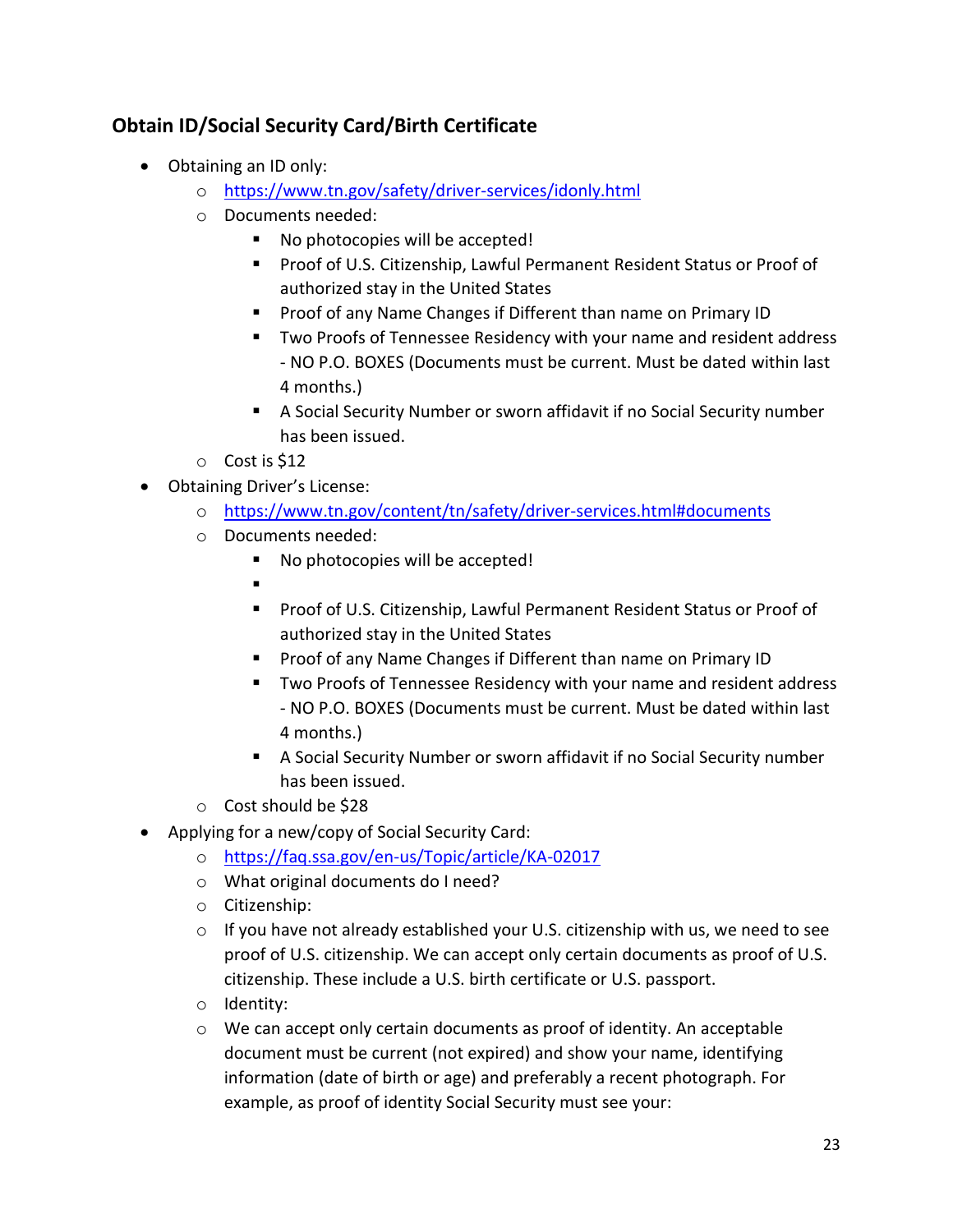- U.S. driver's license:
- State-issued non-driver identification card: or
- U.S. passport.
- o If you do not have one of these specific documents or you cannot get a replacement for one of them within 10 days, we will ask to see other documents. Any documents submitted, including the following, must be current (not expired) and show your name, identifying information (date of birth or age) and preferably a recent photograph:
	- Employee identification card;
	- School identification card;
	- Health insurance card (not a Medicare card); or
	- U.S. military identification card.
- o Note:
	- We may use one document for two purposes. For example, we may use your U.S. passport as proof of both citizenship and identity.
- $\circ$  Once documentation is gathered clients will either have to go to SSA office to apply (appointment will be needed) or complete application and mail in (application found on hyper link above).
- Birth Certificate
	- $\circ$  If birth took place out of state then certificate will have to be ordered online by FDS.
		- **Internal interview** [https://www.vitalrecordsonline.com/birth](https://www.vitalrecordsonline.com/birth-certificate?theme=classic&gclid=EAIaIQobChMIo_vy3rj94wIViYTICh2G-wvREAAYASAAEgIP0PD_BwE)[certificate?theme=classic&gclid=EAIaIQobChMIo\\_vy3rj94wIViYTICh2G](https://www.vitalrecordsonline.com/birth-certificate?theme=classic&gclid=EAIaIQobChMIo_vy3rj94wIViYTICh2G-wvREAAYASAAEgIP0PD_BwE)[wvREAAYASAAEgIP0PD\\_BwE](https://www.vitalrecordsonline.com/birth-certificate?theme=classic&gclid=EAIaIQobChMIo_vy3rj94wIViYTICh2G-wvREAAYASAAEgIP0PD_BwE)
	- o If birth took place in the State of Tennessee, new birth certificate can be obtained at local health department.
		- Address: 1185 Alvin C York Hwy, Pikeville, TN 37367
		- Hours: Monday-Friday 8-4:30
		- Phone: (423) 447-2149
		- ▪
		- Address: 16939 Rankin Ave, Dunlap, TN 37327
		- Phone: (423) 949-3619
		- ▪
		- Address: 7th St E, Jasper, TN 37347
		- Phone: (423) 942-2238
		- ▪
		- Address: 1372 Main St, Altamont, TN 37301
		- Phone: (931) 692-3641
	- o Cost is \$15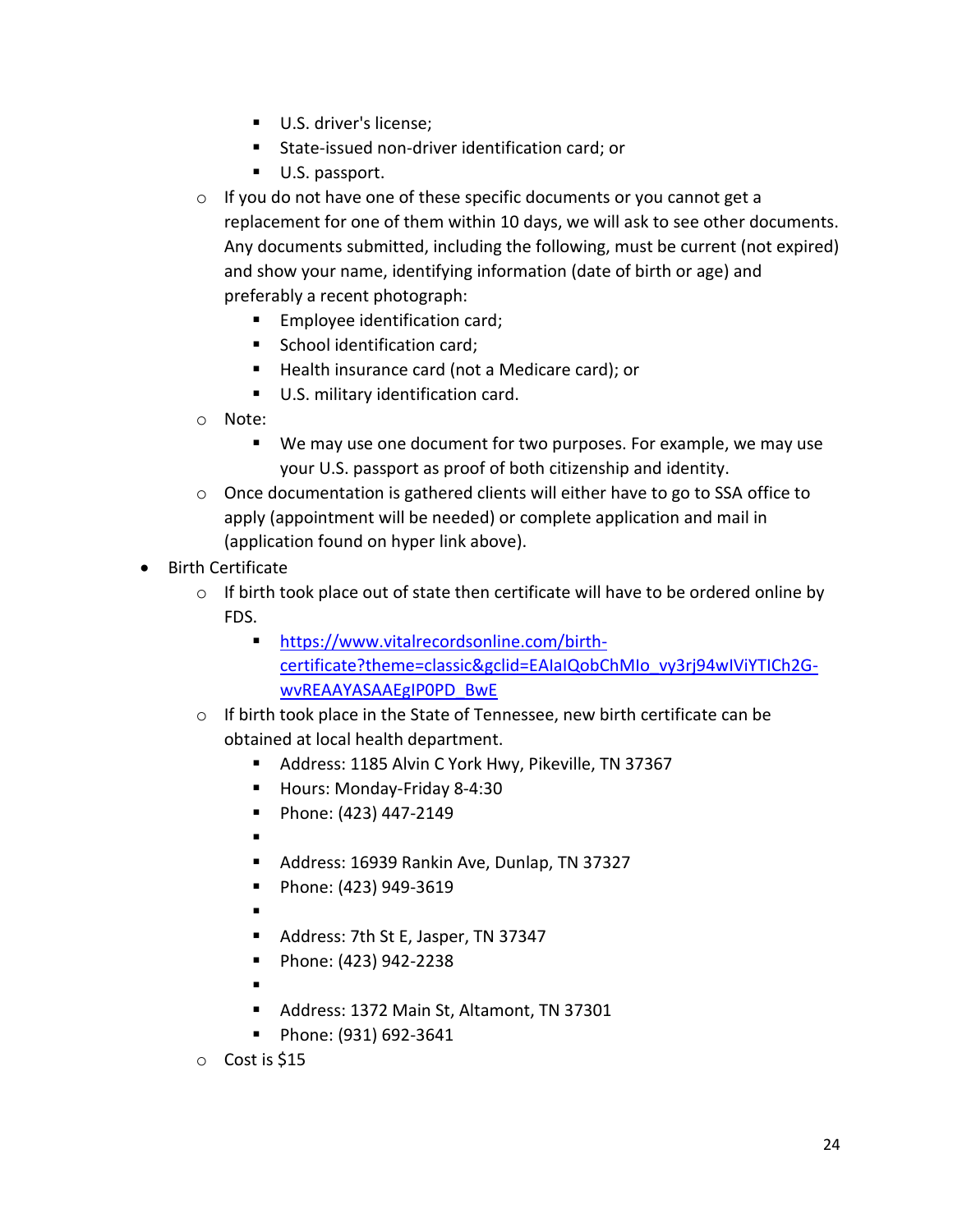## **Obtain New Glasses/Eye Exam**

Lions Clubs will help with Glasses, but there is an application.

- Grundy County- application in Documents
	- o Gale VanHooiser at Courthouse
	- o Mail application to PO Box 305, Coalmont, TN, 37313
- Sequatchie County
	- o 423-991-3759, Jakey Cooley, call after 6 central
- Marion County Jasper
	- o Contact person: Les Price
	- o 423-837-7916

Eye Doctor's that will work with SETHRA

- Marion County- Sequatchie Valley Eye Care
	- o Dr. Randall Allen
	- o 4597 Main Street, Jasper, TN, 37347
	- o 423-942-4400, Receptionist name: Kim
- Sequatchie County- Volunteer Eye Care
	- o 15449 Rankin Ave, Dunlap, TN, 37327
	- o 423-949-3937

#### **Obtain Proper Work Attire/Clothing Assistance/Secure Proper Work Attire**

All Counties:

- Goodwill Vouchers are available thru FDS if local clothing banks prove useful.
	- o 423-629-2501 EXT 2920 or email at taryn.balwinski@goodwillchatt.org.
	- o You will have to call Taren Balwinski at the Chattanooga office and tell her how many are in the HH and which store that the client will go to. Then she will call the store to let them know that the clients are coming to pick up clothes. The clients then take their ID with them to the store and ask to speak with the manager. They are allowed 3 outfits and a jacket or coat per HH member
- Locations:
	- o Address: 520 Rankin Ave, **Dunlap**, TN 37327
	- o Hours:

| Friday   | 8AM-8PM  |
|----------|----------|
| Saturday | 8AM-8PM  |
| Sunday   | 10AM-6PM |
| Monday   | 8AM-8PM  |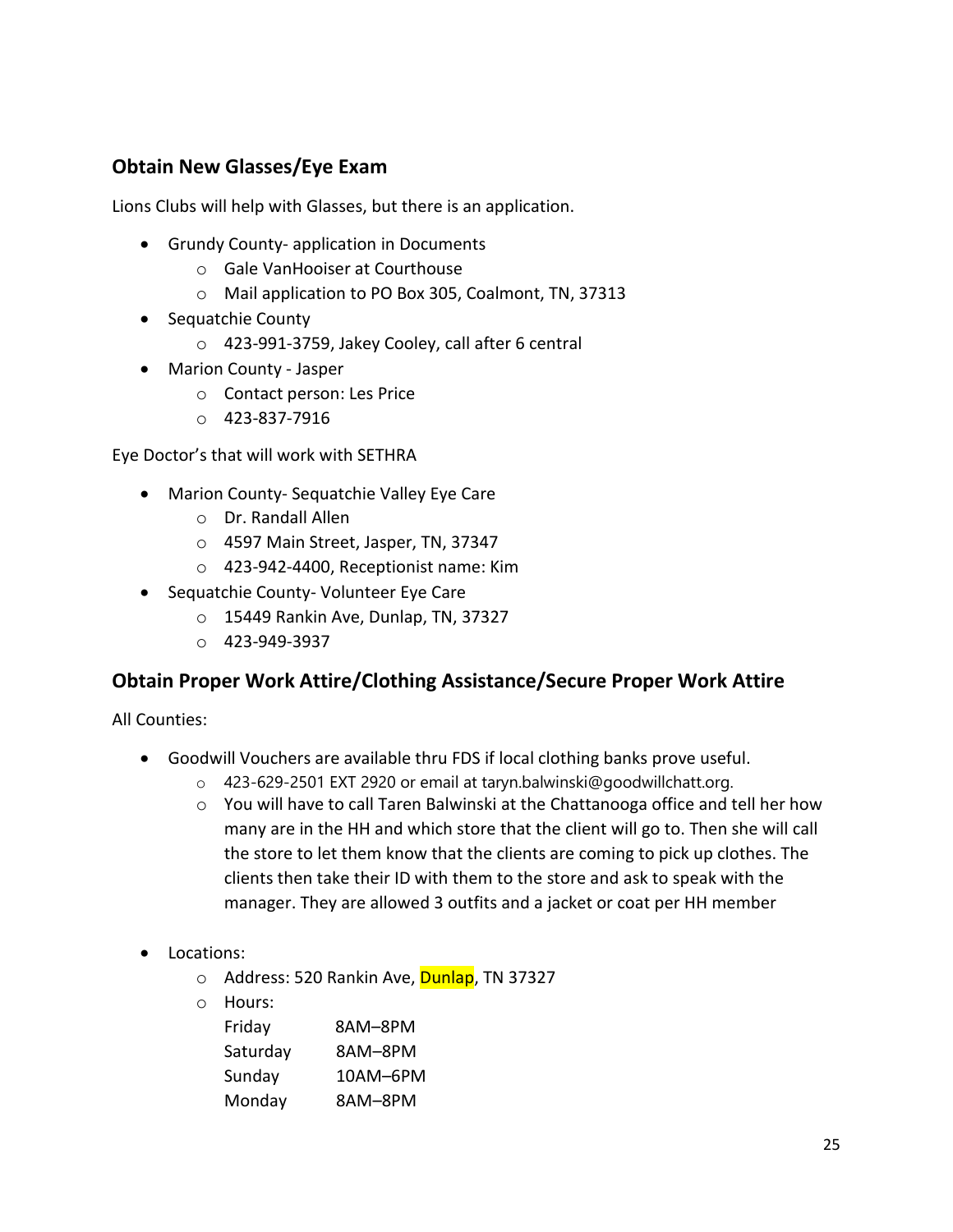| Tuesday   | 8AM-8PM |
|-----------|---------|
| Wednesday | 8AM-8PM |
| Thursday  | 8AM-8PM |

- o Phone: (423) 949-7378
- o Address: 361 Kimball Crossing Dr, Kimball, TN 37347
- o Hours:

| Friday 9AM-8PM |         |  |
|----------------|---------|--|
| Saturday       | 9AM-8PM |  |
| Sunday10AM-6PM |         |  |
| Monday         | 9AM-8PM |  |
| Tuesday        | 9AM-8PM |  |
| Wednesday      | 9AM-8PM |  |
| Thursday       | 9AM-8PM |  |
|                |         |  |

o Phone: (423) 837-8221

Clothing banks:

Sequatchie County:

- Fellowship of Churches Food and Clothing Bank
	- o Open Monday & Friday 9-12 central; Wednesday 1-4 central
	- o 423-949-7716
	- o 103 Heard St, Dunlap TN; near fairgrounds

\*note: none of the churches really give out food individually, most give directly to the food bank and residents will have to go directly there to receive assistance.

Marion County:

- Cornerstone Ministries
	- o 423-942-1090
	- $\circ$  Food boxes are the last Saturday of month 1 (Holiday Schedule may be different) and clothing only 8-11 Wednesday

Grundy County:

- Appalachian Women's Guild
	- Address: 492 Main St, Tracy City, TN 37387
	- Hours:
	- Monday-Saturday 10AM–4PM
	- Phone: (931) 592-8558

Bledsoe County:

• Bethel Benevolence Center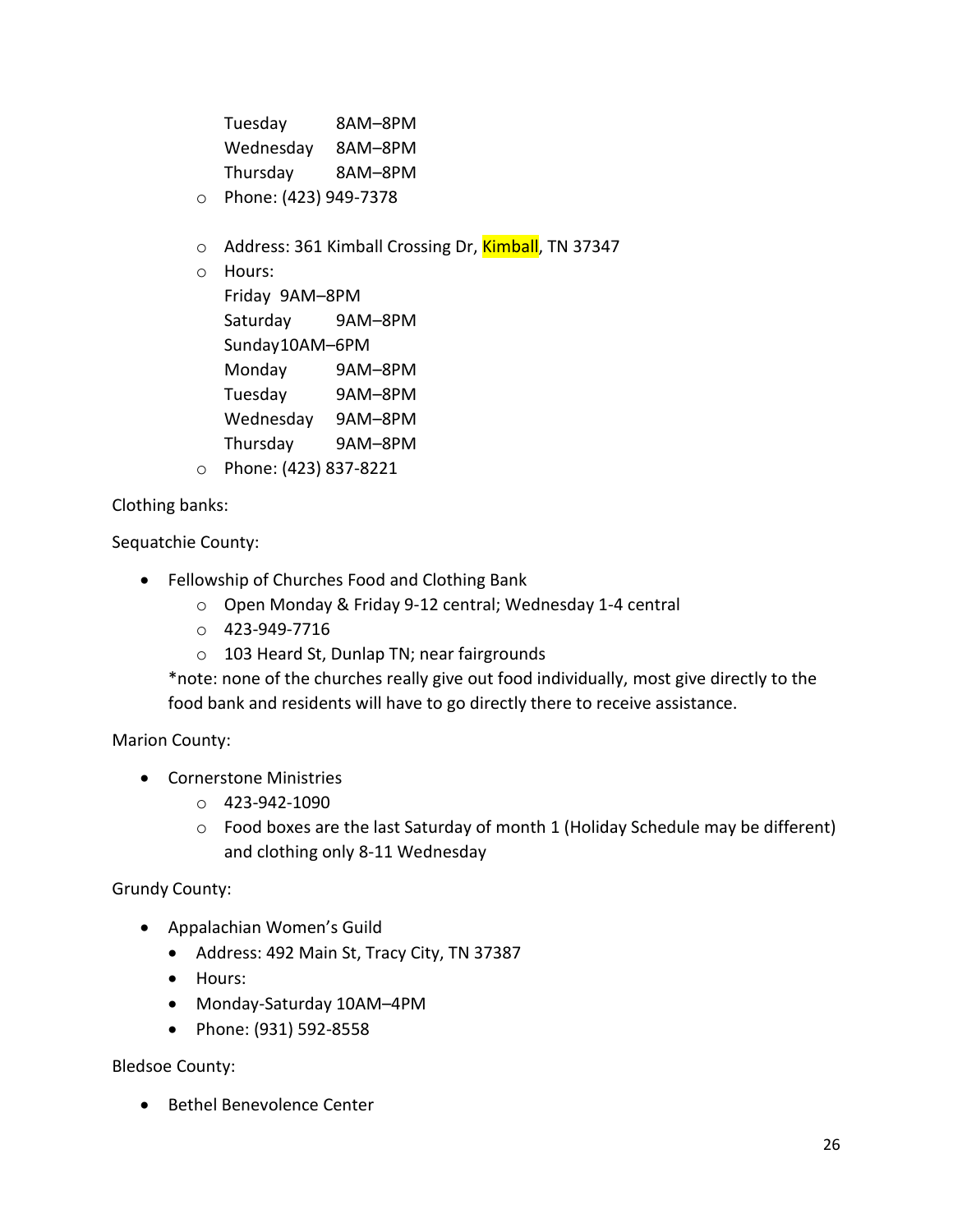- $\circ$  They help with Utility Bills, some housewares and furniture, and they have a good food pantry. (may have clothing Caseworker will have to call  $1^{st}$ )
- $\circ$  Open to the public on the 2<sup>nd</sup> Saturday of the month.
- o Debbie Angel is the best contact #881-3619 (for employees only!)
- o 25087 US Hwy 127, Dunlap, TN, 37327
	- Located on old road behind the actual church
- House of Hope-Lee Station Baptist Church
	- o 423-447-4673
	- o Monetary donations, Clothing and houseware donations
	- o Food donations
	- o If there is a bill that needs to be paid approval has to be given by Bill Wolfe (the pastor) and his daytime contact is 423-667-2287 (text only)
		- Please note: this number is for agency use only, don't give to clients directly!
- Pikeville Methodist Church
	- o Bargain Basement for clothing.
	- $\circ$  Open 1<sup>st</sup> Saturday and 3rd Thursday of the month from 9-2, also open during open table.
	- o 7 Methodist Ave, Pikeville
	- $O$  423-447-2951
- Pikeville Thrift & Lifestyle Center
	- o 38907 SR 30 West, Across from Wheelertown Ave
	- o Contact: Fran Jones 423-448-0036 or Laura Arner 423-448-1987
	- o Hours:
	- o Sunday 1-4
	- o Monday and Tuesday 11-4
	- o Vouchers are available
	- o **Closed until September 2**

## **Secure Reliable Childcare**

- Apply for Head Start:
	- o <https://svheadstart.info/>
	- o Apply online
	- o Documents needed:
		- Proof of income: taxes or year to date, Accent Report, letter from employer
		- Birth Certificate
		- Shot record
		- Insurance card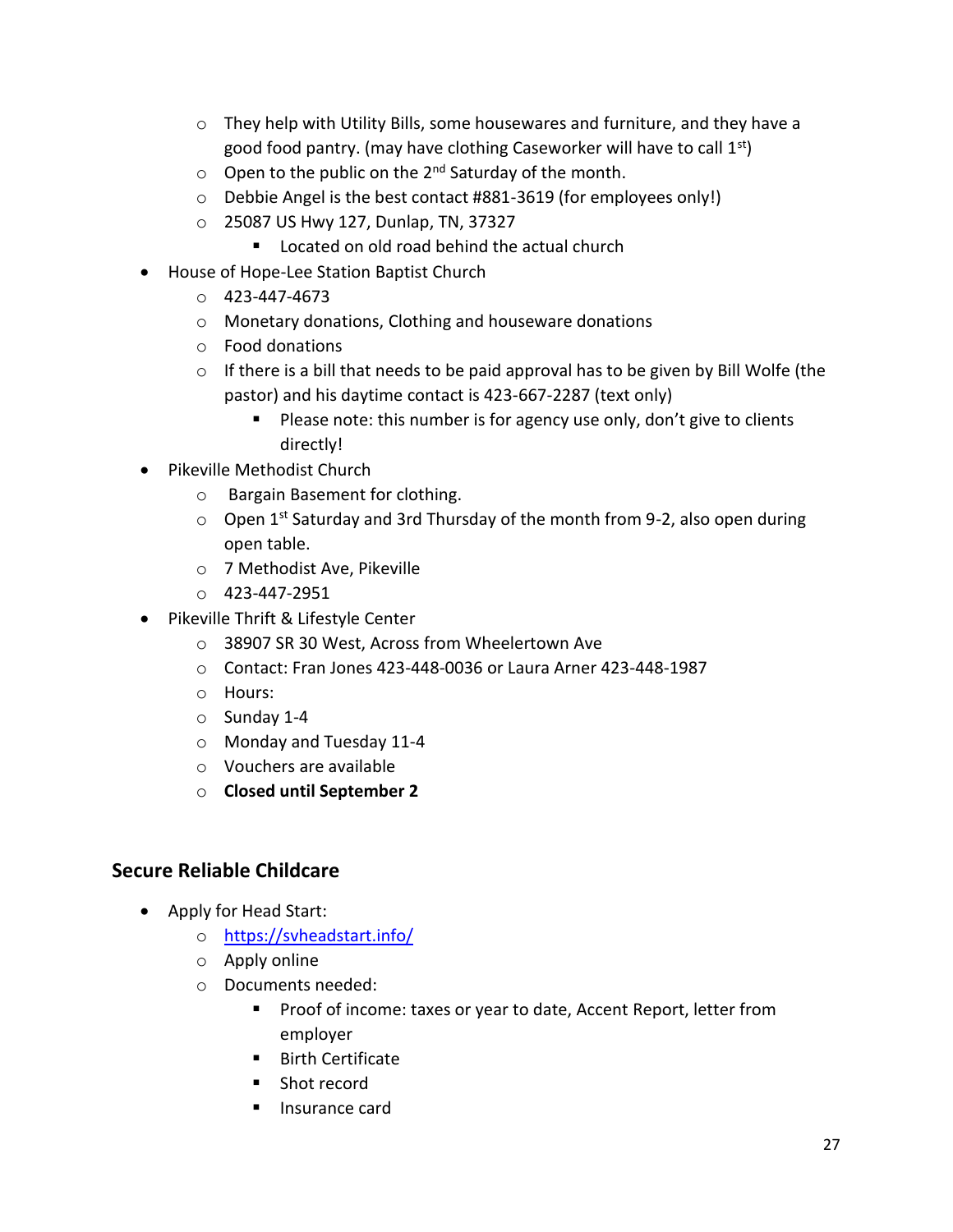- Apply for Temporary Assistance for Needy Families (TANF) AKA: Families 1st
	- o Families First, the state's Temporary Assistance for Needy Families (TANF) program, is a workforce development and employment program. The Families First program emphasizes work, training, and personal responsibility. It is temporary and has a primary focus on gaining self-sufficiency through employment. The Families First program helps participants reach this goal by providing temporary cash assistance, transportation, child care assistance, educational supports, job training, employment activities, and other support services.
	- o [https://www.tn.gov/humanservices/for-families/families-first-tanf/applying-for](https://www.tn.gov/humanservices/for-families/families-first-tanf/applying-for-services.html)[services.html](https://www.tn.gov/humanservices/for-families/families-first-tanf/applying-for-services.html)
	- $\circ$  In order to determine eligibility for the program, DHS caseworkers may ask for documentation like birth certificates, social security cards, check stubs, bank statements, utility bills, rent receipts, tax returns, and insurance policies. Applicants are notified by mail (within 45 days of the application date for Families First 30 days of the application date for SNAP) of the eligibility decision.
	- $\circ$  People may apply for Families First benefits at their local Department of Human Services [county office](https://www.tn.gov/content/tn/humanservices/for-families/supplemental-nutrition-assistance-program-snap/office-locator-family-assistance.html) or by applying online using the Family Assistance (FA) [Online application.](https://faonlineapp.dhs.tn.gov/)
- Apply for Smart Steps
	- o <https://www.tn.gov/humanservices/for-families/child-care-services.html>
	- o You may be eligible for Smart Steps Child Care Payment Assistance if you meet the following eligibility requirements:
	- o
	- $\circ$  Must be employed no less than 30 hours per week, or be enrolled and attending a post-secondary education program full-time, or a combination of both
	- o Must have a child between ages six (6) weeks old through five (5) years old
	- o Household gross income must be below the 85th percentile of the State Median Income (SMI) for Tennessee. Please refer to the flyer at the link below for the Household Income Limits chart.
- Child Care Resource and Referral Network
	- o Serving District 4:
		- Hamilton, Sequatchie, Bledsoe, Grundy, and Marion
	- o Contact person: Nikki Baker
		- Call/Text: 423-599-1075
		- **E-mail: [nikki\\_baker@signalcenters.org](mailto:nikki_baker@signalcenters.org)**
	- o Parent Trainings and Resources:
		- Finding Quality Childcare
		- Tools for Successful Parenting
		- Self-Care and Stress Management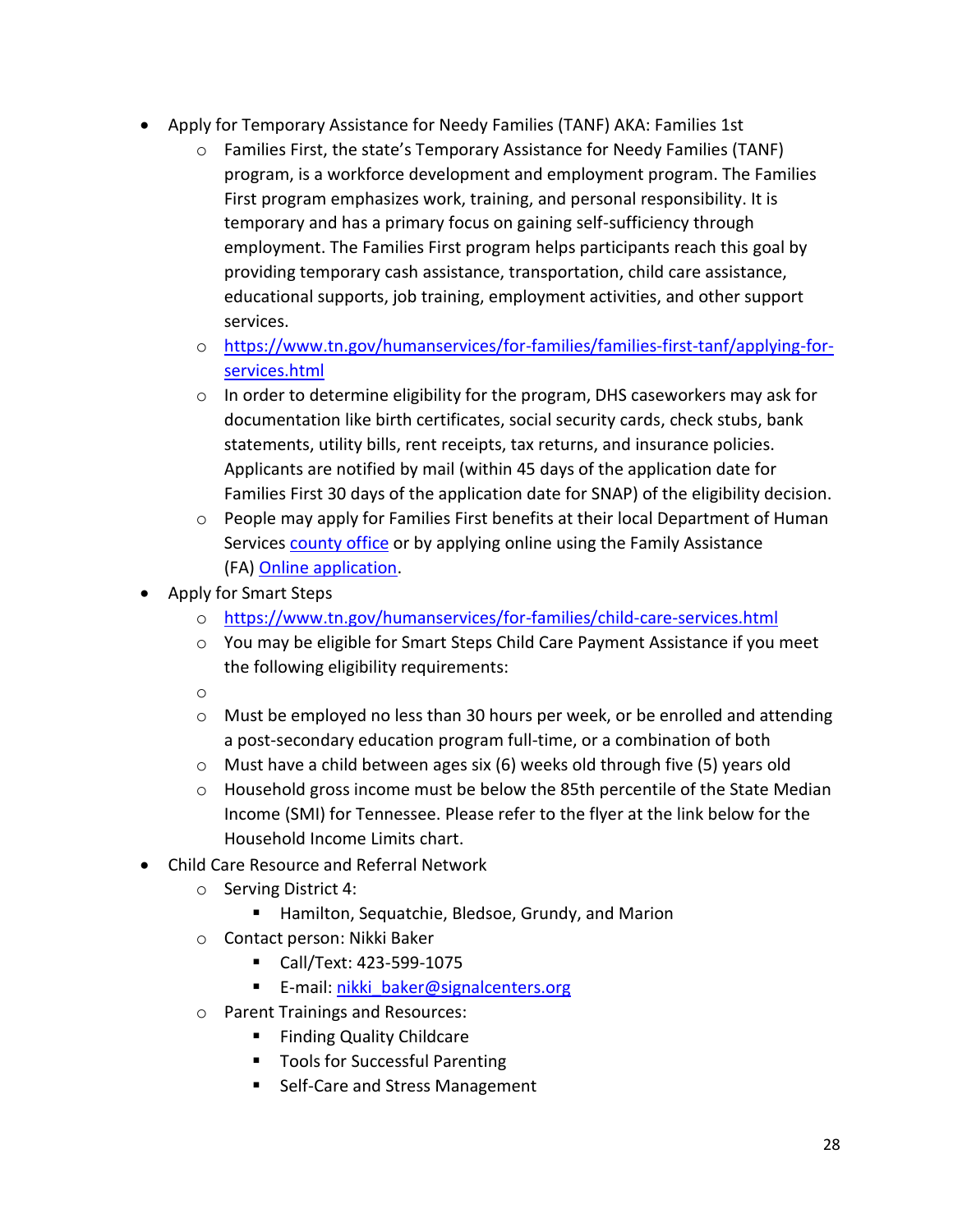■ The importance of Fathers, and more

#### **Start a Savings/Checking Account**

Clients will need to compare the rates at their local banks and save for the deposit needed to start an account, whether it be savings or checking.

Bledsoe:

- Citizens Tri-County Bank
	- o Address: 3468 Main St, Pikeville, TN 37367
	- o Hours:
	- o M-TH 8:30AM–4PM
	- o Friday 8:30AM–5PM
	- o Saturday 8:30AM–12PM
	- o Sunday Closed
	- o Phone: (423) 447-2107
	- o Savings: \$100
	- o Checking: \$100, monthly fees of \$3.95 or \$8.95
- 1<sup>st</sup> Farmers Bank
	- o Address: 3129 Main St, Pikeville, TN 37367
	- o Hours:
	- o M-Thur 8AM–3PM
	- o Friday 8AM–5PM
	- o Saturday 8AM–12PM
	- o Sunday Closed
	- o 423-447-2931
	- o Checking: \$50
	- o Savings:\$25
	- o Clients will need to take their Social, ID, and proof of residency.

#### Grundy:

- Citizens Tri- County Bank
	- o Hours:
	- o M-TH 8:30AM–4PM
	- o Friday 8:30AM–5PM
	- o Saturday 8:30AM–12PM
	- o Sunday Closed
	- o Phone: (931) 592-2741
	- o Savings: \$100
	- o Checking: \$100, monthly fees of \$3.95 or \$8.95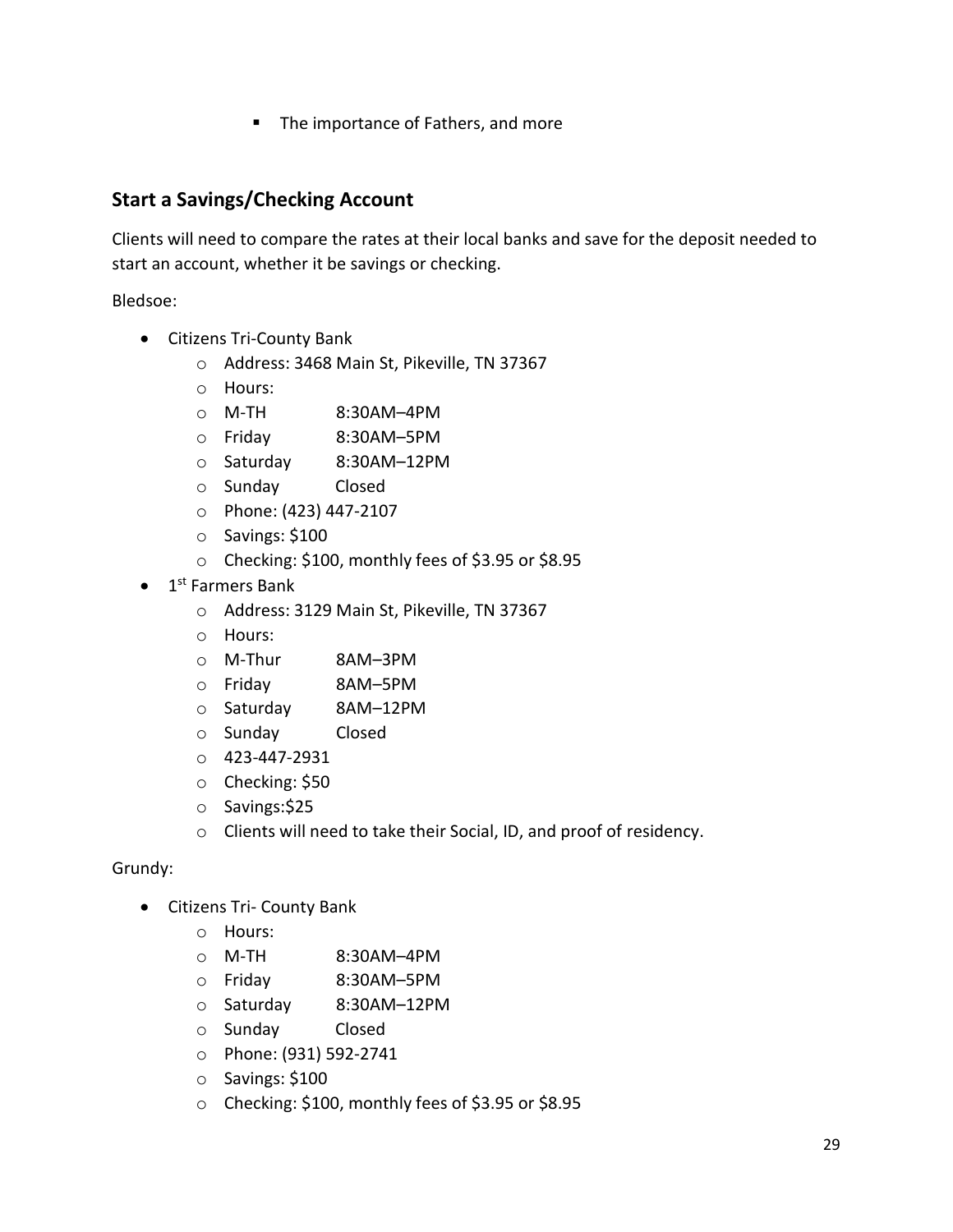- o Locations: Altamont, Coalmont, Monteagle, Palmer, Tracy City
- Tower Community Bank
	- o Address: 9933 TN-56, Coalmont, TN 37313
		- Automated Teller Only
	- o Phone: (423) 942-5151
	- o Address: 205 W Main St, Monteagle, TN 37356
	- o Phone: (931) 924-7800
	- o Hours:
	- o Saturday 9AM–1PM
	- o Sunday Closed
	- o Monday-Thursday 7AM–7PM
	- o Checking: \$200, \$5 monthly Fee
	- o Savings: \$200, \$6 monthly Fee
- Mountain Valley Bank
	- o Address: 25 Dixie Lee Ave, Monteagle, TN 37356
	- o Hours:
	- o Saturday & Sunday Closed
	- o Monday-Thursday 8:30AM–4PM
	- o Phone: (931) 924-0070
	- o Checking: \$200
	- o Savings: \$100

#### Sequatchie:

- Citizens Tri- County Bank
	- o Hours:
	- o M-TH 8:30AM–4PM
	- o Friday 8:30AM–5PM
	- o Saturday 8:30AM–12PM
	- o Sunday Closed
	- o Phone: (423) 949-2173
	- o Savings: \$100
	- o Checking: \$100, monthly fees of \$3.95 or \$8.95
- Mountain Valley Bank
	- o Address: 17114 Rankin Ave, Dunlap, TN 37327
	- o Hours:
	- o Saturday & Sunday Closed
	- o Monday-Thursday 8:30AM–4PM
	- o Phone: (423) 949- 2147
	- o Checking: \$200
	- o Savings: \$100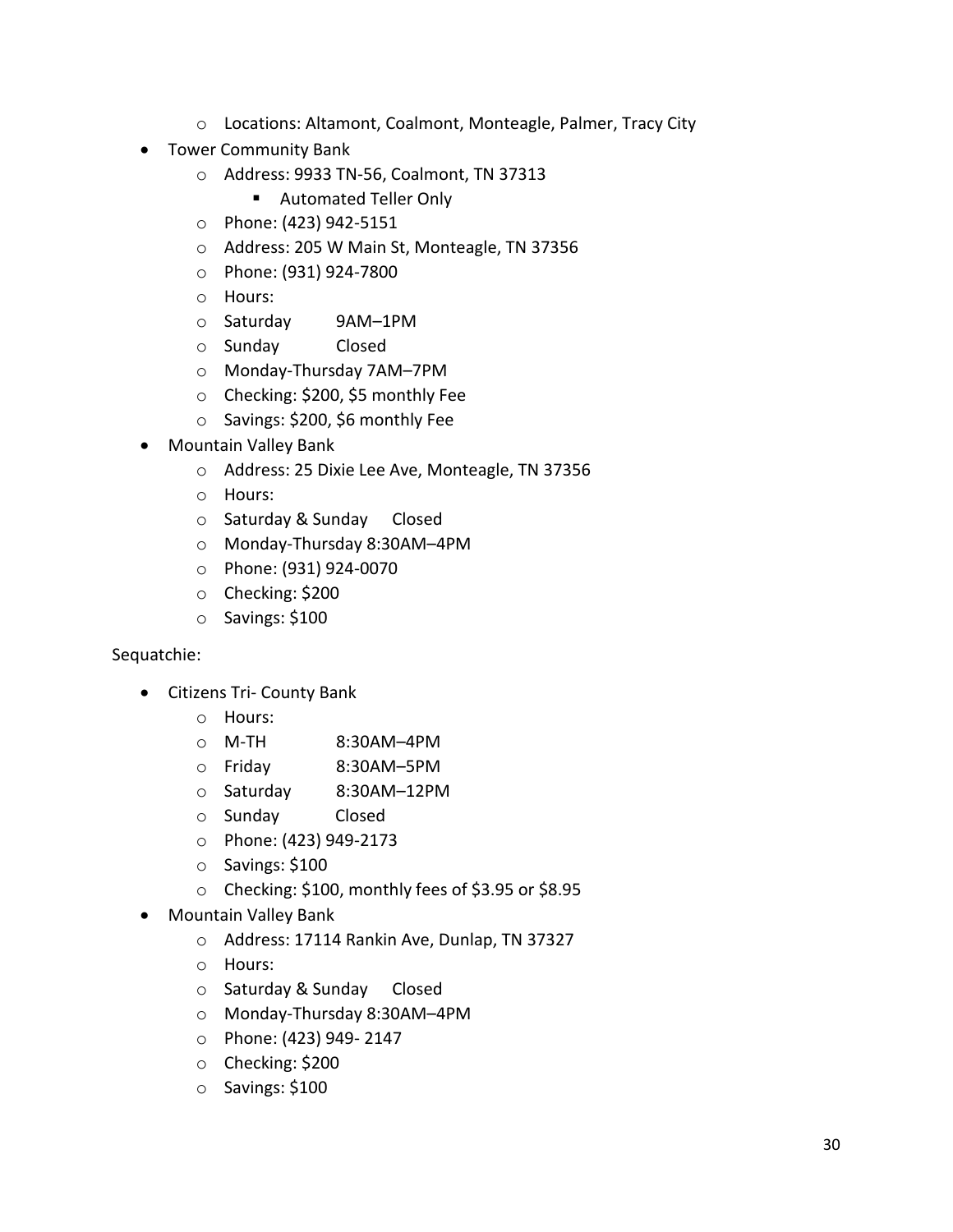- First National Bank-Dunlap
	- o Address: 16893 Rankin Ave, Dunlap, TN 37327
	- o Phone: (423) 949-8100
	- o Checking: \$50
	- o Savings:\$25
	- o Clients will need to take their Social, ID, and proof of residency.

#### Marion:

- Tower Community Bank
	- o Hours:
	- o Saturday 9AM–1PM
	- o Sunday Closed
	- o Monday-Thursday 7AM–7PM
	- o Checking: \$200, \$5 monthly Fee
	- o Savings: \$200, \$6 monthly Fee
	- o Locations: Whitwell, Jasper and South Pittsburg
	- o Jasper Number: 423-942-5151
- Citizens Tri-County Bank
	- o Hours:
	- o M-TH 8:30AM–4PM
	- o Friday 8:30AM–5PM
	- o Saturday 8:30AM–12PM
	- o Sunday Closed
	- o Phone: (423) 942-1990
	- o Savings: \$100
	- o Checking: \$100, monthly fees of \$3.95 or \$8.95
- Mountain Valley Bank
	- o Address: 3365 Main St, Jasper, TN 37347
	- o Phone: (423) 939-0145
	- o Hours:
	- o Saturday & Sunday Closed
	- o Monday-Thursday 8:30AM–4PM
	- o Checking: \$200
	- o Savings: \$100
- First Volunteer Bank-Tennessee
	- o Address: 105 Betsy Pack Dr, Jasper, TN 37347
	- o Hours:
	- o Monday-Thursday 8-4:30
	- o Friday 8-5
	- o Closed Saturday & Sunday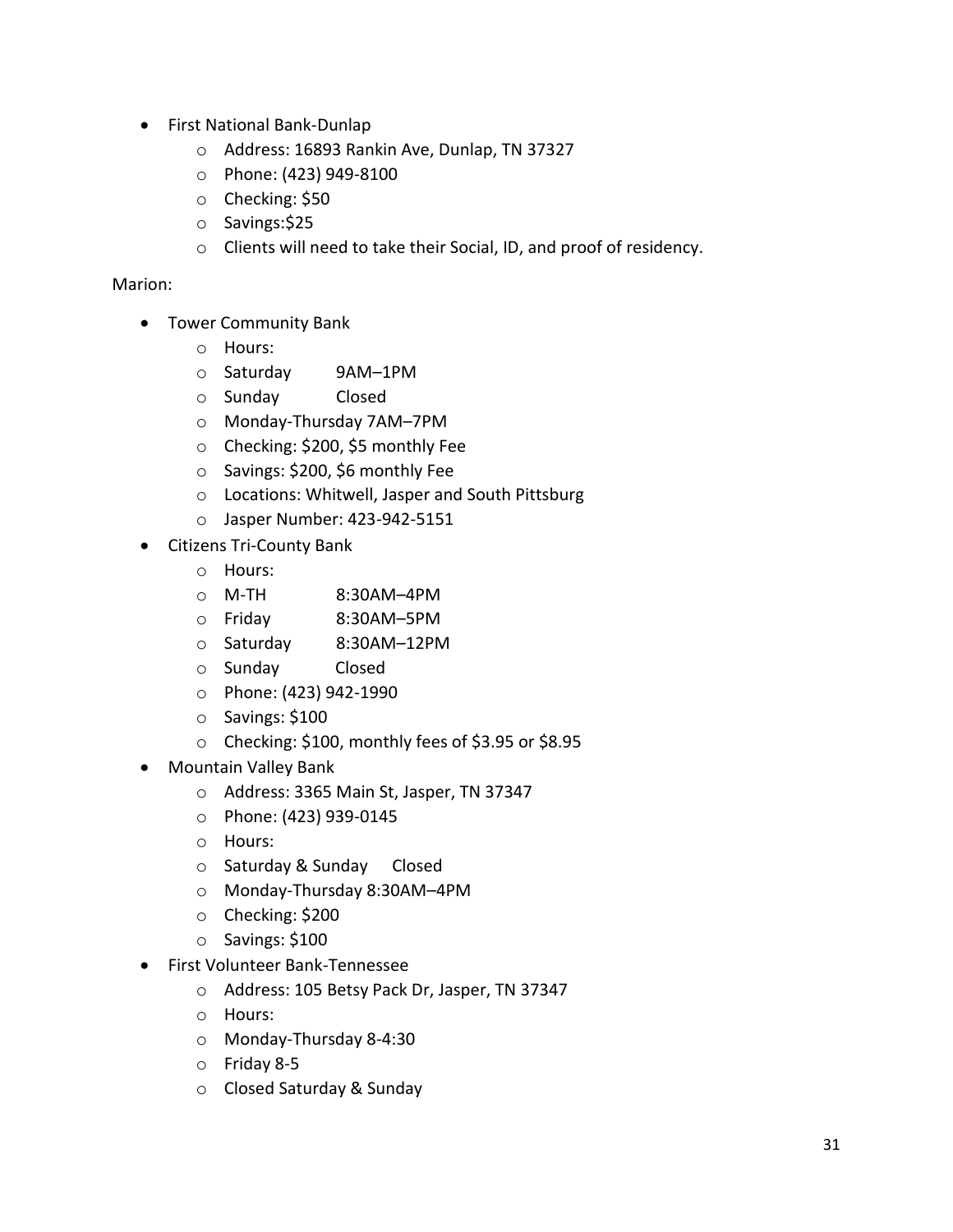- o Phone: (423) 668-4504
- o Checking: \$100, and 2 forms of ID
- o Savings: \$100, \$5 fee, and 2 Forms of ID
- o Beyond Checking, has lots of perks
- First Jackson Bank
	- o Bank in Kimball, Tennessee
	- o Address: 201 Battle Creek Rd, South Pittsburg, TN 37380
	- o Hours:
	- o Saturday & Sunday Closed
	- o Monday & Friday 8:30AM–5PM
	- o Tuesday- Thursday 8:30AM–4:30PM
	- o Phone: (423) 837-8000
	- o Checking:\$100
	- o Savings: \$25

#### **Other Health Related Resources:**

- HIV and Hep C testing and treatment
	- o Cempa Community Care
	- o [www.cempa.org](http://www.cempa.org/)
	- o 423-207-5831
	- o Rural mobile clinic
- Area Agency on Aging and Disability
	- o 1-866-836-6678 rings to Chattanooga office
- Services for the Blind and Visually Impaired
	- o 1-800-270-1349
	- o 423-634-6700 Chattanooga Number
	- o [Blind.services.dhs@tn.gov](mailto:Blind.services.dhs@tn.gov)
	- o Contact person is David Knight
- Tennessee Respite Coalition
	- o Complete online application @ tnrespite.org/services/we-are-here-to-help? OR
	- o Call 888-579-3754
	- o Qualifications:
		- Family Caregiver and Care Recipient MUST live in the same household
		- Provide proof of household income and proof of care recipient diagnosis
- American Cancer Society
	- o Rides to treatment
	- o Chattanooga Number 423-855-2778

#### **Family and Children resources:**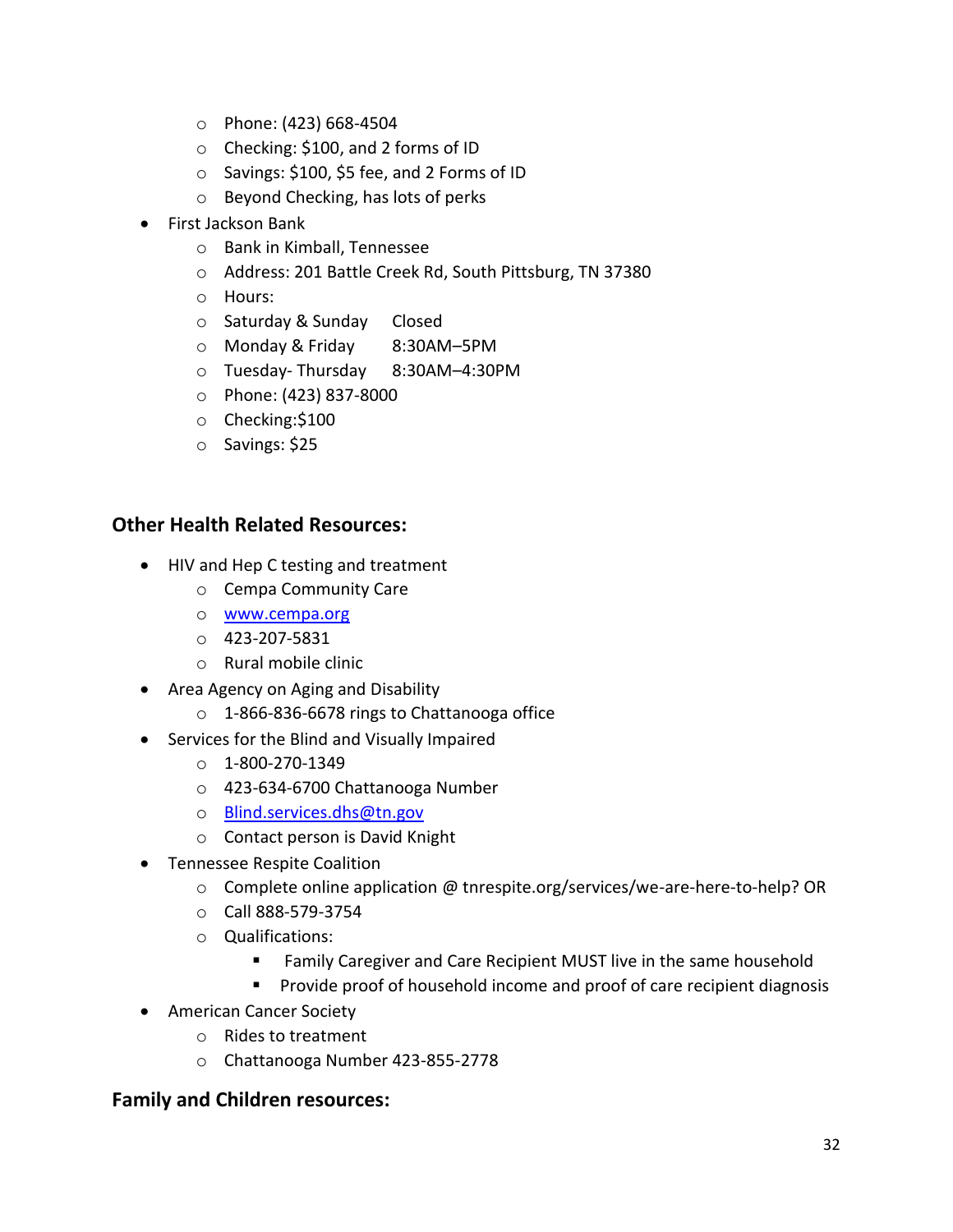- Relative Caregiver Program
	- o Available for relatives to care for non-custodial children who require out-ofhome care.
	- o Theresa Jorgansen
	- o 423-298-3269 1000 Riverfront Parkway, Chattanooga
	- o Referral form and other information scanned into Documents "relative caregiver"
- Bethany Christian Services- Project Resilience
	- $\circ$  Initiative to provide vulnerable clients with tools to increase family stability during their  $1<sup>st</sup>$  year of parenting.
	- $O$  423-622-7360
- Tennessee Family Support Program
	- o Works through the Orange Grove Center
	- o Kristi Tankersley
	- o 615 Derby Street, Chattanooga
	- $O$  423-664-5120
	- $\circ$  To be eligible, applicants must be full time TN residents and have a severe disability that is permanent and result in significant limitations in their daily life.
- Next Step
	- o Pregnancy care center in Dunlap, Tennessee
	- o Address: 1817 Old York Hwy E, Dunlap, TN 37327
	- o Hours:
	- o Monday-Thursday 12–5PM
	- o Phone: (423) 949-9190
- Life Choices-Pregnancy support center
	- o 38 S. Industrial Park Rd, Coalmont TN 37313
	- o 931-692-8822
	- o [www.lifechoicestn.org](http://www.lifechoicestn.org/)
- A Step Ahead
	- o FREE IUDs or Implants
	- o 423-265-7837
	- o Astepaheadchattanooga.org
	- o Free Transportation available

#### **Domestic Violence:**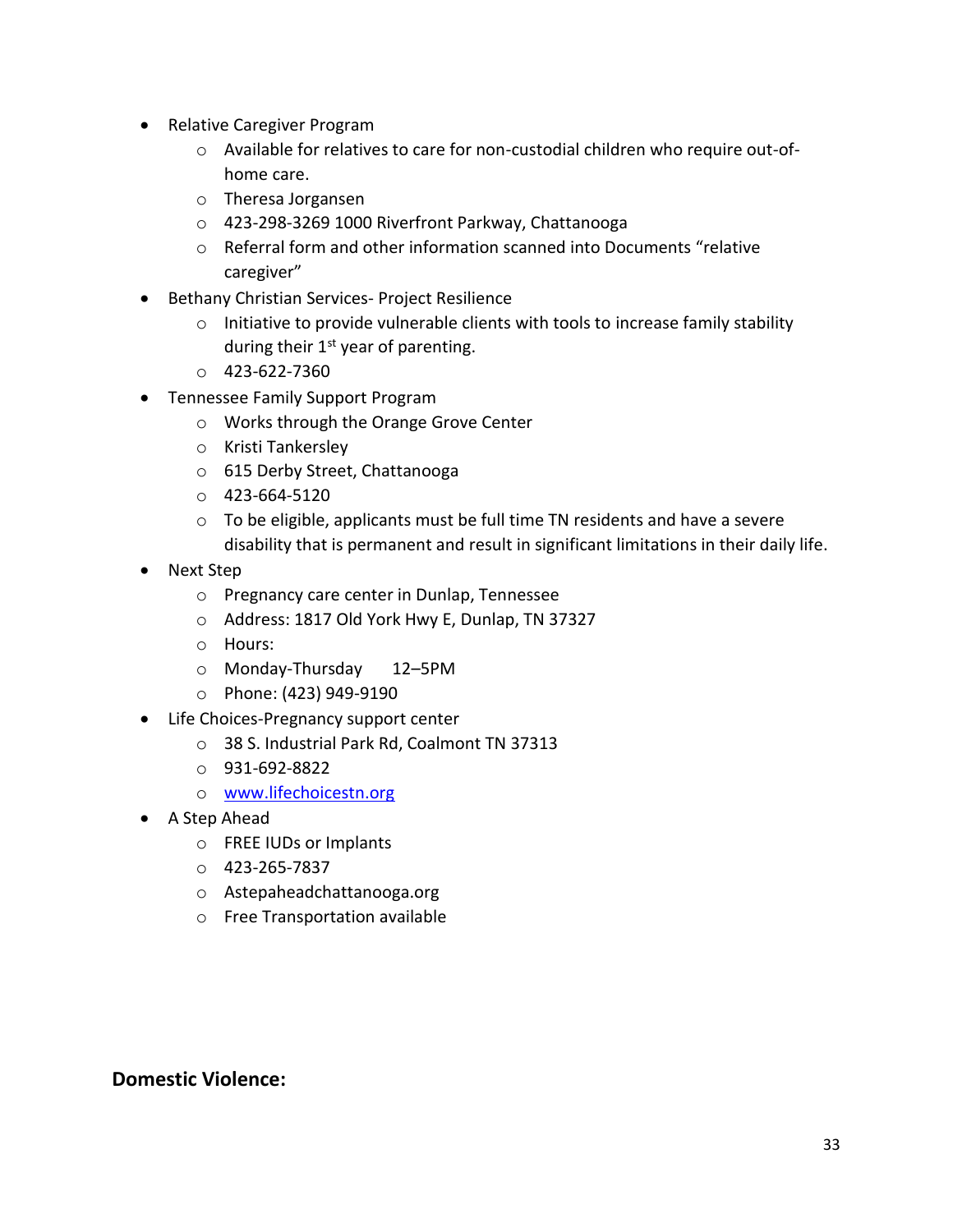- Avalon Center
	- o 1-800-641-3434 Crisis Line
	- $O$  931-456-0747
	- o Serves: Cumberland, Bledsoe, Van Buren, Rhea, Fentress, Roane and Morgan
- Families in Crisis
	- o 931-473-6221 or 1-800-675-0766 Hotline
	- o Familiesincrisistn.com
	- o Grundy, Marion, Sequatchie
	- o Contact person: Vanessa Trap (Grundy soon to be getting office) Court advocate.
		- Cell phone: 931-414-0488
- Second life Tennessee-Human Trafficking resource
	- o TN hotline 1-855-558-6484
	- o 423-994-4857
	- o [www.secondlifetn.org](http://www.secondlifetn.org/)
- Partnership
	- o Address: 1800 McCallie Ave, Chattanooga, TN 37404
	- o Phone: (423) 697-7130
- Safe at Home
	- o Address confidentiality Program
	- o Tennessee Secretary of State
	- o 615-253-3043
	- o 312 Rosa L. Parks Ave, Nashville
	- o Email: [tnsos.safe@tn.gov](mailto:tnsos.safe@tn.gov)
- <https://www.tncoalition.org/>

#### **Shelters:**

#### <https://www.shepherdsarms.org/contact>

Bread of Life (does not apparently take families)

281 4th Street

Crossville, TN 38555

931-707-0503

Family Promise of Bradley County No reviews · Homeless Service Cleveland, TN

(423) 650-4106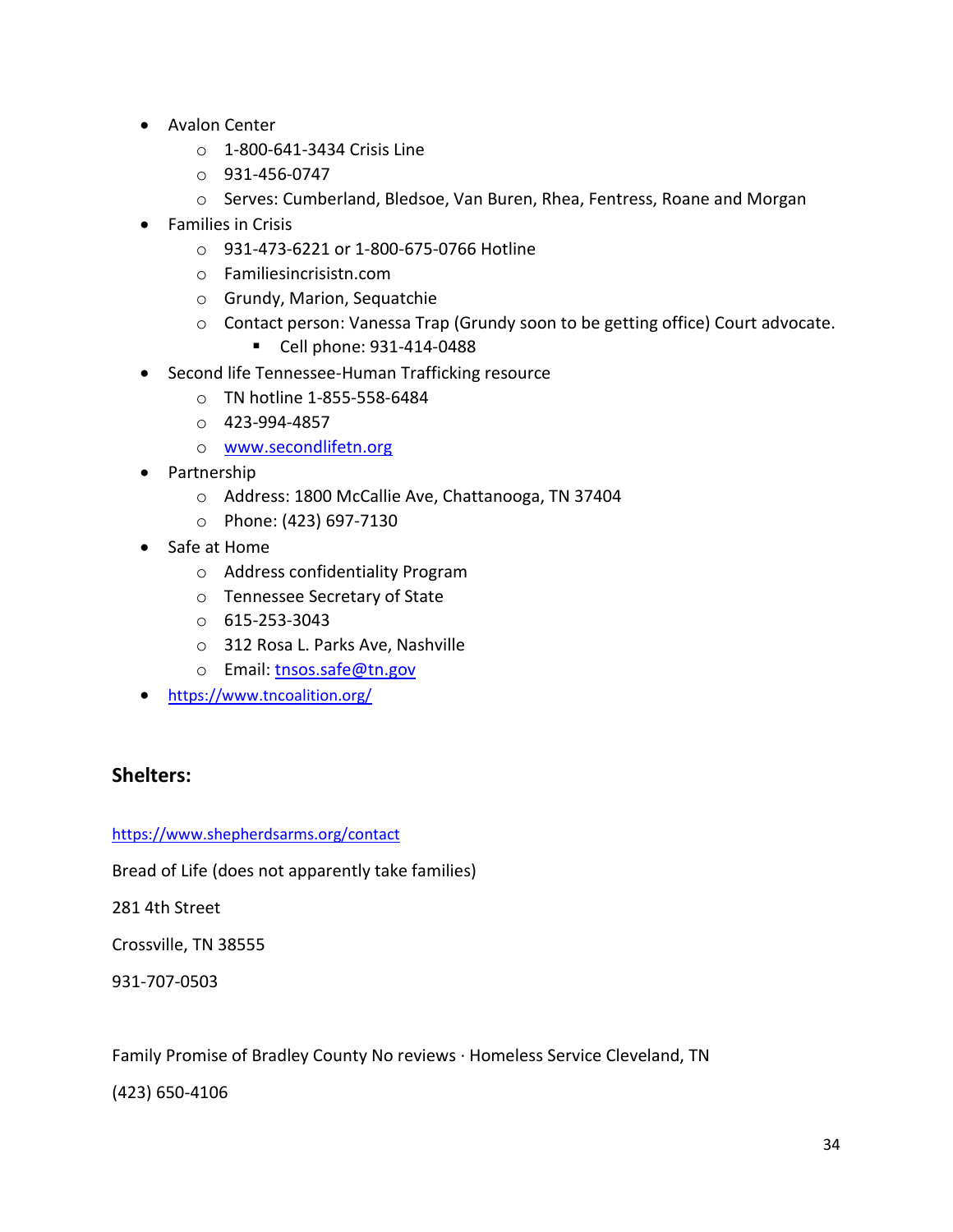Open until 5:00 PM

Safe haven Family Shelter 4.6 (18) · Social Services Organization Nashville, TN (615) 256-8195 Opens at 10:00 AM

Maclellan Shelter For Families-3.8 (4) · Homeless Shelter Chattanooga, TN (423) 756-4222

Family Promise of Greater Chattanooga (423) 756-3891 Open until 4:30 PM

Samaritan House Family Miflistries Homeless Shelter Jefferson City, TN (865) 475-5032

Room In the Inn Day Shelter Murfreesboro, TN (615) 896-7016 Open until 4:00 PM

Family Promise of Knoxville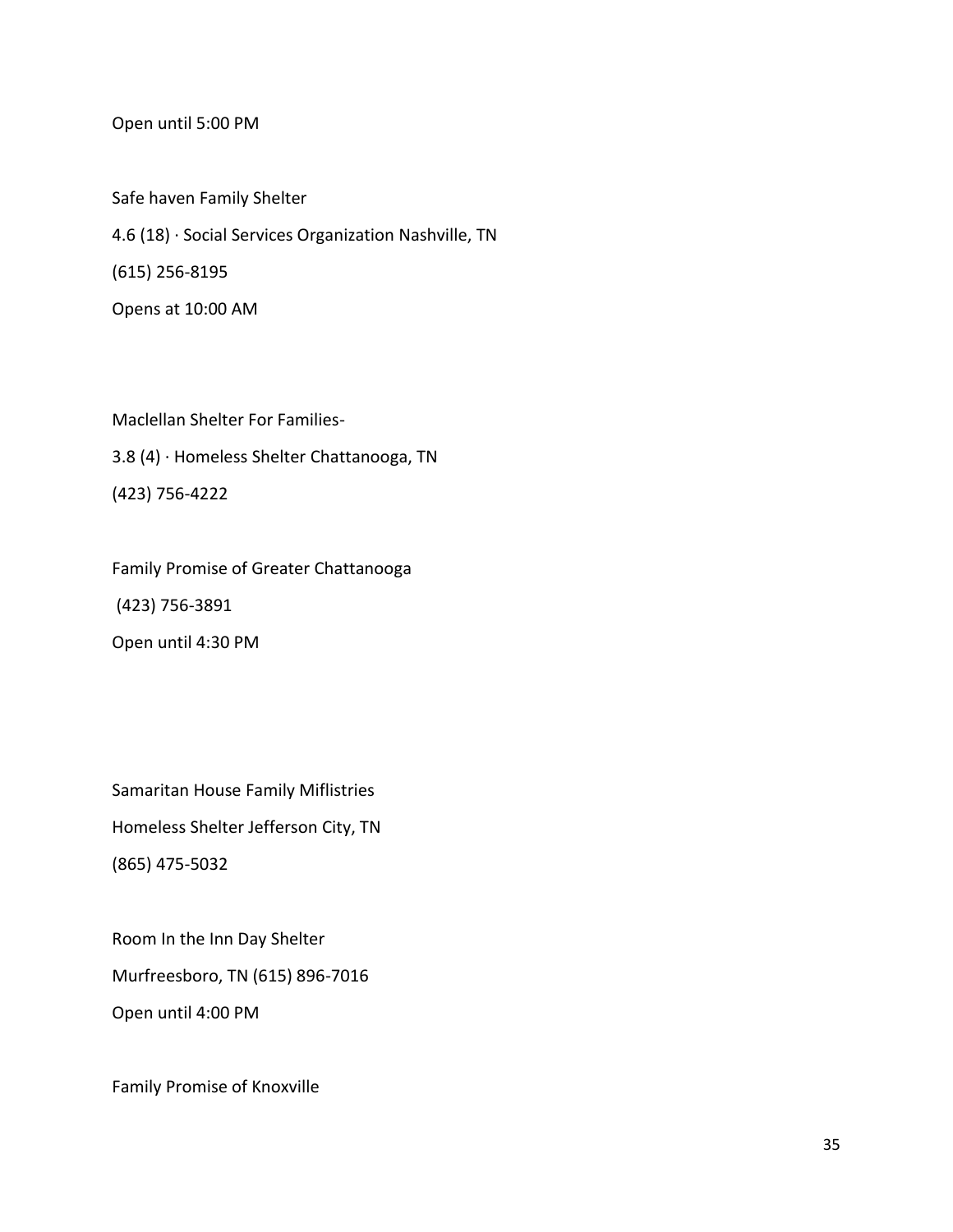(865) 584-2822

Open until 5:30 PM

Community Kitchen

3.8 (56) · Social Services Organization Chattanooga, TN

(423) 756-4222

Open until 5:00 PM

Good Neighbor Mission 4.5 (2) · Homeless Shelter Gallatin, TN (615) 452-7337

Chattanooga Rescue Mission (423) 756-3126

Scott £aunty Homeless Shelter Huntsville, TN (423) 663-3333

The Guest House Nashville, TN

(615) 251-9791 ext. 331

Family Promise of Memphis (901) 452-6446

Open until 5:00 PM

Nashville Rescue Mission

(615) 312-1574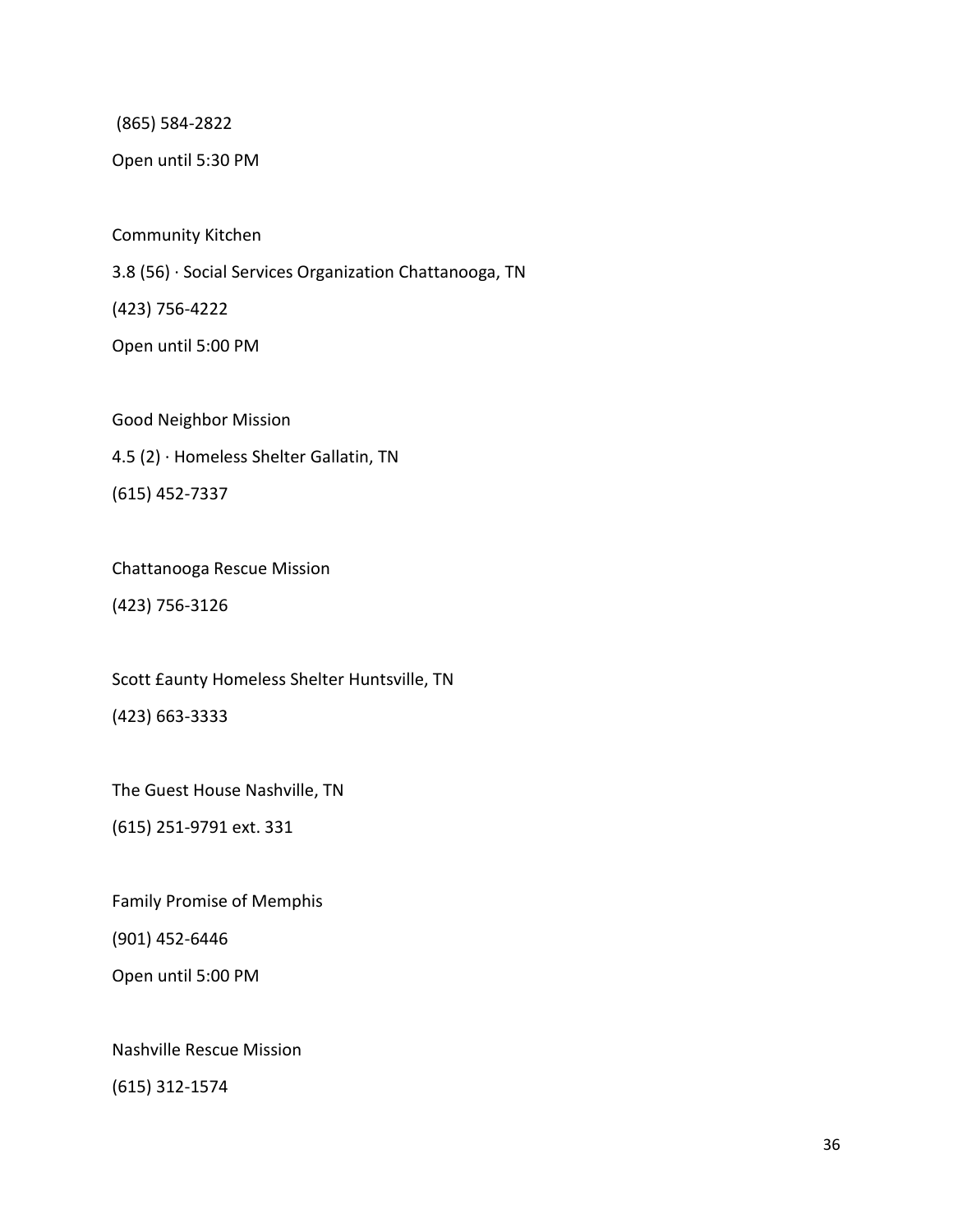Dorothy Day House · Homeless Shelter Memphis, TN (901) 726-6760 Open until 4:00 PM

Cleveland Emergency Shelter

4.2 (5) · Shelter Cleveland, TN (423) 478-1458

Nashville Rescue Mission · Mission Nashville, TN (615) 255-2475

The Runaway Shelter

40 (2) · Homeless Shelter Knoxville, TN

(865) 523-2689

Family Crisis Center

· Crime Victim Service Knoxville, TN

(865) 637-8000

Open until 4:30 PM

WEBSITE DIRECTIONS

Sevier County Family Resource No reviews · Social Services Organization Sevierville, TN

(865) 428-7999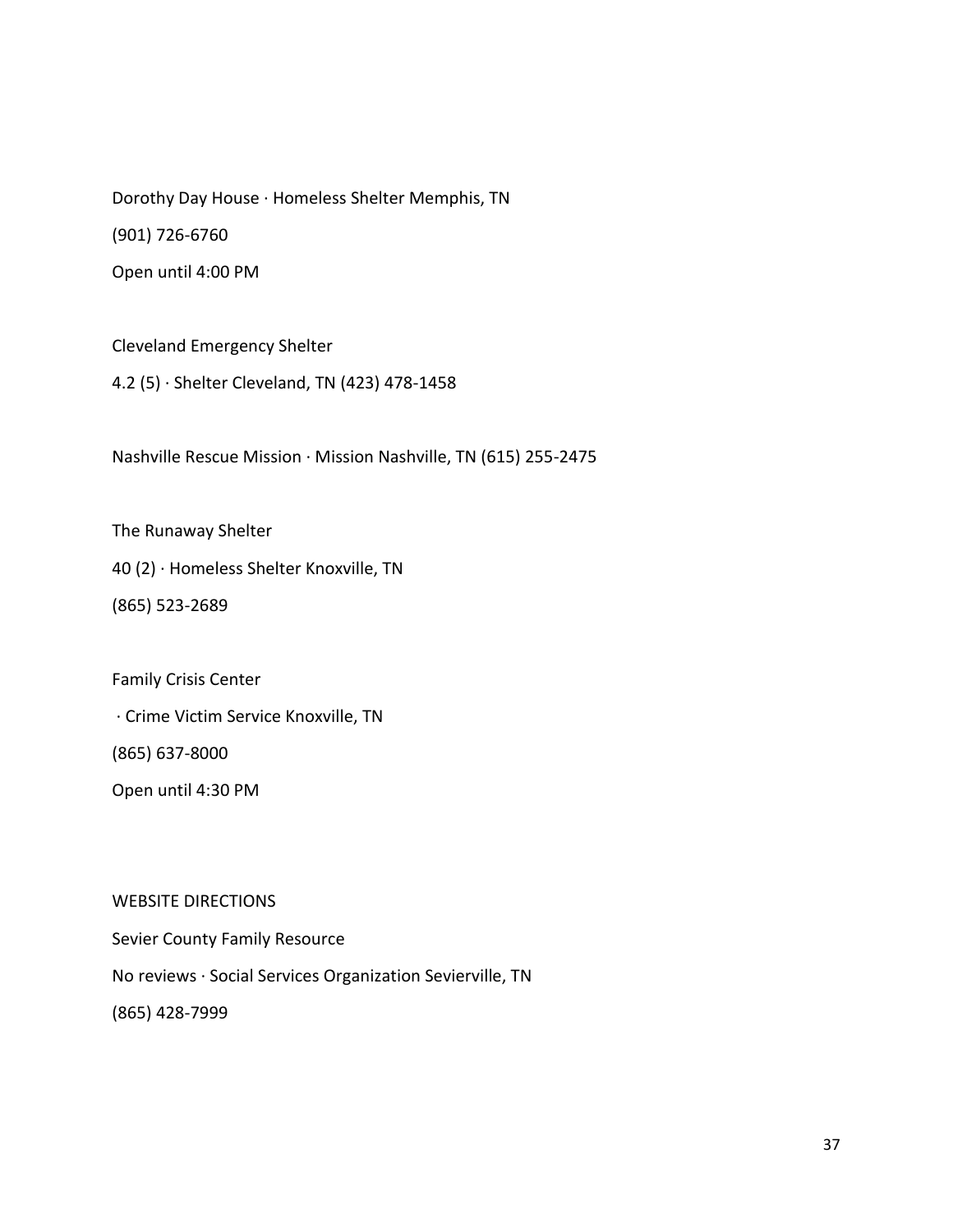Chattanooga Rescue Mission 423-756-3126

Chattanooga Room in the Inn 423-624-6144

Maclellan Shelter for Families 423-305-6827

Program manager: Cathy Long

Shephard's Arms Shelter 423-821-8363

We use the 211 website and [auntbertha.com](http://auntbertha.com/) to find more.

I hope this helps

**Beauty for ashes: Wanda Collins 423-290-9871**

## Shepherds House

[Work here? Claim!](https://www.auntbertha.com/claims/new/5206335574769664)

## by [Shepherds House](https://www.auntbertha.com/provider/shepherds-house--tullahoma-tn/5710116313890816)

#### Share Save Favorite Settings

Your name (so they'll actually open it).

Don't worry, we won't share your email when you send this.

Email of the person you're sending this to.

Let them know your thoughts on this program.

We'll email them your message with a link to this program listing.Your name (so they'll actually open it).

Phone number of the person you're sending this to.

We'll text them about this program and let them know you sent it. Shepherd's House provides temporary housing for the homeless. We provide a home with a family type environment that promotes hope in the future for the person that has lost all hope.

Our services includes;

- Provide food and clothing.
- Devotions, Bible Study and prayer (voluntary).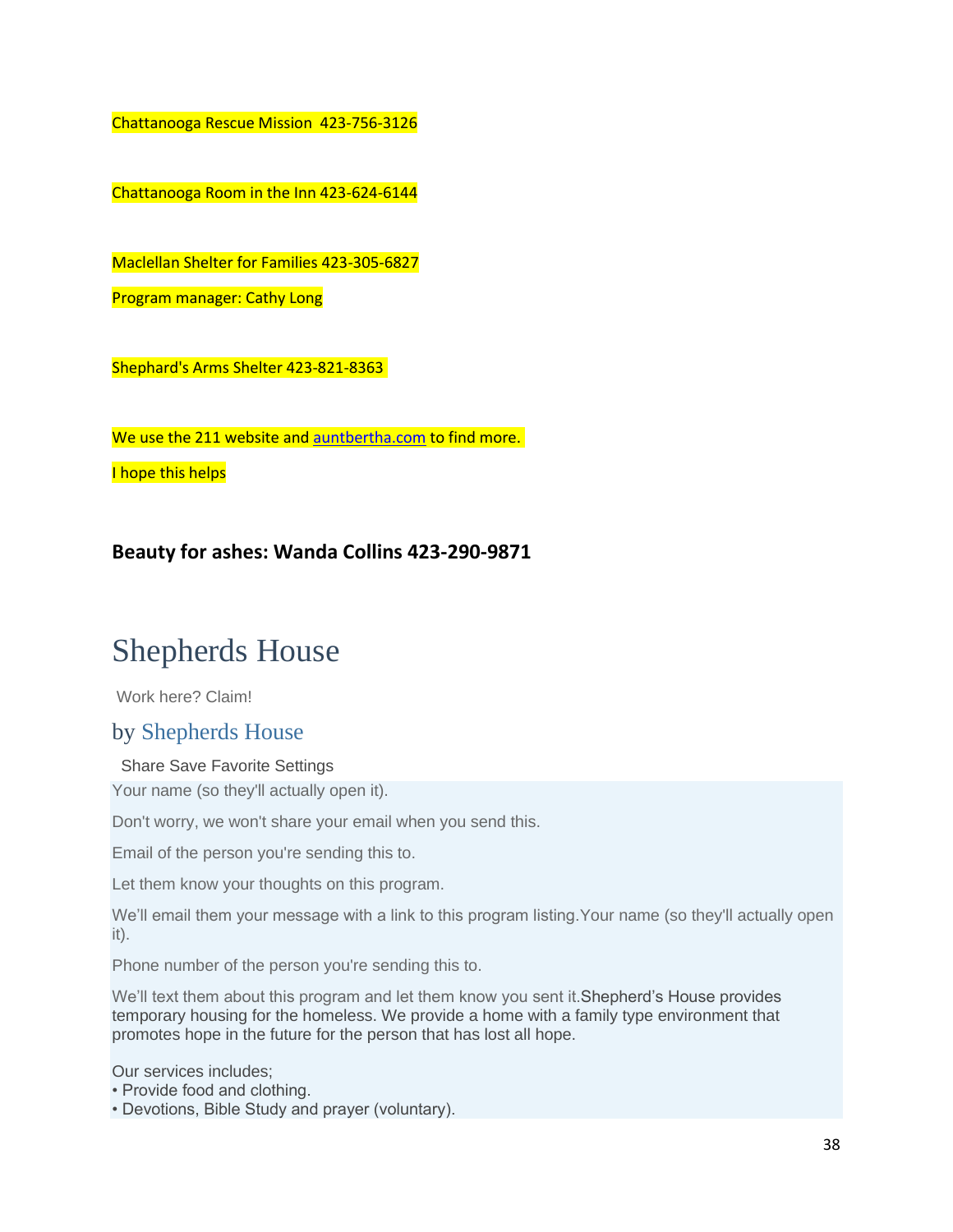- Provide a positive spiritual environment that gives hope.
- Transportation for job interviews, work, medical appointments.
- Bus Tickets to Nashville Rescue Mission or treatment facilities.
- Referral for domestic abuse, mental illness, and addictions, to specialized treatment facilities.
- Help with housing, job search, disability applications and referrals.
- Provide basic furniture and accessories to move into permanent housing

Services the program provides:

- temporary shelter
- clothing
- home goods
- furniture
- bus passes
- transportation
- navigating the system
- help find housing
- help find work
- one-on-one support
- spiritual support
- meals

Populations this program serves:

- adults
- young adults
- teens
- seniors
- homeless

Next Steps

Call [931-393-4818](tel:931-393-4818) to get more info.

**Contact** 

#### Website: [http://shepherdshousetullahoma.com](http://shepherdshousetullahoma.com/)

Eligibility: Individuals must be fully functional and able to care for themselves (wash clothes and do chores). They cannot stay in bed during the day. In the event of a fire, everyone would need to vacate the building immediately. | Pass a criminal background check. | Pass alcohol/drug test. | Must be in financial need: those that receive a small monthly check or have no income at all. | Safety for all residents is our priority. We cannot accept anyone that has a recent history of arrests for drugs/alcohol, domestic violence/abuse, unstable mental conditions and not taking prescription meds.

Languages: English

Cost: Free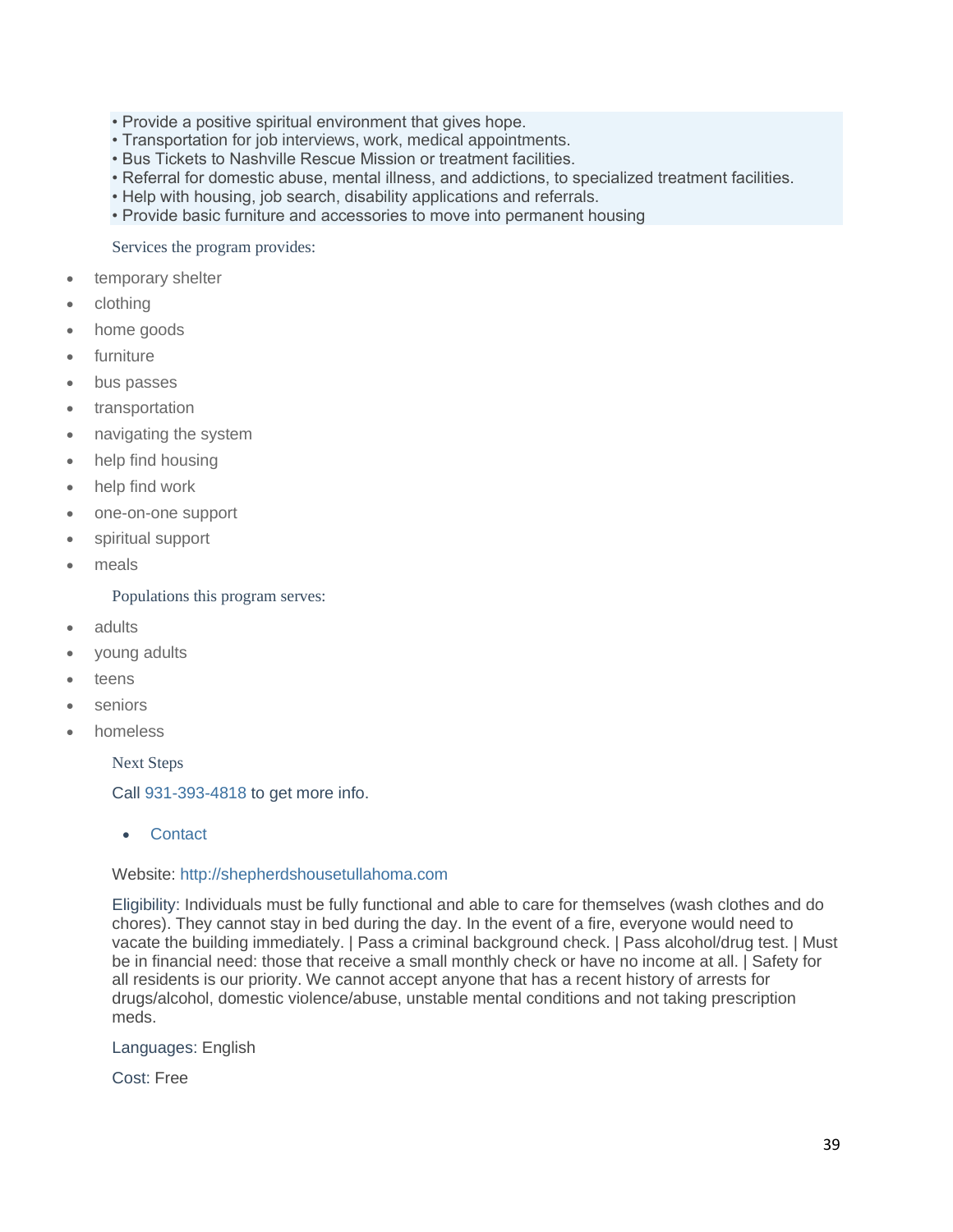Coverage Area: This program covers residents of the following counties: Coffee County, TN, Franklin County, TN, Moore County, TN, Grundy County, TN and Warren County, TN.

#### Hours and Locations Closest to

#### **Shepherd's House Club**

0.0 miles away - [Get Directions](https://www.google.com/maps/?q=712+1st+Avenue,+Tullahoma,+TN+37388/) 712 1st Avenue Tullahoma, TN 37388

Phone: [931-393-4818](tel:931-393-4818) Fax: 931-393-4818 Email: [shepherdshouse@lighttube.net](mailto:shepherdshouse@lighttube.net) **Open Now: 08:00 AM - 05:00 PM CDT**  S: Closed M: 8:00am - 5:00pm CDT T: 8:00am - 5:00pm CDT W: 8:00am - 5:00pm CDT T: 8:00am - 5:00pm CDT F: 8:00am - 5:00pm CDT S: Closed

#### **Red Cross of SE TN**

- 423-265-3455
- 4115 South Access Road, Chattanooga, TN 37406

#### **Legal Aid**

- o East TN
	- Address: 535 Chestnut St #360, Chattanooga, TN 37402
	- Hours:
	- Monday-Friday 8:30AM-5PM
	- Phone: (423) 756-4013
- o Middle TN &the Cumberlands
	- Address: 3377, 9 S Jefferson Ave # 102, Cookeville, TN 38501
	- Hours:
	- Monday-Friday 8AM-5PM
	- Phone: (931) 528-7436

#### **Skills up/SNAP ENT\***

- Soft skills training, tuition help, gas vouchers, etc.
- Only available for SNAP participants
- Thru local Extension offices
- Bledsoe County
	- $\circ$  Office Hours: 8:00 am 4:00 pm
	- o 3150 Main Street, Suite 100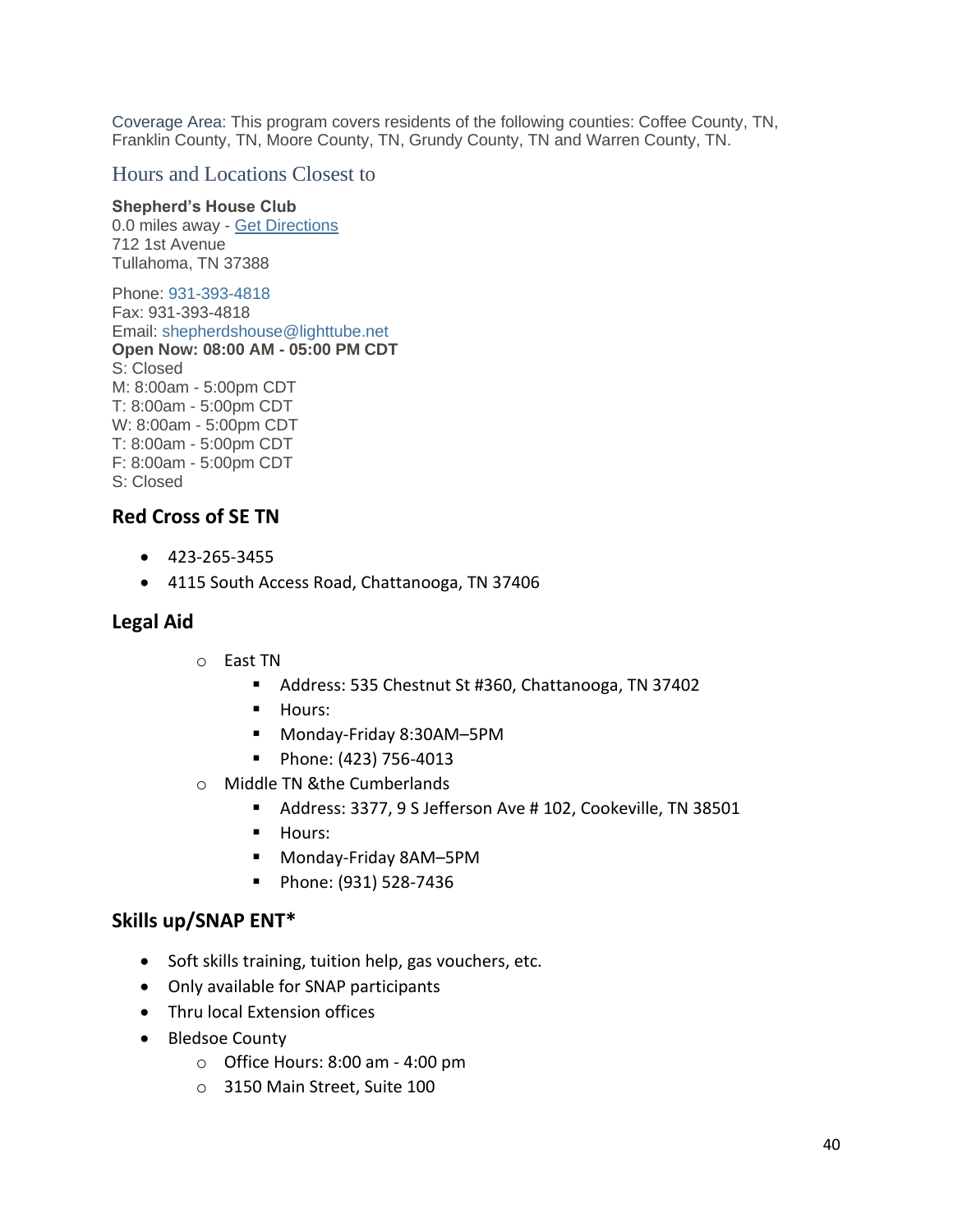Courthouse; P.O. Box 289

Pikeville, TN 37367-0289

- o Phone: (423) 447-2451 | Fax: (423) 447-3392
- Sequatchie County
	- o 170 Church Street
		- Dunlap, TN 37327-3710
	- o Phone: 423-949-2611
	- o Office Hours: M-F 8:00 AM to 4:30 P
- Marion County
	- o 302 Betsy Pack Dr. Jasper, TN 37347-3316
	- o Office: 423-942-2656
	- o Fax: 423-942-8034
- Grundy County
	- o Street Address: 27 Phipps Street, Coalmont, TN 37313-0338
	- o Mailing Address: P.O. Box 338, Coalmont, TN 37313-0338
	- o Phone: 931-592-3971
	- o Fax: 931-592-397
	- o Contact person: Jennifer Banks

[jmcfarl4@tennessee.edu](mailto:jmcfarl4@tennessee.edu)

Frost Bite House of Prayer, Brother Daniels, 423-618-5305

Utility Assistance:

- <https://www.internetessentials.com/covid19>
- **Eligibility:**
- Must be eligible for public assistance programs such as the National School Lunch Program, Housing Assistance, Medicaid, SNAP, SSI and others. Must not have outstanding debt to Comcast that is less than a year old. Families with outstanding debt more than one year old may still be eligible. Must live in an area where Comcast Internet service is available. Must not be an existing Xfinity Internet customer and have not subscribed to Xfinity Internet in the last 90 days.
- **Availability:**
- available
- **Description:**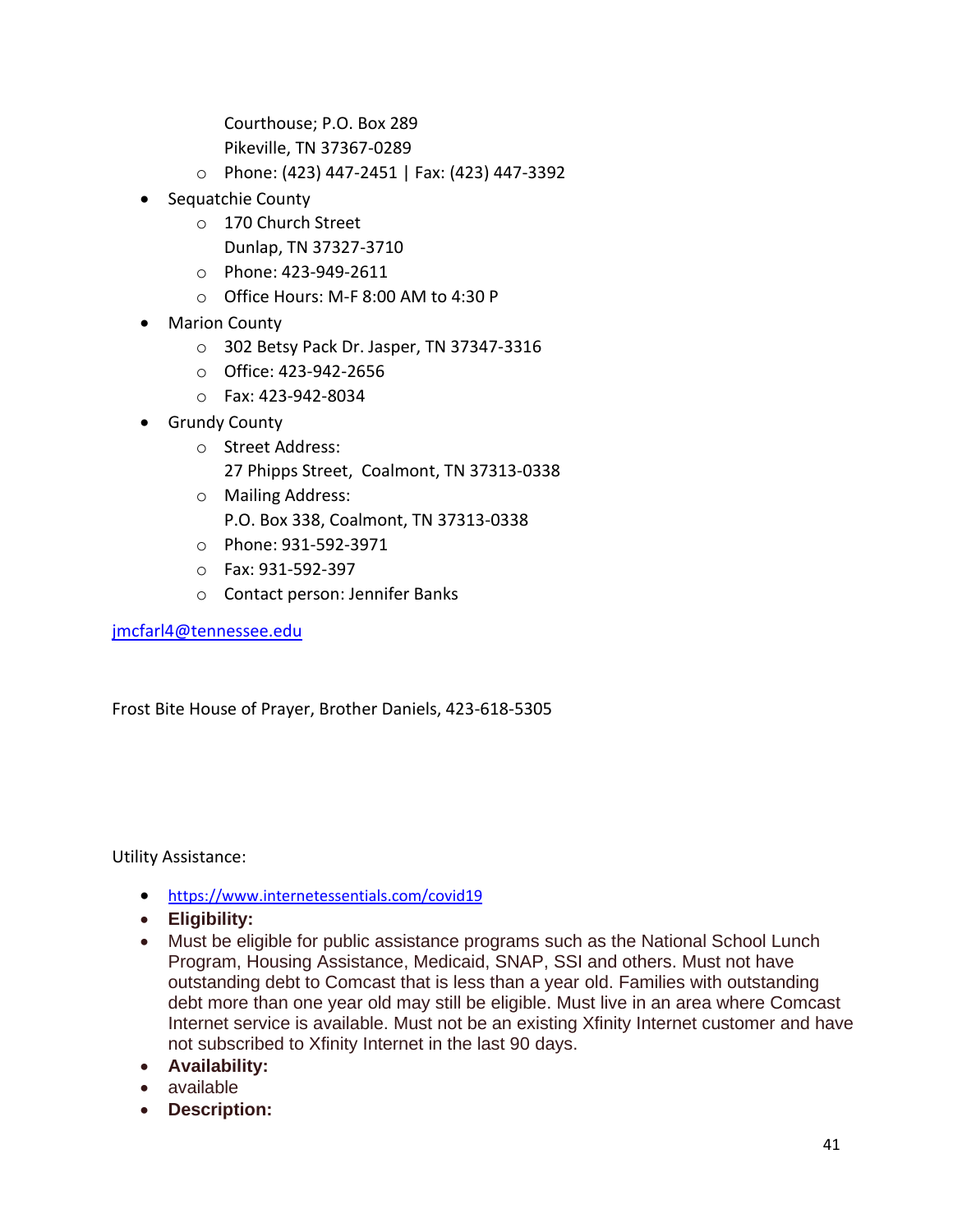• Comcast's Internet Essentials provides low-cost internet for individuals and families who are eligible for public assistance programs.

We provide:

- Home internet service

Internet Essentials costs \$9.95 per month, plus tax. We do not require a contract, credit check, or installation fee.

As our country continues to manage the COVID-19 emergency, Comcast is taking immediate steps to make it easier to connect low-income families to home Internet.

- New Internet Essentials customers will receive two free months of Internet service if you apply by June 30, 2020. After promotion, regular rates apply. - For all new and existing Internet Essentials customers, the speed of the program's Internet service has increased to 25 Mbps downstream and 3 Mbps upstream. - Households with outstanding debt owed to Comcast may be eligible for Internet Essentials. We are waiving this qualification if you apply and are approved by 6/30/20. After 6/30/20, standard eligibility rules apply.

You must live in an area where Comcast Internet Service is available and you can check your address on our website.

## **Lifeline Program for Low-Income Consumers**

 [Work here? Manage your listings!](https://www.auntbertha.com/claims/new/6173667164684288)

by [Federal Communications Commission](https://www.auntbertha.com/provider/federal-communications-commission--washington-dc/5125282072625152?postal=37367)

Share Save

Lifeline is a federal program which helps families in need obtain voice and broadband connectivity services at a lower monthly cost. Lifeline makes communications services more affordable for lowincome consumers to help ensure that consumers can afford 21st-century broadband and the access it provides to jobs, education and opportunities.

Lifeline provides subscribers:

- Helps pay for phone and internet service

Lifeline is available to eligible low-income subscribers in every state, territory, commonwealth, and on Tribal lands.

If you think you qualify for Lifeline, visit the How to Get Lifeline page on our website to learn your next steps.

#### **Services this program provides:**

help pay for internet or phone

#### **Populations this program serves:**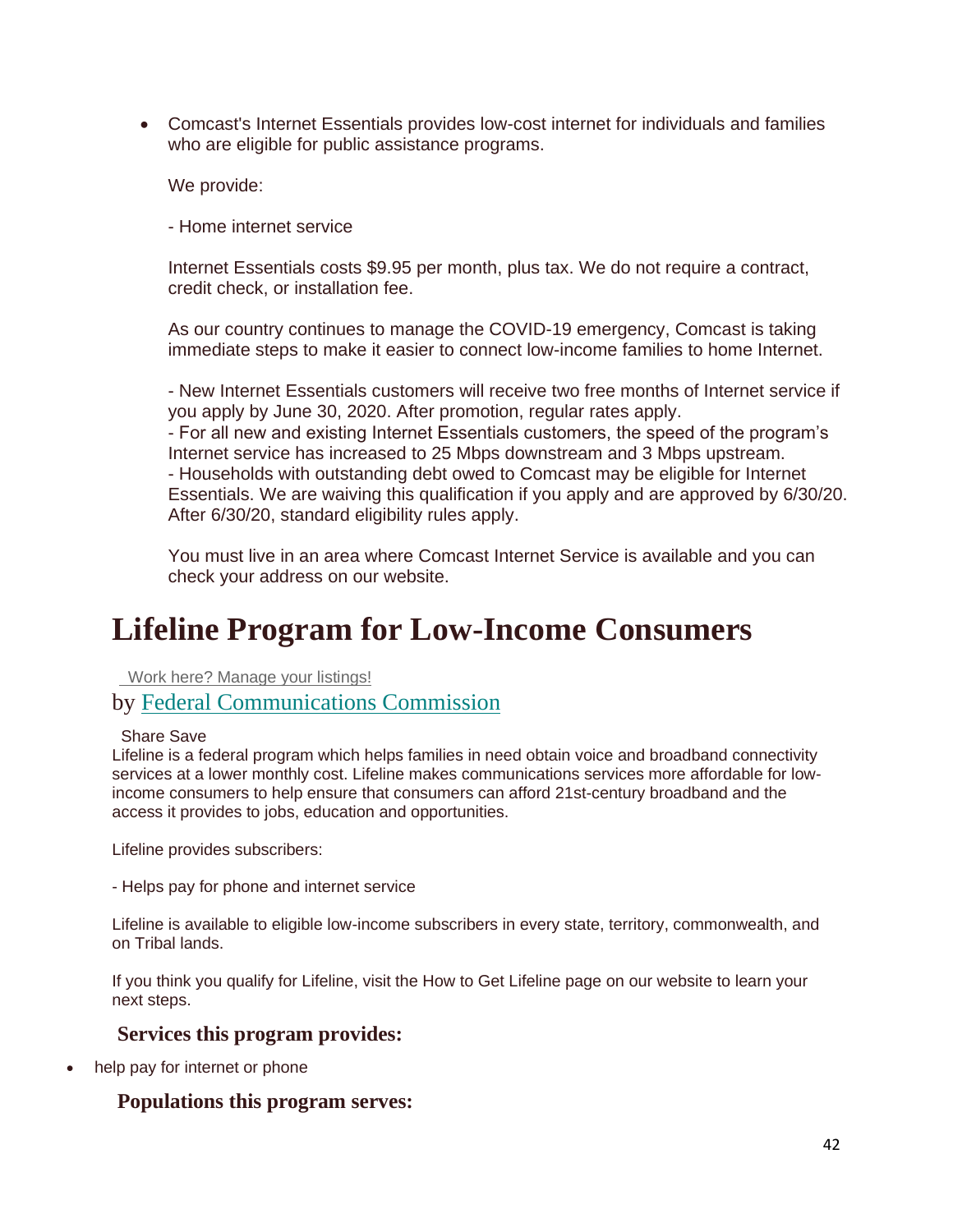- adults 18+
- benefit recipients
- low-income
- native american

#### **Next Steps**

Go to the [program's website](https://www.lifelinesupport.org/) to get more info. **Available**

#### **See Next [Steps](https://www.auntbertha.com/federal-communications-commission--washington-dc--lifeline-program-for-low-income-consumers/6173667164684288?postal=37367#connect-box-)**

#### **Website:** <https://www.lifelinesupport.org/>

**Eligibility:** Must participate in one of these federal programs: Supplemental Nutrition Assistance Program (SNAP) or Medicaid or Supplemental Security Income (SSI) or Federal Public Housing Assistance (FPHA) or Section 8 or Veterans Pension and Survivor's Benefit or Tribal Programs (and live on federally-recognized Tribal lands) OR | Your income must be at or below %135 of the federal poverty guidelines.

**Languages:** English, Spanish

**Cost:** Reduced Cost

**Coverage Area:** This program covers residents of All US states and territories.

#### **Documents Required**

Proof of Income:Documents can be: Income statement from employer, Tax return documents, Social Security statement of benefits, Unemployment or Workers' Compensation statement of benefits, Federal or Tribal notice letter of participation in General Assistance, Divorce decree, child support award, or any other official documents containing income information.

Other Documents:Proof of federal assistance: SNAP, Medicaid, Supplemental Security Income, Federal Public Housing Assistance, Veterans Pension and Survivors Benefit, Tribal Programs

#### **Hours and Locations Closest to 37367**

#### **Eligibility:**

This program helps people with income at or below 135% of federal poverty guidelines. If income does not apply, must have participation by you or someone else in your household in one of the following federal assistance programs: Supplemental Nutrition Assistance Program (SNAP), Medicaid, Supplemental Security Income (SSI) Federal Public Housing Assistance (FPHA), Veterans Pension and Survivors Benefit or Tribal Programs (and live on federally-recognized Tribal lands) **Availability:**

available **Description:**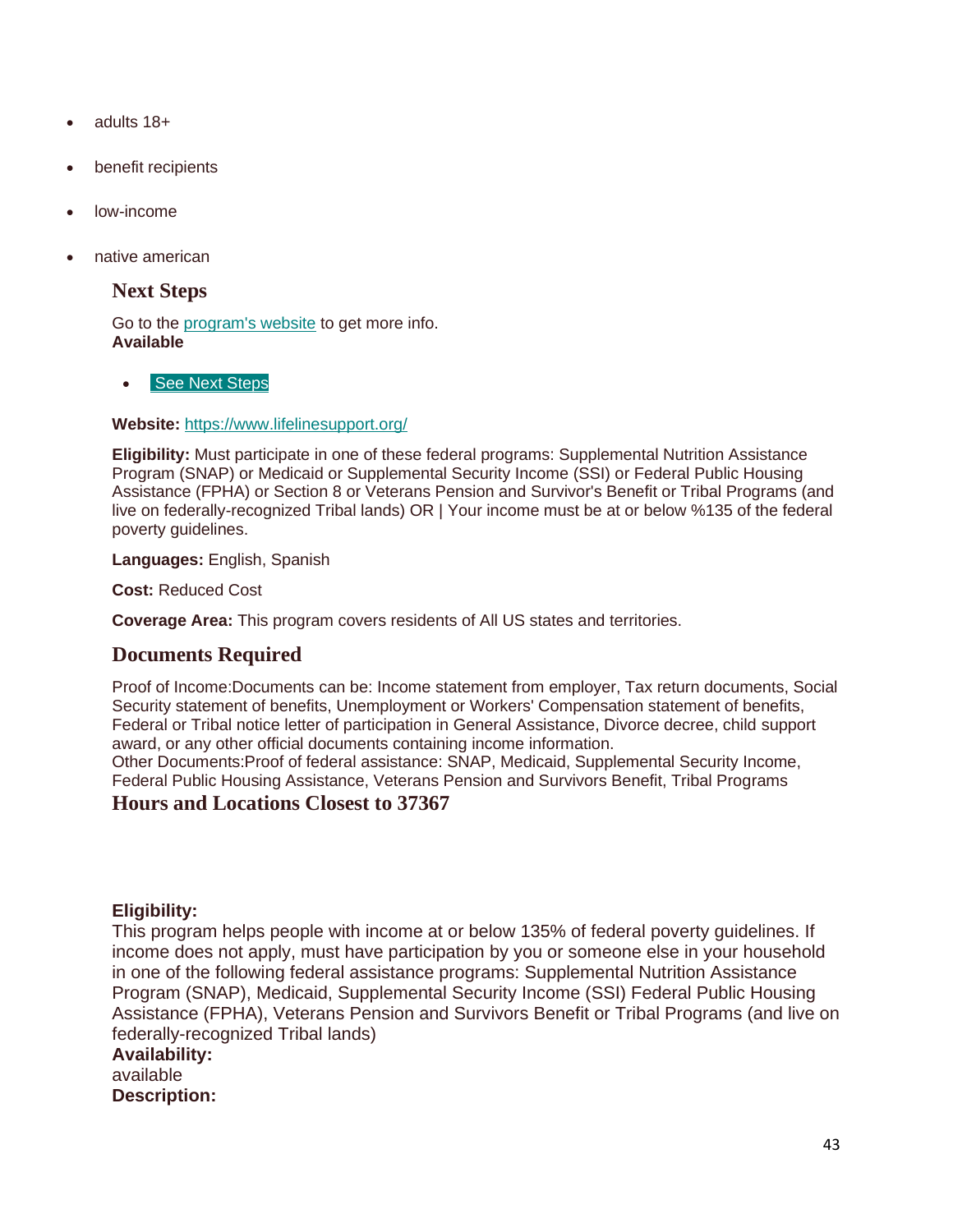Lifeline is a federal program that lowers the monthly cost of phone and Internet for qualifying customers. Eligible customers will get at least a \$9.25 discount on their bill. Qualifying customers who live on federally recognized tribal lands may get up to an additional \$25 discount.

You can get one Lifeline discount (phone or Internet, but not both) per household, not per person, and a household can get a Lifeline discount from only one provider.

Services provided:

- Subsidized internet or phone bill <https://www.att.com/home-phone/lifeline/>

#### **Eligibility:**

Household must have at least one resident who participates in the U.S. Supplemental Nutrition Assistance Program (SNAP) Must have an address in our 21 state service area. Must not have outstanding debt for AT&T fixed Internet service within the last six months or outstanding debt incurred under this program. If you are a California resident and at least one member of your household receives Supplemental Security Income (SSI) benefits you also may qualify based on the same requirements that apply to SNAP participants. **Availability:**

## available

#### **Description:**

AT&T is offering low-cost wireline home Internet service to qualifying households. Service availability and speed may vary by address. AT&T will assign you the fastest of these speed tiers available where you live:

- 10 megabits per second, for \$10 per month
- 5 megabits per second, for \$10 per month
- 3 megabits per second, for \$5 per month
- 1.5 megabits per second, for \$5 per month
- 768 kilobits per second, for \$5 per month

Access from AT&T service includes a Wi-Fi–capable modem or gateway that broadcasts a wireless Wi-Fi signal inside your home, allowing you to extend the reach of your wireline Internet service. You can access this wireless Wi-Fi signal on a variety of devices that are Wi-Fi compatible, including laptops, tablets, smartphones, and many more. AT&T Wi-Fi Basic service is included for Access from AT&T customers at no extra cost. You can connect your Wi-Fi enabled devices away from home, at thousands of AT&T Wi-Fi hotspots nationwide.

#### Required Documents:

- A copy of a SNAP card or SNAP participation letter showing the name of the participant. - California residents will need a copy of your original award letter from the Social Security Administration confirming that you or a resident of your California household has qualified